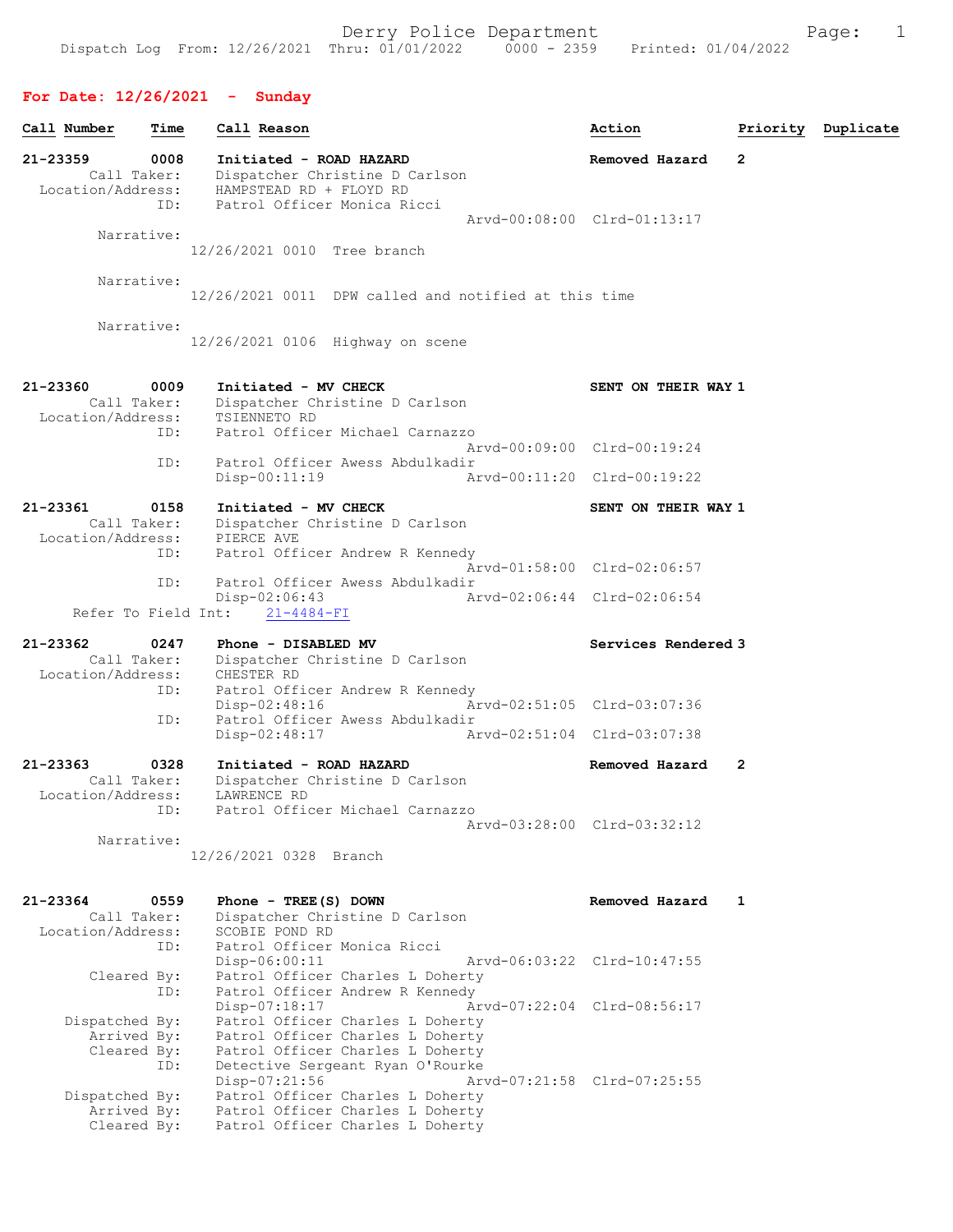Derry Police Department The Page: 2 Dispatch Log From: 12/26/2021 Thru: 01/01/2022 0000 - 2359 Printed: 01/04/2022 ID: Patrol Officer Blake A Martineau<br>Disp-08:38:37 Mrvd-08:52:25 Clrd-08:56:14 Disp-08:38:37 Arvd-08:52:25 Clrd-08:56:14 Dispatched By: Patrol Officer Charles L Doherty Arrived By: Patrol Officer Charles L Doherty Cleared By: Patrol Officer Charles L Doherty ID: Patrol Officer Sara R Joyce Disp-09:45:14 Arvd-09:45:18 Clrd-10:00:13 Dispatched By: Patrol Officer Charles L Doherty Arrived By: Patrol Officer Charles L Doherty Cleared By: Patrol Officer Charles L Doherty Narrative: 12/26/2021 0618 Called Eversource to report - not their line Narrative: 12/26/2021 0618 Called NH Co-op - reported, no ETA available Narrative: 12/26/2021 0726 729 and 437 shutting scobie pond down Narrative: 2 PD barricades Scobie Pond @ Emerald Narrative: 12/26/2021 0946 NH CO-OP on scene Narrative: 12/26/2021 1048 road back open 21-23365 0609 Initiated - ROAD HAZARD Removed Hazard 2 Call Taker: Dispatcher Christine D Carlson Location/Address: KENDALL POND RD ID: Patrol Officer Andrew R Kennedy Arvd-06:09:00 Clrd-06:12:35 Narrative: 12/26/2021 0609 Branches 21-23366 0718 Phone - FIRE,BRUSH Cleared 1 Call Taker: Patrol Officer Charles L Doherty Location/Address: [DY 2349] STARK RD ID: Patrol Officer Blake A Martineau Disp-07:20:44 Arvd-07:24:34 Clrd-08:25:04 Narrative: fire on pole Narrative: 12/26/2021 0728 DFD on scene Narrative: 12/26/2021 0746 DFD clearing, Eversource notified

21-23367 0753 Phone - ALARM, BURGLAR CHARM False Alarm 1 Call Taker: Patrol Officer Charles L Doherty Location/Address: [DY 228] BYPASS 28 ID: Patrol Officer Nicholas M Granville Disp-07:55:05 Arvd-08:01:29 Clrd-08:09:02<br>ID: Patrol Officer Sara R Jovce Patrol Officer Sara R Joyce<br>Disp-07:55:05 Disp-07:55:05 Arvd-08:01:28 Clrd-08:08:59 Narrative: office building

Refer To Field Int: 21-4481-FI

| 21-23368 | 0806        | Phone - ALARM, BURGLAR |                                  | <b>False Alarm</b> |  |
|----------|-------------|------------------------|----------------------------------|--------------------|--|
|          | Call Taker: |                        | Patrol Officer Charles L Doherty |                    |  |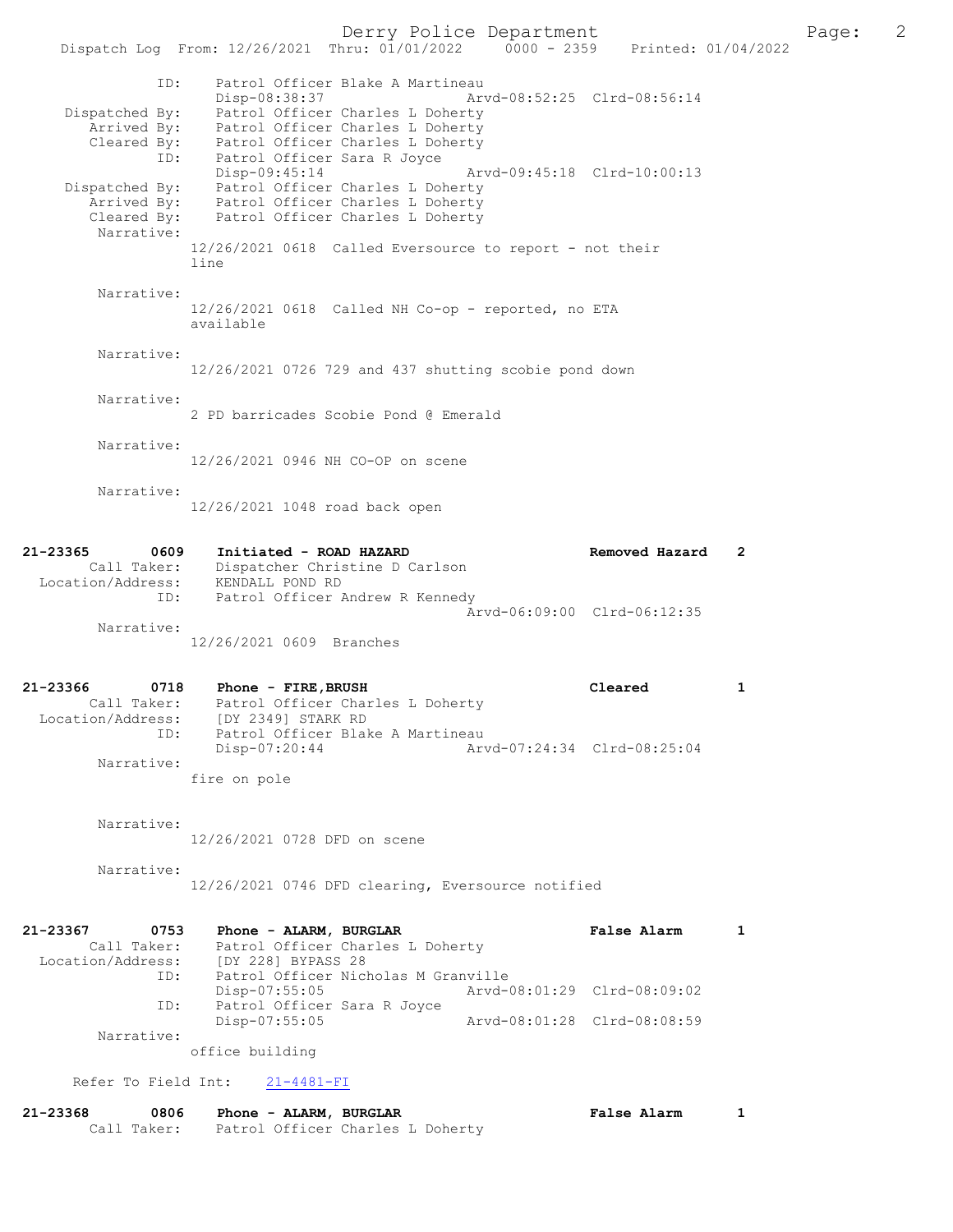Derry Police Department Fage: 3 Dispatch Log From: 12/26/2021 Thru: 01/01/2022 0000 - 2359 Printed: 01/04/2022 Location/Address: [DY 3591] TSIENNETO RD ID: Patrol Officer Nicholas M Granville Disp-08:09:25 Arvd-08:13:44 Clrd-08:26:53 ID: Patrol Officer Sara R Joyce<br>Disp-08:09:25 Disp-08:09:25 Arvd-08:13:45 Clrd-08:55:45 Narrative: rear loading door Narrative: 12/26/2021 0815 investigating open door Narrative: 12/26/2021 0827 keyholder notified and responding Narrative: 12/26/2021 0852 keyholder on scene Refer To Field Int: 21-4482-FI 21-23369 0835 Phone - SUSPICIOUS ACTIVITY Report Taken 2 Call Taker: Patrol Officer Charles L Doherty Location/Address: ISLAND POND RD ID: Patrol Officer Nicholas M Granville Disp-08:36:48 Arvd-08:43:18 Clrd-09:24:30 Arrived By: Sergeant James M Belanger Refer To Incident: 21-2288-OF 21-23370 0843 Phone - ALARM, BURGLAR False Alarm 1 Call Taker: Sergeant James M Belanger Location/Address: [DY 224] STARK RD ID: Detective Sergeant Ryan O'Rourke Disp-08:45:39 Arvd-08:56:06 Clrd-08:59:01 Dispatched By: Patrol Officer Charles L Doherty Arrived By: Patrol Officer Charles L Doherty ID: Patrol Officer Sara R Joyce Disp-08:56:10 Clrd-08:58:58 Dispatched By: Patrol Officer Charles L Doherty Narrative: 12/26/2021 0843 General alarm 21-23371 0907 Radio - SUBPOENA DELIVERY Not Served 1 Call Taker: Patrol Officer Charles L Doherty Location/Address: [DY 3012] OLESEN RD ID: Patrol Officer Sara R Joyce<br>Disp-09:07:30 Disp-09:07:30 Arvd-09:07:33 Clrd-09:10:52 21-23372 0916 Radio - SUBPOENA DELIVERY Not Served 1 Call Taker: Patrol Officer Charles L Doherty Location/Address: RICHARDSON DR ID: Patrol Officer Sara R Joyce Disp-09:17:36 Arvd-09:19:29 Clrd-09:19:32 21-23373 0923 Radio - SUBPOENA DELIVERY Not Served 1 Call Taker: Patrol Officer Charles L Doherty Location/Address: KRISTIN DR ID: Patrol Officer Sara R Joyce Disp-09:24:13 Arvd-09:24:17 Clrd-09:27:39 21-23374 1039 Phone - HIT AND RUN Report Taken 2 Call Taker: Patrol Officer Charles L Doherty Location/Address: [DY 1530] BIRCH ST ID: Patrol Officer Nicholas M Granville Disp-10:40:22 Arvd-10:42:00 Clrd-10:58:14 Arrived By: Sergeant James M Belanger Refer To Incident: 21-2289-OF 21-23375 1217 Radio - ASSIST CITIZEN Assistance Rendered 3

Call Taker: Patrol Officer Charles L Doherty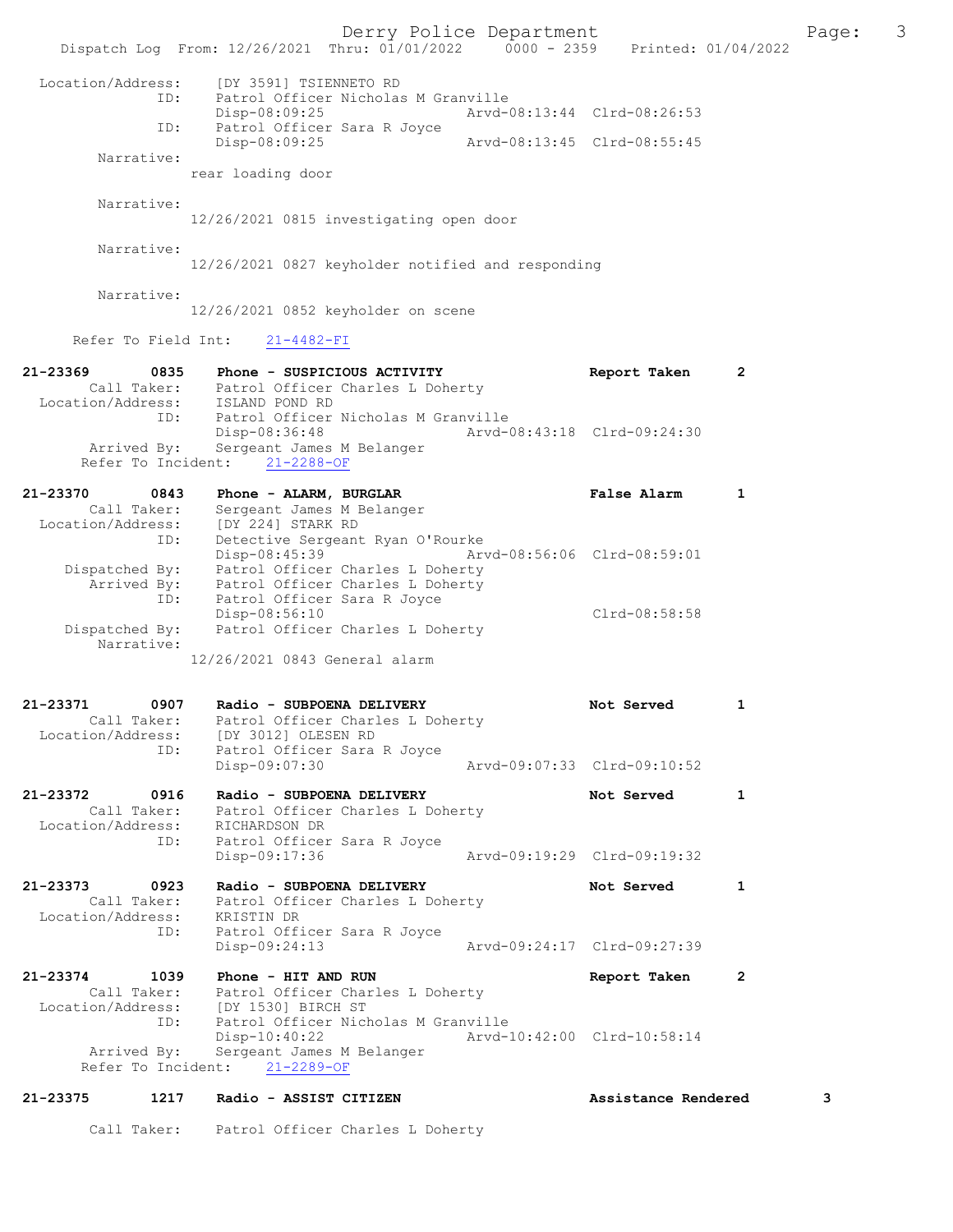Derry Police Department Fage: 4 Dispatch Log From: 12/26/2021 Thru: 01/01/2022 0000 - 2359 Printed: 01/04/2022 Location/Address: FRANKLIN ST<br>ID: Patrol Offic Patrol Officer Nicholas M Granville Disp-12:18:07 Arvd-12:21:32 Clrd-12:39:46 21-23376 1257 Phone - RESTRAINING ORDER VIOLATION Report Taken 2 Call Taker: Patrol Officer Charles L Doherty Location/Address: FAIRWAY DR ID: Patrol Officer Brendan S Holden Disp-12:58:57 Arvd-13:00:53 Clrd-14:14:52 ID: Patrol Officer Brendan S Holden Disp-14:28:43 Arvd-14:28:45 Clrd-15:27:59 Cleared By: Patrol Officer Ryan M Panaro Refer To Incident: 21-2291-OF 21-23377 1328 Phone - PARKING COMPLAINT Investigated 1 Call Taker: Patrol Officer Charles L Doherty Location/Address: [DY 1173] MANCHESTER RD ID: Patrol Officer Sara R Joyce Disp-13:30:33 Arvd-13:30:38 Clrd-14:14:42 Narrative: past tense parking complaint Refer To Incident: 21-2290-OF 21-23378 1528 Initiated - FOLLOW-UP Cleared 2 Call Taker: Patrol Officer Ryan M Panaro Location/Address: LARAWAY CT ID: Patrol Officer Bryan R Hanson Arvd-15:28:00 Clrd-15:36:41 Patrol Officer Samuel J Troy ID: Sergeant Jeffrey M Dawe Disp-15:28:59 Arvd-15:29:02 Clrd-15:36:38 ID: Patrol Officer Brendan S Holden Disp-15:29:04 Arvd-15:29:06 Clrd-15:36:39 21-23379 1543 Phone - Loose Dog Complaint Services Rendered 2 Call Taker: Patrol Officer Ryan M Panaro Location/Address: NORMAN DR ID: Patrol Officer Casey J Noyes Disp-15:44:18 Arvd-15:49:22 Clrd-15:54:59 Narrative: dog on porch 21-23380 1553 Phone - NOISE COMPLAINT Report Taken 2 Call Taker: Patrol Officer Ryan M Panaro Location/Address: LARAWAY CT ID: Patrol Officer Bryan R Hanson Disp-15:54:35 Arvd-15:57:42 Clrd-16:24:19 Patrol Officer Samuel J Troy<br>TD: Patrol Officer Brendan S Hold Patrol Officer Brendan S Holden<br>Disp-15:54:37 Ar Disp-15:54:37 Arvd-15:57:46 Clrd-16:24:17 Refer To Incident: 21-2292-OF Refer To Field Int: 21-4501-FI 21-23381 1607 Initiated - MV STOP Arrest(s) Made 3 Call Taker: Patrol Officer Ryan M Panaro Location/Address: CRYSTAL AVE ID: Patrol Officer Sara R Joyce Arvd-16:07:00 Clrd-17:12:09 ID: Patrol Officer Andrew J Teague<br>Disp-16:16:02 A Disp-16:16:02 Arvd-16:16:14 Clrd-17:03:33 Patrol Officer Nathan S Lavoie<br>ID: Sergeant Jeffrey M Dawe Sergeant Jeffrey M Dawe<br>Disp-16:26:07 Disp-16:26:07 <br>
Disp-16:26:07 <br>
Disposit M Beegan<br>
Disposit M Beegan Patrol Officer Scott M Beegan<br>Disp-18:18:33 Disp-18:18:33 Arvd-18:18:37 Clrd-18:24:00 Narrative: 12/26/2021 1640 S9 advises one in custody for a Coos County

arrest warrant (criminal mischief); identified as: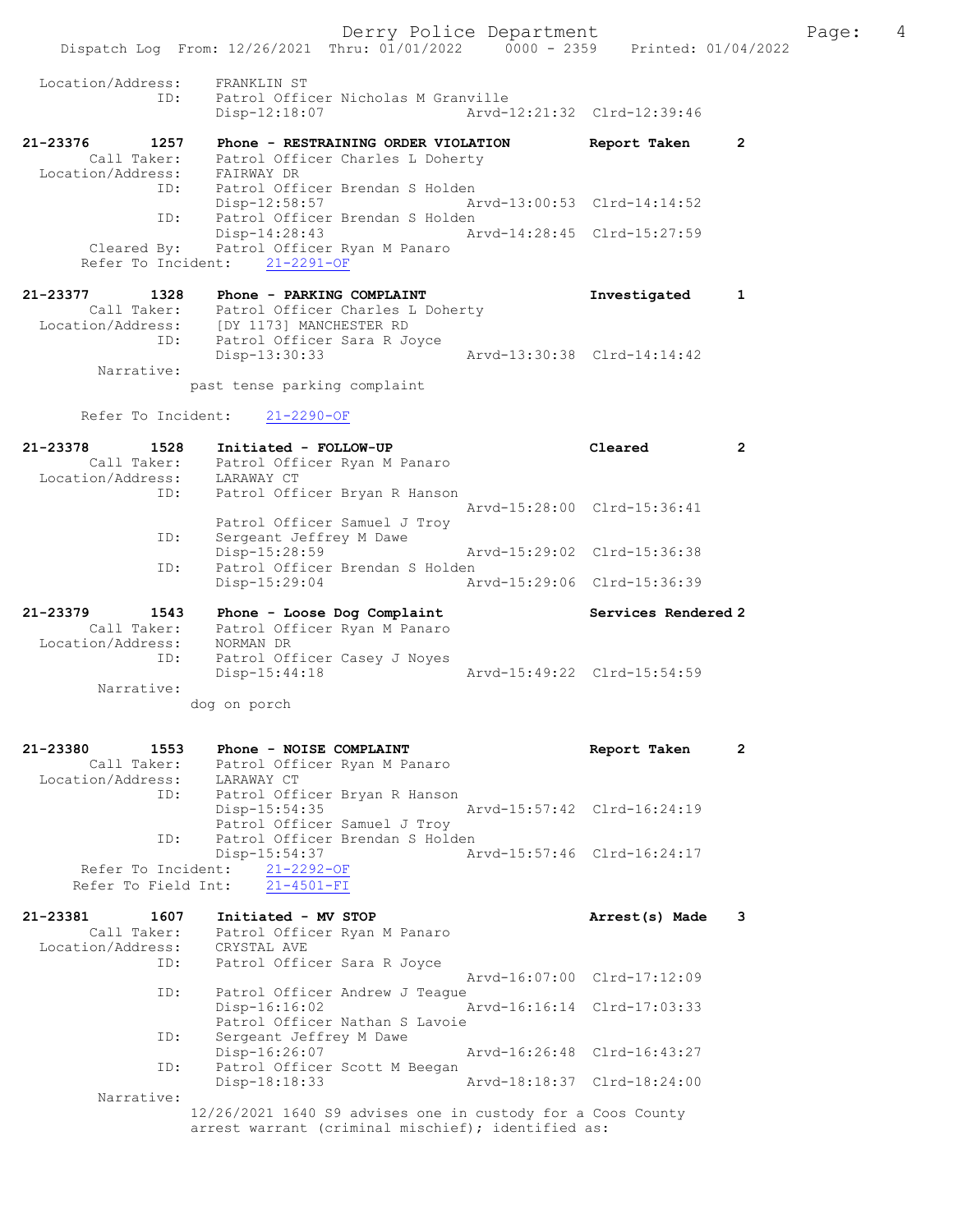William Burke 6/29/89 147 Church St. Berlin, NH 03570 Narrative: 12/26/2021 1641 338 en route to DPDHQ s/m: 45339.9 Narrative: 12/26/2021 1644 338 off at DPDHQ e/m: 45340.7 Narrative: 12/26/2021 1711 subject placed in cell #3 Narrative: 12/26/2021 1730 BC Mencis requested and responding Narrative: 12/26/2021 1747 prisoner checked Narrative: 12/26/2021 1823 subject released on \$903.87 cash bail Refer To Arrest: 21-1233-AR 21-23382 1643 Phone - MV ACCIDENT Report Taken 1 Call Taker: Patrol Officer Ryan M Panaro<br>ion/Address: MANCHESTER RD Location/Address: ID: Patrol Officer Bryan R Hanson Disp-16:44:05 Arvd-16:47:58 Clrd-17:24:35 Patrol Officer Samuel J Troy Narrative: 12/26/2021 1723 Blair v. Mello REPORTABLE Refer To Accident: 21-646-AC 21-23383 1727 Initiated - FOLLOW-UP Cleared 2 Call Taker: Patrol Officer Ryan M Panaro<br>Location/Address: [DY 178] CRYSTAL AVE ess: [DY 178] CRYSTAL AVE<br>ID: Patrol Officer Bryan R Patrol Officer Bryan R Hanson Arvd-17:27:00 Clrd-17:36:36 Patrol Officer Samuel J Troy 21-23384 1820 911 - SUSPICIOUS ACTIVITY Report Taken 2 Call Taker: Patrol Officer Ryan M Panaro Location/Address: W BROADWAY<br>ID: Patrol Off Patrol Officer Kevin L Davies<br>Disp-18:21:07 Disp-18:21:07 Arvd-18:22:19 Clrd-19:02:41<br>Arrived By: Lieutenant Shawn P O'Donaghue Lieutenant Shawn P O'Donaghue ID: Sergeant Jeffrey M Dawe<br>Disp-18:21:13 Disp-18:21:13 Arvd-18:24:45 Clrd-18:41:20<br>ID: Patrol Officer Brvan R Hanson Patrol Officer Bryan R Hanson<br>Disp-18:23:04 Disp-18:23:04 Arvd-18:24:09 Clrd-19:02:38 Patrol Officer Samuel J Troy<br>ID: Patrol Officer Casey J Noves Patrol Officer Casey J Noyes<br>Disp-18:23:07 Disp-18:23:07 Arvd-18:24:28 Clrd-18:41:22 Refer To Incident: 21-2293-OF 21-23385 2034 Phone - ALARM(OTHER) False Alarm 2 Call Taker: Patrol Officer Scott M Beegan Location/Address: [DY 2232] OVERLEDGE DR ID: Patrol Officer Andrew J Teague<br>Disp-20:35:23 Disp-20:35:23 Arvd-20:45:59 Clrd-21:03:16

Patrol Officer Nathan S Lavoie<br>Arrived By: Patrol Officer Ryan M Panaro Arrived By: Patrol Officer Ryan M Panaro Cleared By: Patrol Officer Ryan M Panaro ID: Factor Officer Kevin L Davies<br>ID: Patrol Officer Kevin L Davies<br>Disp-20:36:02 Disp-20:36:02 Arvd-20:46:40 Clrd-20:55:40 Arrived By: Patrol Officer Ryan M Panaro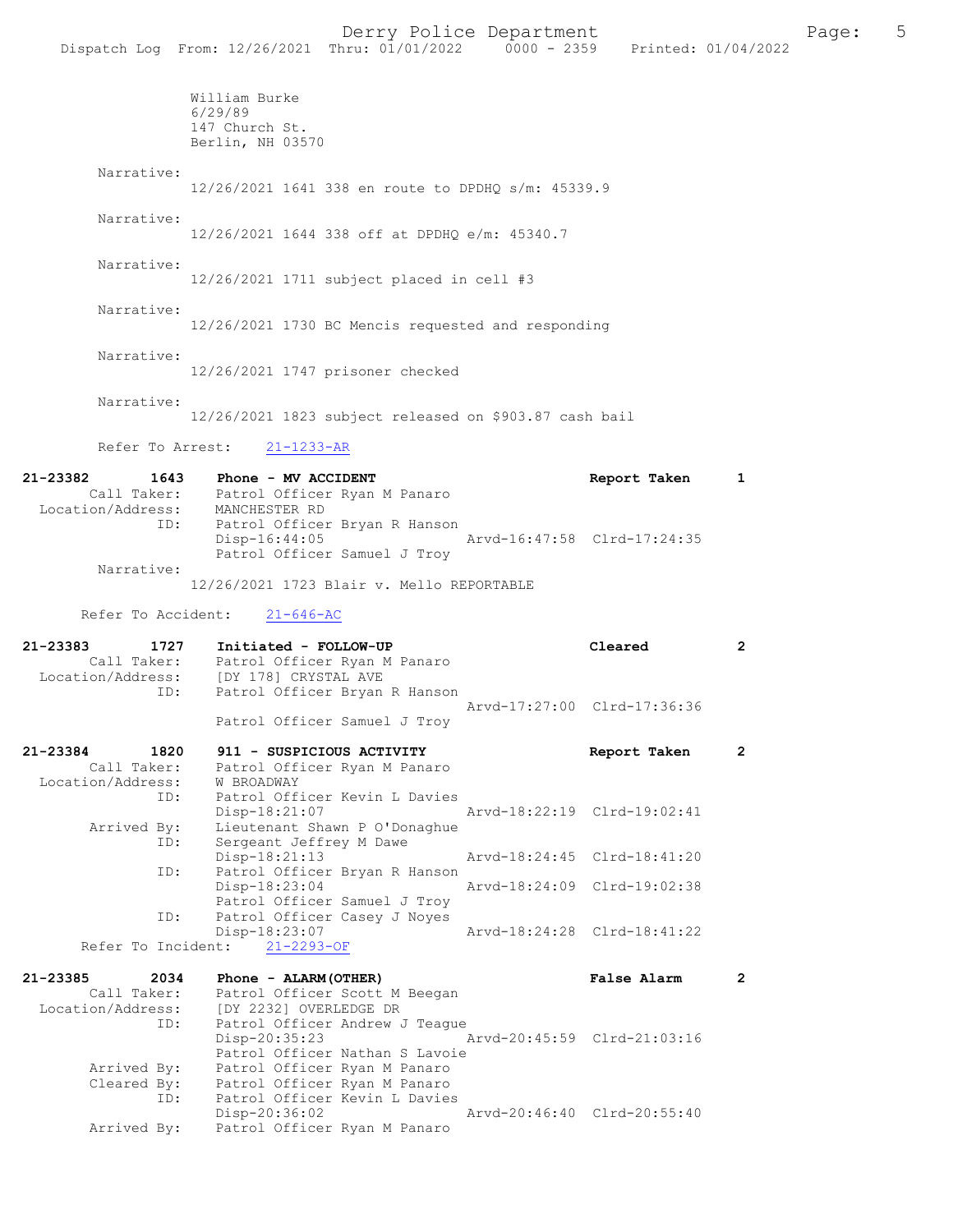Cleared By: Patrol Officer Ryan M Panaro Narrative: general

Refer To Field Int: 21-4507-FI

| 21-23386          |             | 2058 911 - WELFARE CHECK                  |                             | Assistance Rendered | $\overline{2}$ |
|-------------------|-------------|-------------------------------------------|-----------------------------|---------------------|----------------|
|                   |             | Call Taker: Patrol Officer Ryan M Panaro  |                             |                     |                |
|                   |             | Location/Address: MT PLEASANT ST          |                             |                     |                |
|                   | ID:         | Patrol Officer Kevin L Davies             |                             |                     |                |
|                   |             | Disp-20:59:23 Arvd-21:07:15 Clrd-21:29:08 |                             |                     |                |
|                   | Cleared By: | Lieutenant Shawn P O'Donaghue             |                             |                     |                |
|                   | ID:         | Patrol Officer Casey J Noyes              |                             |                     |                |
|                   |             | Disp-20:59:26                             | Arvd-21:03:59 Clrd-21:29:04 |                     |                |
|                   | Cleared By: | Lieutenant Shawn P O'Donaghue             |                             |                     |                |
|                   | ID:         | Sergeant Jeffrey M Dawe                   |                             |                     |                |
|                   |             | $Disp-20:59:54$                           | Arvd-21:05:00 Clrd-21:29:06 |                     |                |
|                   |             | Cleared By: Lieutenant Shawn P O'Donaghue |                             |                     |                |
|                   |             | Refer To Field Int: 21-4480-FI            |                             |                     |                |
| 21-23387 2240     |             | Phone - ERRATIC OPERATION                 |                             | Could Not Locate 2  |                |
|                   |             | Call Taker: Patrol Officer Scott M Beegan |                             |                     |                |
| Location/Address: |             | MANCHESTER RD                             |                             |                     |                |
|                   | ID:         | Patrol Officer Bryan R Hanson             |                             |                     |                |
|                   |             | Disp-22:40:47 Arvd-22:41:28 Clrd-22:47:32 |                             |                     |                |
|                   |             | Patrol Officer Samuel J Troy              |                             |                     |                |
|                   | Cleared By: | Dispatcher Jonathon S Pickering           |                             |                     |                |
|                   | Narrative:  |                                           |                             |                     |                |
|                   |             |                                           |                             |                     |                |

Silver Van

| 21-23388          | 2313                      | Phone - NOISE COMPLAINT         | Quieted on Request          | $\overline{2}$ |
|-------------------|---------------------------|---------------------------------|-----------------------------|----------------|
|                   | Call Taker:               | Patrol Officer Scott M Beegan   |                             |                |
| Location/Address: |                           | PERLEY RD                       |                             |                |
|                   | ID:                       | Patrol Officer Monica Ricci     |                             |                |
|                   |                           | Disp-23:16:35                   | Arvd-23:22:16 Clrd-23:49:17 |                |
|                   | Arrived By:               | Dispatcher Jonathon S Pickering |                             |                |
|                   | Cleared By:               | Dispatcher Jonathon S Pickering |                             |                |
|                   | ID:                       | Patrol Officer Kevin L Davies   |                             |                |
|                   |                           | $Disp-23:16:37$                 | Arvd-23:22:17 Clrd-23:49:16 |                |
|                   | Arrived By:               | Dispatcher Jonathon S Pickering |                             |                |
|                   | Cleared By:<br>Narrative: | Dispatcher Jonathon S Pickering |                             |                |

loud banging

Refer To Field Int: 21-4497-FI

| 21-23389          | 2327        | Initiated - PED CHECK           | Services Rendered 2         |
|-------------------|-------------|---------------------------------|-----------------------------|
|                   | Call Taker: | Dispatcher Jonathon S Pickering |                             |
| Location/Address: |             | W BROADWAY                      |                             |
|                   | ID:         | Patrol Officer Michael Carnazzo |                             |
|                   |             |                                 | Aryd-23:27:00 Clrd-23:49:10 |
|                   | ID:         | Patrol Officer Andrew R Kennedy |                             |
|                   |             | $Disp-23:27:50$                 | Arvd-23:31:22 Clrd-23:49:09 |
|                   |             | Refer To Field Int: 21-4500-FI  |                             |

# For Date: 12/27/2021 - Monday

| 21-23390          | 0005        | Initiated - MV CHECK            | Vehicle checked 1           |  |
|-------------------|-------------|---------------------------------|-----------------------------|--|
|                   | Call Taker: | Dispatcher Jonathon S Pickering |                             |  |
| Location/Address: |             | ASHLEIGH DR                     |                             |  |
|                   | ID:         | Patrol Officer Monica Ricci     |                             |  |
|                   |             |                                 | Arvd-00:05:00 Clrd-00:14:02 |  |
|                   | ID:         | Patrol Officer Andrew R Kennedy |                             |  |
|                   |             | $Disp-00:10:05$                 | Arvd-00:10:05 Clrd-00:14:01 |  |
|                   |             | Refer To Field Int: 21-4498-FI  |                             |  |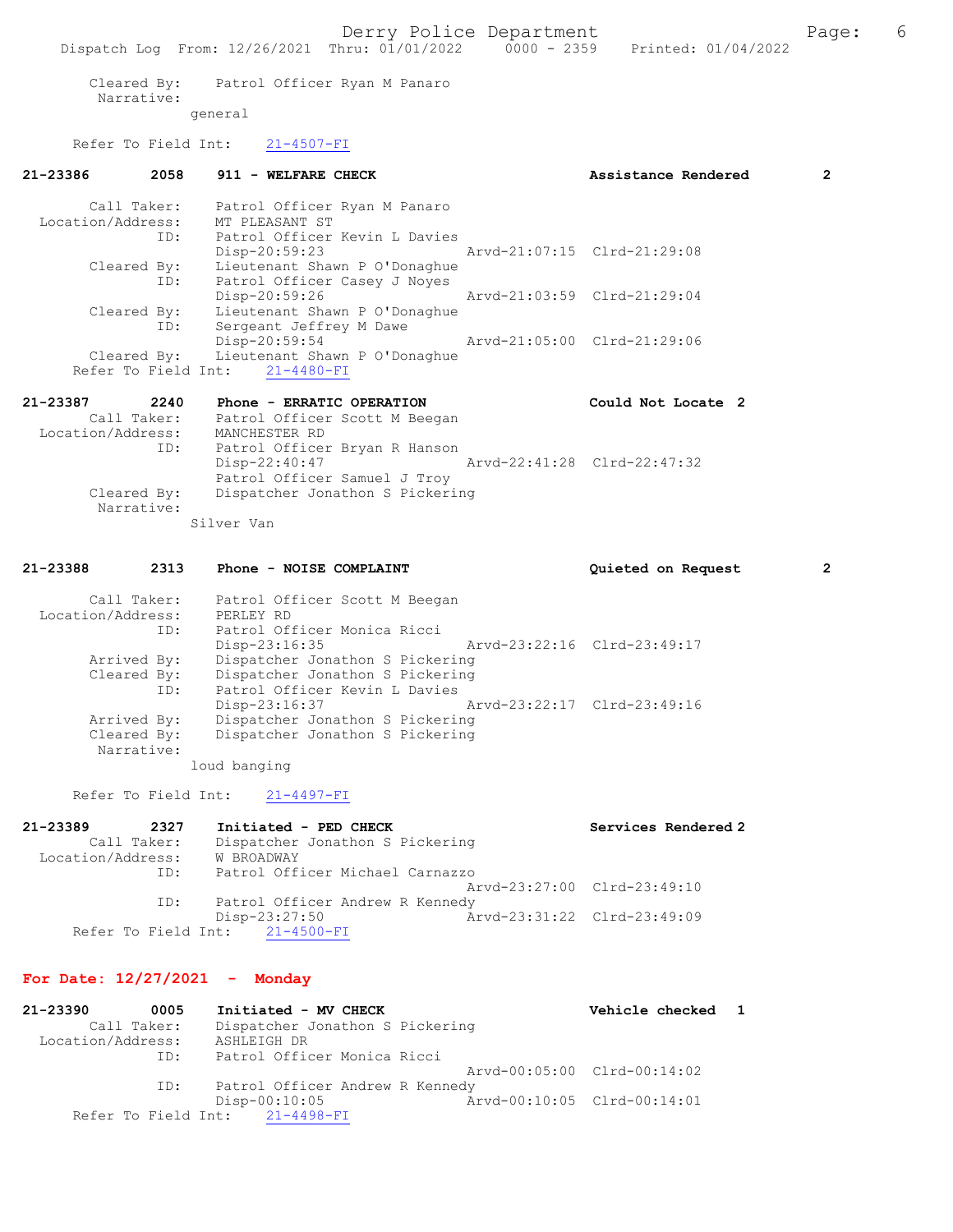| 21-23391<br>0010<br>Call Taker:    | Initiated - PROPERTY CHECK<br>Dispatcher Jonathon S Pickering                  | Services Rendered 2         |                |
|------------------------------------|--------------------------------------------------------------------------------|-----------------------------|----------------|
| Location/Address:<br>ID:           | HUMPHREY RD<br>Patrol Officer Michael Carnazzo                                 |                             |                |
|                                    |                                                                                | Arvd-00:10:00 Clrd-00:13:57 |                |
| 21-23392<br>0027                   | Phone - NOISE COMPLAINT                                                        | Quieted on Request          | $\overline{2}$ |
| Call Taker:                        | Patrol Officer Scott M Beegan                                                  |                             |                |
| Location/Address:<br>ID:           | PERLEY RD<br>Patrol Officer Monica Ricci                                       |                             |                |
|                                    | Disp-00:28:36                                                                  | Arvd-00:32:13 Clrd-00:43:54 |                |
| Arrived By:<br>Cleared By:         | Dispatcher Jonathon S Pickering<br>Dispatcher Jonathon S Pickering             |                             |                |
| ID:                                | Patrol Officer Jack Stafford<br>Disp-00:28:38                                  | Arvd-00:32:14 Clrd-00:43:54 |                |
| Arrived By:                        | Dispatcher Jonathon S Pickering                                                |                             |                |
| Cleared By:<br>Refer To Field Int: | Dispatcher Jonathon S Pickering<br>$21 - 4496 - FI$                            |                             |                |
| 21-23393<br>0035                   | Initiated - PED CHECK                                                          | SENT ON THEIR WAY 2         |                |
| Call Taker:                        | Dispatcher Jonathon S Pickering                                                |                             |                |
| Location/Address:<br>ID:           | MUNICIPAL DR<br>Patrol Officer Michael Carnazzo                                |                             |                |
|                                    |                                                                                | Arvd-00:35:00 Clrd-00:51:49 |                |
| ID:                                | Patrol Officer Kevin L Davies<br>$Disp-00:44:01$                               | Arvd-00:44:02 Clrd-00:51:49 |                |
| 21-23394<br>0218                   | Phone - SUSPICIOUS ACTIVITY                                                    | SENT ON THEIR WAY 2         |                |
| Call Taker:<br>Location/Address:   | Dispatcher Jonathon S Pickering<br>[DY 130] N MAIN ST                          |                             |                |
| ID:                                | Patrol Officer Michael Carnazzo                                                |                             |                |
| ID:                                | $Disp-02:19:13$<br>Patrol Officer Monica Ricci                                 | Arvd-02:31:35 Clrd-02:45:04 |                |
| Narrative:                         | Disp-02:19:14                                                                  | Arvd-02:21:53 Clrd-02:45:03 |                |
|                                    | 12/27/2021 0231 suspicious person in the area                                  |                             |                |
| Narrative:                         |                                                                                |                             |                |
|                                    | 12/27/2021 0231 off with subject on Linlew Dr                                  |                             |                |
| Narrative:                         |                                                                                |                             |                |
| Refer To Field Int:                | 12/27/2021 0241 subject declined all services, sent on way<br>$21 - 4499 - FI$ |                             |                |
|                                    |                                                                                |                             |                |
| 0701<br>21-23395                   | Initiated - FOLLOW-UP                                                          | No Action Required          | $\mathbf{2}$   |
| Call Taker:<br>Location/Address:   | Dispatcher Jess W Arcand<br>MUNICIPAL DR                                       |                             |                |
| ID:                                | Patrol Officer Sara R Joyce                                                    |                             |                |
|                                    |                                                                                | Arvd-07:01:00 Clrd-08:47:37 |                |
| 0806<br>21-23396                   | Initiated - FOLLOW-UP                                                          | No Action Required          | 2              |
| Call Taker:<br>Location/Address:   | Dispatcher Jess W Arcand<br>MUNICIPAL DR                                       |                             |                |
| ID:                                | Patrol Officer Blake A Martineau                                               |                             |                |
|                                    |                                                                                | Arvd-08:06:00 Clrd-08:46:50 |                |
| 21-23397<br>0814<br>Call Taker:    | Phone - VIN CHECK                                                              | Services Rendered 3         |                |
| Location/Address:                  | Dispatcher Jess W Arcand<br>ISLAND POND RD                                     |                             |                |
| ID:                                | Patrol Officer James M McClafferty<br>$Disp-08:14:59$                          | Arvd-08:26:23 Clrd-09:18:50 |                |
|                                    |                                                                                |                             |                |
| 21-23398<br>0815<br>Call Taker:    | Phone - HIT AND RUN<br>Dispatcher Jess W Arcand                                | Report Taken                | $\mathbf{2}$   |
| Location/Address:<br>ID:           | WALNUT HILL RD<br>Patrol Officer Cody Johnson                                  |                             |                |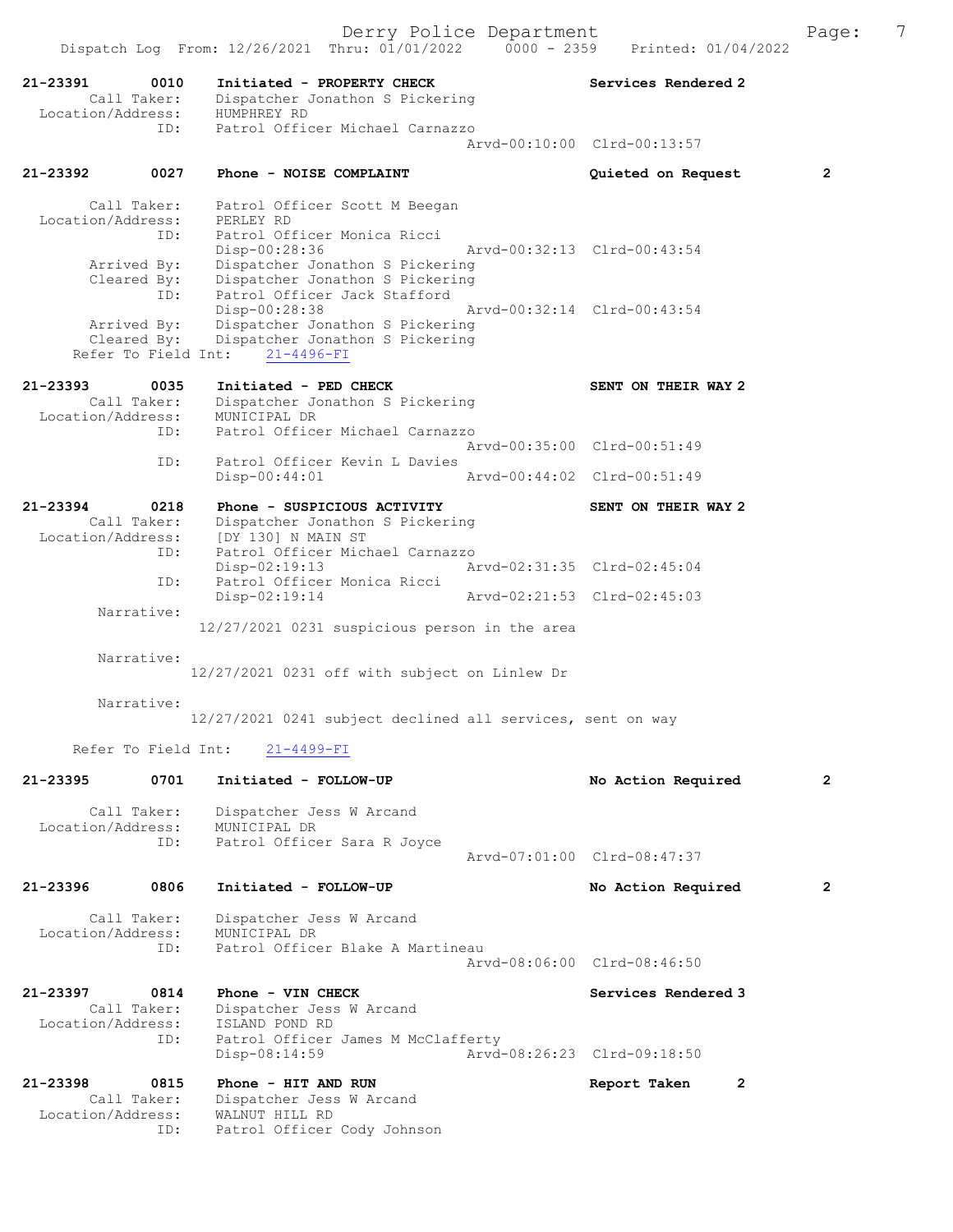|                               |                            | Dispatch Log From: 12/26/2021 Thru: 01/01/2022 0000 - 2359                                                             | Derry Police Department     | Printed: 01/04/2022                          | Page:        | 8 |
|-------------------------------|----------------------------|------------------------------------------------------------------------------------------------------------------------|-----------------------------|----------------------------------------------|--------------|---|
|                               |                            | Disp-08:15:32                                                                                                          | Arvd-08:26:44 Clrd-08:44:28 |                                              |              |   |
|                               | Narrative:                 | 12/27/2021 0815 STRUCK MAILBOX                                                                                         |                             |                                              |              |   |
|                               | Refer To Incident:         | $21 - 2294 - OF$                                                                                                       |                             |                                              |              |   |
| 21-23399                      | 0836                       | Initiated - PAPER SERVICE<br>Call Taker: Dispatcher Jess W Arcand<br>Location/Address: MT PLEASANT ST                  |                             | Not Served<br>3                              |              |   |
|                               | ID:                        | Patrol Officer Nicholas M Granville                                                                                    |                             | Arvd-08:36:00 Clrd-08:40:20                  |              |   |
| 21-23400                      | 0859                       | Initiated - FOLLOW-UP                                                                                                  |                             | No Action Required                           | 2            |   |
| Location/Address:             | Call Taker:<br>ID:         | Dispatcher Jess W Arcand<br>HOLMES ST<br>Patrol Officer Cody Johnson                                                   |                             |                                              |              |   |
|                               | ID:                        | Sergeant Seth Plumer                                                                                                   |                             | Arvd-08:59:00 Clrd-09:48:59                  |              |   |
|                               |                            | Disp-09:00:47                                                                                                          |                             | Arvd-09:00:49 Clrd-09:11:11                  |              |   |
| 21-23401                      | 0905                       | Initiated - FOLLOW-UP                                                                                                  |                             | No Action Required                           | $\mathbf{2}$ |   |
| Location/Address:             | Call Taker:<br>ID:         | Dispatcher Jess W Arcand<br>MUNICIPAL DR<br>Patrol Officer Brendan S Holden                                            |                             | Arvd-09:05:00 Clrd-10:47:53                  |              |   |
| 21-23402                      | 0939                       | Initiated - FOLLOW-UP                                                                                                  |                             | No Action Required                           | 2            |   |
| Location/Address:             | Call Taker:<br>ID:<br>ID:  | Dispatcher Jess W Arcand<br>BYPASS 28<br>Patrol Officer Sara R Joyce<br>Patrol Officer Brian J Landry<br>Disp-09:39:21 |                             | Arvd-09:39:00 Clrd-09:42:56<br>Clrd-09:43:06 |              |   |
| 21-23403<br>Location/Address: | 0942<br>Call Taker:<br>ID: | Phone - SUSPICIOUS ACTIVITY<br>Dispatcher Jess W Arcand<br>OLD MANCHESTER RD<br>Patrol Officer Sara R Joyce            |                             | Cleared<br>$\mathbf{2}$                      |              |   |
|                               | ID:                        | Disp-09:42:56<br>Patrol Officer Brian J Landry                                                                         |                             | Arvd-09:43:29 Clrd-12:16:14                  |              |   |
|                               | Narrative:                 | Disp-09:43:06                                                                                                          | Arvd-09:43:30 Clrd-11:15:30 |                                              |              |   |
|                               |                            | 12/27/2021 0943 MALE SUBJECT WALKING IN ROADWAY                                                                        |                             |                                              |              |   |
|                               | Narrative:                 | 12/27/2021 0945 438 AND 702 ON A PED CHECK                                                                             |                             |                                              |              |   |
|                               | Narrative:                 | 12/27/2021 0946 DFD NOTIFIED AND RESPONDING                                                                            |                             |                                              |              |   |
|                               | Narrative:                 | 12/27/2021 0956 438 HAS ONE DETAINED                                                                                   |                             |                                              |              |   |
|                               | Narrative:                 | 12/27/2021 1010 ONE IN CUSTODY FOR POSSESSION OF CONTROLLED<br><b>DRUG</b>                                             |                             |                                              |              |   |
|                               | Narrative:                 | 12/27/2021 1010 DFD TRANSPORTING ONE TO PMC                                                                            |                             |                                              |              |   |
|                               | Narrative:                 | 12/27/2021 1018 OFF AT PMC                                                                                             |                             |                                              |              |   |
|                               | Narrative:                 | 12/27/2021 1114 438 TRANSPORTING ONE TO HQ SM 45403.3                                                                  |                             |                                              |              |   |
|                               | Narrative:                 |                                                                                                                        |                             |                                              |              |   |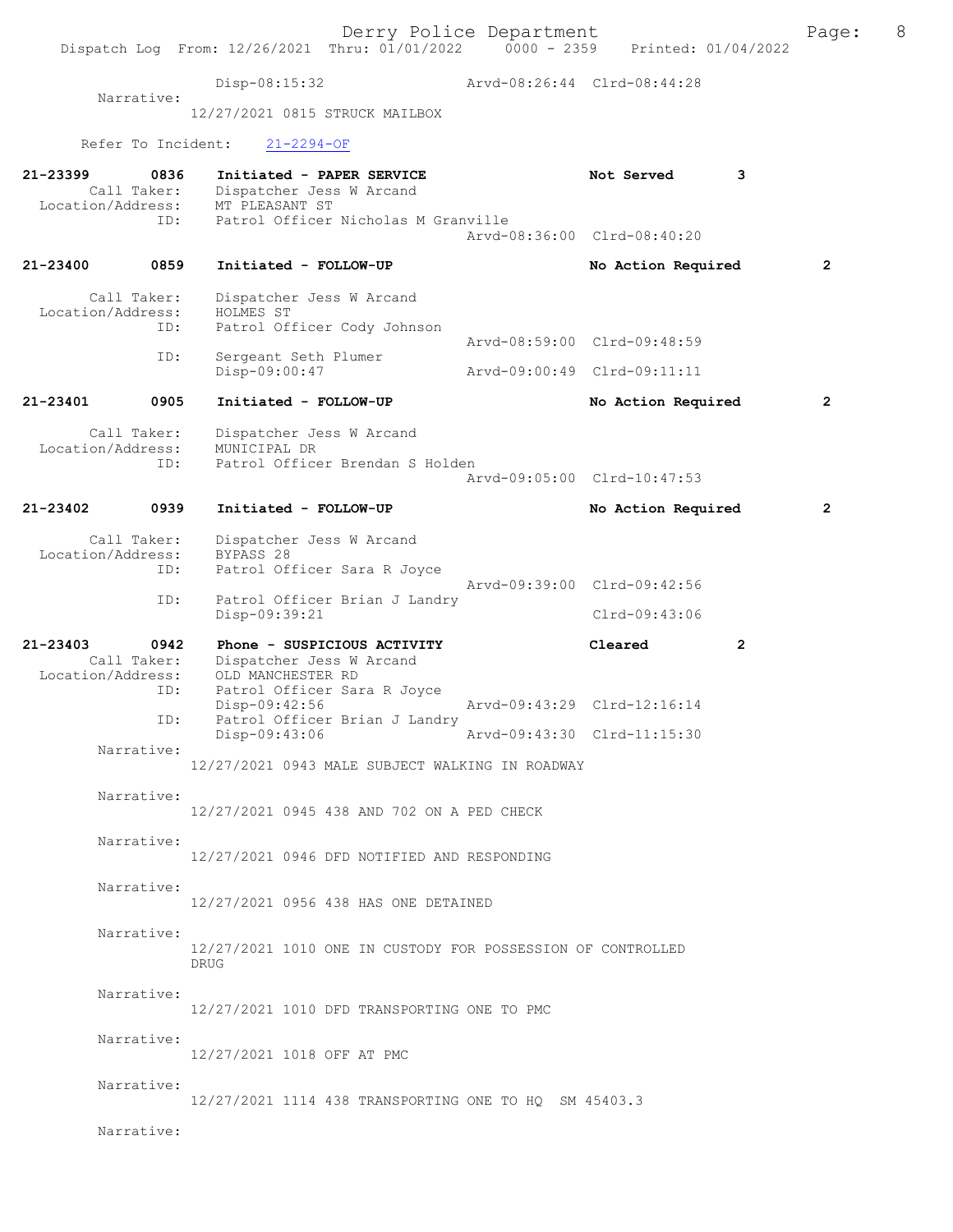Derry Police Department Page: 9 Dispatch Log From: 12/26/2021 Thru: 01/01/2022 12/27/2021 1119 OFF AT HQ EM 45404.8 Narrative: 12/27/2021 1243 PRISONER CHECK Narrative: 12/27/2021 1328 IDENTIFIED AS: NICHOLAS CROTEAU HOMELESS DOB 2/7/94 Narrative: 12/27/2021 1329 SUBJECT HELD ON \$500 CASH BAIL PER BC LEFEBVRE Narrative: 12/27/2021 1329 728 TRANSPORTING ONE TO BRENTWOOD SM 36868.9 Narrative: 12/27/2021 1401 OFF AT BRENTWOOD EM 36890.5 Narrative: 12/27/2021 1438 SUBJECT RELEASED TO RC HOC Refer To Arrest: 21-1234-AR 21-23404 0947 Initiated - ASSIST CITIZEN Services Rendered 3<br>Call Taker: Dispatcher Jess W Arcand Dispatcher Jess W Arcand Location/Address: LAWRENCE RD + STARK RD<br>TD: Patrol Officer James M Patrol Officer James M McClafferty Arvd-09:47:00 Clrd-09:48:34 21-23405 0950 Initiated - FOLLOW-UP No Action Required 2 Call Taker: Dispatcher Jess W Arcand Location/Address: MUNICIPAL DR ID: Patrol Officer Cody Johnson Arvd-09:50:00 Clrd-11:54:21 21-23406 0954 Phone - VIN CHECK Services Rendered 3<br>Call Taker: Dispatcher Jess W Arcand Dispatcher Jess W Arcand<br>SCOBIE POND RD Location/Address:<br>TD: Patrol Officer James M McClafferty<br>Disp-11:15:27 Arvd-Arvd-11:22:19 Clrd-11:36:02 21-23407 1005 Initiated - FOLLOW-UP No Action Required 2 Call Taker: Dispatcher Jess W Arcand<br>ion/Address: MUNICIPAL DR Location/Address: ID: Patrol Officer Nicholas M Granville Arvd-10:05:00 Clrd-13:01:03 21-23408 1020 Walk-In - KEEP THE PEACE Services Rendered 2<br>Call Taker: Dispatcher Jess W Arcand Dispatcher Jess W Arcand<br>CHESTER RD Location/Address:<br>ID: Patrol Officer Blake A Martineau<br>Disp-10:22:33 Art Disp-10:22:33 Arvd-10:31:30 Clrd-10:55:08 ID: Patrol Officer James M McClafferty<br>Disp-10:22:48 Arvd -10:22:48 Arvd-10:36:06 Clrd-10:55:10<br>22-2-FI Refer To Field Int:  $\frac{22-2-FI}{22-3-FI}$ <br>Refer To Field Int:  $\frac{22-3-FI}{22-3-FI}$ Refer To Field Int: 21-23409 1149 Initiated - ASSIST CITIZEN ADVICE GIVEN 3 Call Taker: Dispatcher Jess W Arcand Location/Address: MUNICIPAL DR<br>TD: Patrol Office Patrol Officer Casey J Noyes Arvd-11:49:00 Clrd-12:07:54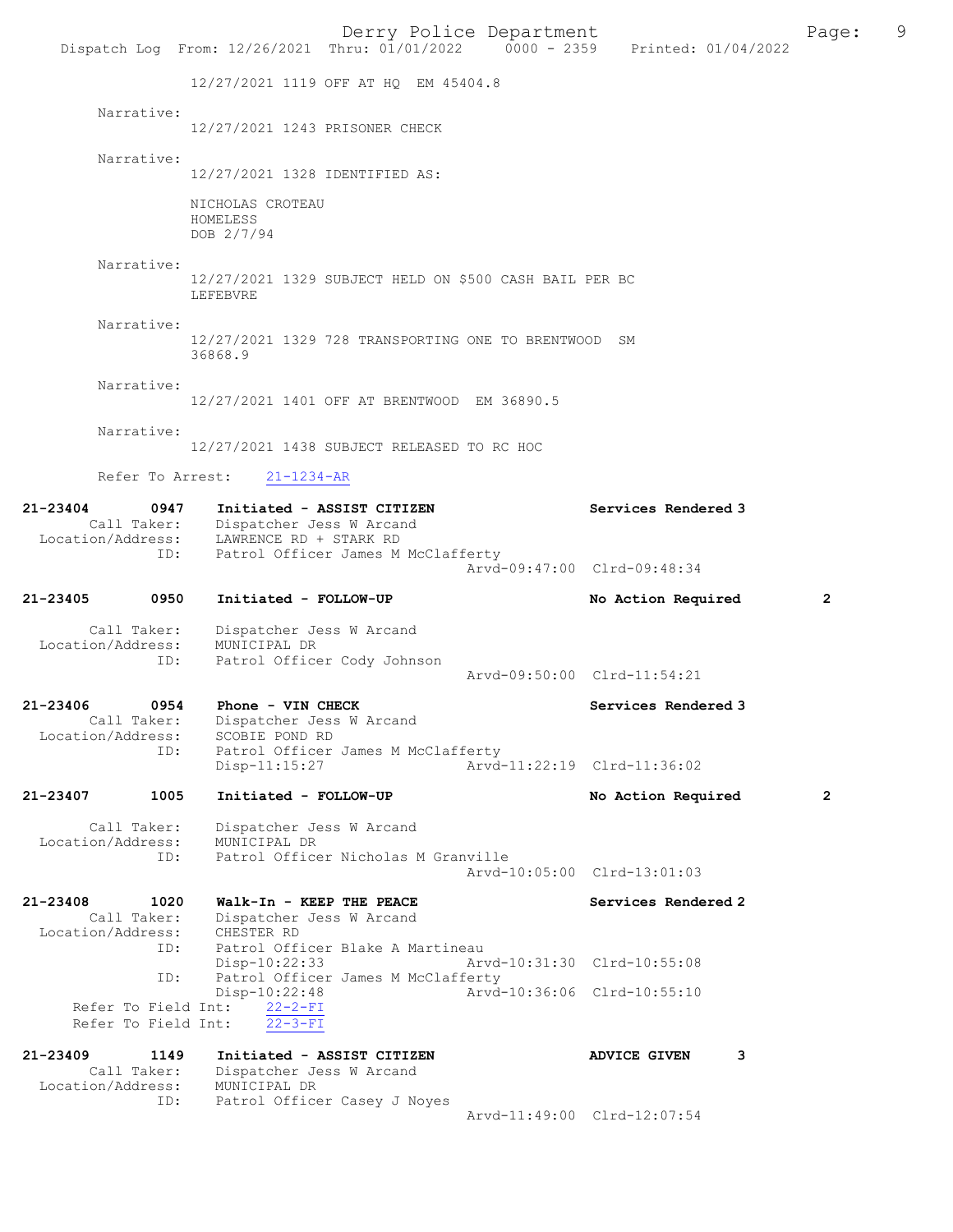|                                                               | Dispatch Log From: 12/26/2021 Thru: 01/01/2022 0000 - 2359 Printed: 01/04/2022                                                            | Derry Police Department     |                             |              | Page: | 10 |
|---------------------------------------------------------------|-------------------------------------------------------------------------------------------------------------------------------------------|-----------------------------|-----------------------------|--------------|-------|----|
| 21-23410<br>1216<br>Call Taker:<br>ID:                        | Initiated - PAPER SERVICE<br>Dispatcher Jess W Arcand<br>Location/Address: [DY 796] TSIENNETO RD<br>Patrol Officer Sara R Joyce           |                             | Served                      | 3            |       |    |
|                                                               |                                                                                                                                           |                             | Arvd-12:16:00 Clrd-12:32:45 |              |       |    |
| 21-23411<br>1218<br>Call Taker:<br>Location/Address: BIRCH ST | Initiated - FOLLOW-UP<br>Dispatcher Jess W Arcand                                                                                         |                             | Cleared                     | $\mathbf{2}$ |       |    |
| ID:                                                           | Patrol Officer Brendan S Holden                                                                                                           |                             | Arvd-12:18:00 Clrd-12:28:16 |              |       |    |
| 21-23412<br>1241<br>Call Taker:<br>Location/Address: BIRCH ST | Phone - MV ACCIDENT<br>Dispatcher Jess W Arcand                                                                                           |                             | Report Taken                | $\mathbf{1}$ |       |    |
| ID:                                                           | Patrol Officer Brendan S Holden<br>$Disp-12:42:11$                                                                                        |                             | Arvd-12:43:52 Clrd-13:15:38 |              |       |    |
| ID:                                                           | Patrol Officer Brian J Landry<br>Disp-12:42:15                                                                                            | Arvd-12:44:18 Clrd-12:46:16 |                             |              |       |    |
| ID:<br>Refer To Citation:                                     | Patrol Officer Sara R Joyce<br>Disp-13:09:44<br>$21 - 5494 - CN$                                                                          |                             | $Clrd-13:09:48$             |              |       |    |
| Refer To Accident:                                            | $21 - 648 - AC$                                                                                                                           |                             |                             |              |       |    |
| 21-23413<br>1245<br>Call Taker:                               | Walk-In - SEXUAL OFFENDER REGISTRATION<br>Dispatcher Jess W Arcand<br>Location/Address: [DY 2] MUNICIPAL DR                               |                             | Cleared                     | $\mathbf{1}$ |       |    |
| ID:                                                           | Detective Kimberly M Bouse<br>$Disp-12:46:08$                                                                                             | Arvd-12:46:24 Clrd-12:47:08 |                             |              |       |    |
| 21-23415<br>1454<br>ID:                                       | Initiated - Search Warrant<br>Call Taker: Detective Kimberly M Bouse<br>Location/Address: [DY 2] MUNICIPAL DR<br>Detective Kevin G Ruppel |                             | Services Rendered 2         |              |       |    |
|                                                               |                                                                                                                                           |                             | Arvd-14:54:00 Clrd-15:23:28 |              |       |    |
| 21-23416<br>1516<br>Call Taker:<br>Location/Address:<br>ID:   | Initiated - MV STOP<br>Dispatcher Christina L Power<br>OLD CHESTER RD<br>Patrol Officer Melissa M Houde                                   |                             | Warning Issued              | 3            |       |    |
| Refer To Citation:                                            | $21 - 5495 - CN$                                                                                                                          |                             | Arvd-15:16:00 Clrd-15:20:10 |              |       |    |
| 21-23417<br>1517<br>Location/Address:                         | Phone - NEIGHBORHOOD DISPUTE<br>Call Taker: Dispatcher Christina L Power<br>PEABODY RD ANX                                                |                             | Matter Mediated 2           |              |       |    |
| ID:<br>Refer To Field Int:                                    | Patrol Officer Andrew J Teague<br>Disp-15:17:45<br>Patrol Officer Nathan S Lavoie<br>$22 - 17 - FI$                                       |                             | Arvd-15:19:22 Clrd-15:59:22 |              |       |    |
| 21-23418<br>1526<br>Call Taker:<br>Location/Address:          | Initiated - SUBPOENA DELIVERY<br>Dispatcher Christina L Power<br>LINWOOD AVE                                                              |                             | Served                      | $\mathbf{1}$ |       |    |
| ID:                                                           | Patrol Officer Ryan M Panaro                                                                                                              |                             | Arvd-15:26:00 Clrd-15:33:47 |              |       |    |
| 21-23419<br>1526                                              | Initiated - SUBPOENA DELIVERY                                                                                                             |                             | Served                      | $\mathbf{1}$ |       |    |
| Call Taker:<br>Location/Address:<br>ID:                       | Dispatcher Christina L Power<br>HARVEST DR<br>Patrol Officer Melissa M Houde                                                              |                             |                             |              |       |    |
|                                                               |                                                                                                                                           |                             | Arvd-15:26:00 Clrd-15:32:35 |              |       |    |
| 21-23420<br>1529<br>Call Taker:<br>Location/Address:          | Phone - SUSPICIOUS ACTIVITY<br>Dispatcher Christina L Power<br>HOOD RD                                                                    |                             | SENT ON THEIR WAY 2         |              |       |    |
| ID:                                                           | Patrol Officer Scott M Beegan<br>Disp-15:33:41                                                                                            |                             | Arvd-15:37:37 Clrd-15:44:21 |              |       |    |
| ID:                                                           | Patrol Officer Ryan M Panaro<br>Disp-15:33:57                                                                                             | Arvd-15:38:51 Clrd-15:44:18 |                             |              |       |    |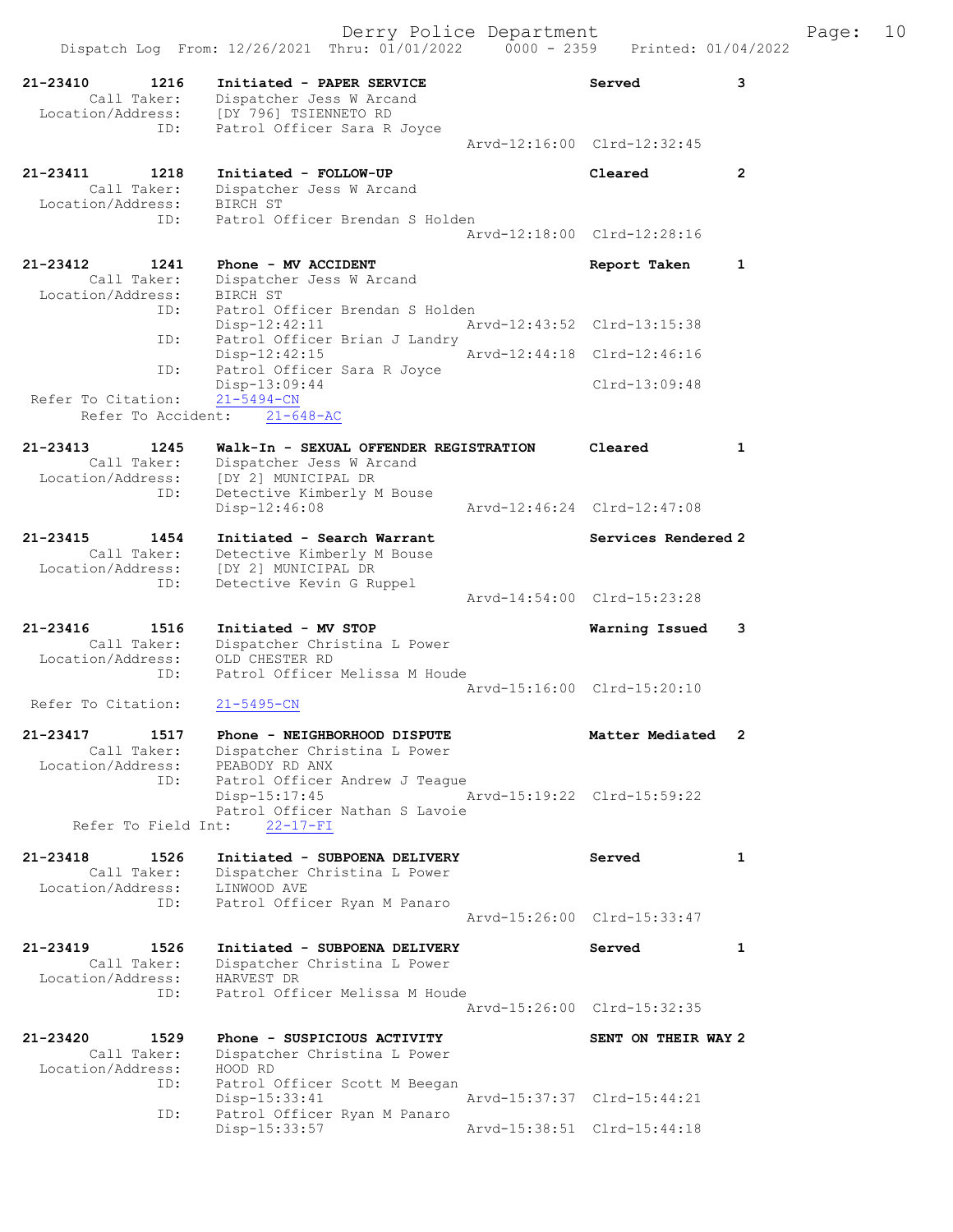Derry Police Department<br>
Page: 11 Phru: 01/01/2022 0000 - 2359 Printed: 01/04/2022 Dispatch Log From: 12/26/2021 Thru: 01/01/2022 Arrived By: Sergeant Jeffrey M Dawe Narrative: 12/27/2021 1541 316 Ped checking one on Peabody Road at Misty Morning. Refer To Field Int: 21-4502-FI 21-23421 1616 Phone - ANIMAL COMPLAINT Nettler Rectified 1 Call Taker: Dispatcher Christina L Power Location/Address: EMERALD DR ID: Patrol Officer Melissa M Houde<br>Disp-16:17:37 Disp-16:17:37 Arvd-16:22:42 Clrd-16:25:42 21-23422 1650 Phone - MV ACCIDENT Report Taken 1 Call Taker: Dispatcher Christina L Power Location/Address: S MAIN ST + ISLAND POND RD ID: Patrol Officer Scott M Beegan Disp-16:51:52 Arvd-16:52:37 Clrd-17:39:22 ID: Patrol Officer Ryan M Panaro Disp-16:51:53 Arvd-16:52:29 Clrd-17:38:40 ID: Patrol Officer Brendan S Holden Disp-16:53:42 Arvd-16:58:47 Clrd-17:38:43 Refer To Citation: 21-5502-CN Narrative: 12/27/2021 1658 DFD requested Narrative: 12/27/2021 1658 next on the list for NH 4836964, Recovery Solutions assigned Narrative: 12/27/2021 1700 DFD on scene

Refer To Accident: 21-649-AC

assigned

Recovery responded and cleared

12/27/2021 1723 LBP on scene

TANGUAY V BONAVENTURA FULL REPORT

Narrative:

Narrative:

Narrative:

Narrative:

| 21-23423           | 1702        | Initiated - MV STOP            | Summons Issued 3            |  |
|--------------------|-------------|--------------------------------|-----------------------------|--|
|                    | Call Taker: | Dispatcher Christina L Power   |                             |  |
| Location/Address:  |             | LINLEW DR                      |                             |  |
|                    | ID:         | Patrol Officer Andrew J Teague |                             |  |
|                    |             |                                | Aryd-17:02:00 Clrd-17:16:48 |  |
|                    |             | Patrol Officer Nathan S Lavoie |                             |  |
| Refer To Citation: |             | $21 - 816 - 003060$            |                             |  |

12/27/2021 1701 next on the list for NH 3278367, LBP

# 21-23424 1709 Phone - ASSIST CITIZEN Assistance Rendered 3

Could Not Locate 1

Call Taker: Dispatcher Christina L Power<br>ion/Address: PINKERTON ST Location/Address: ID: Patrol Officer Andrew J Teague<br>Disp-17:16:57 Disp-17:16:57 Arvd-17:23:36 Clrd-17:39:43 Patrol Officer Nathan S Lavoie Refer To Field Int: 21-4492-FI

| 21-23425          | 1747        | Phone - OHRV COMPLAINT       |
|-------------------|-------------|------------------------------|
|                   | Call Taker: | Dispatcher Christina L Power |
| Location/Address: |             | DERRYFIELD RD                |
|                   | TD:         | Patrol Officer Ryan M Panaro |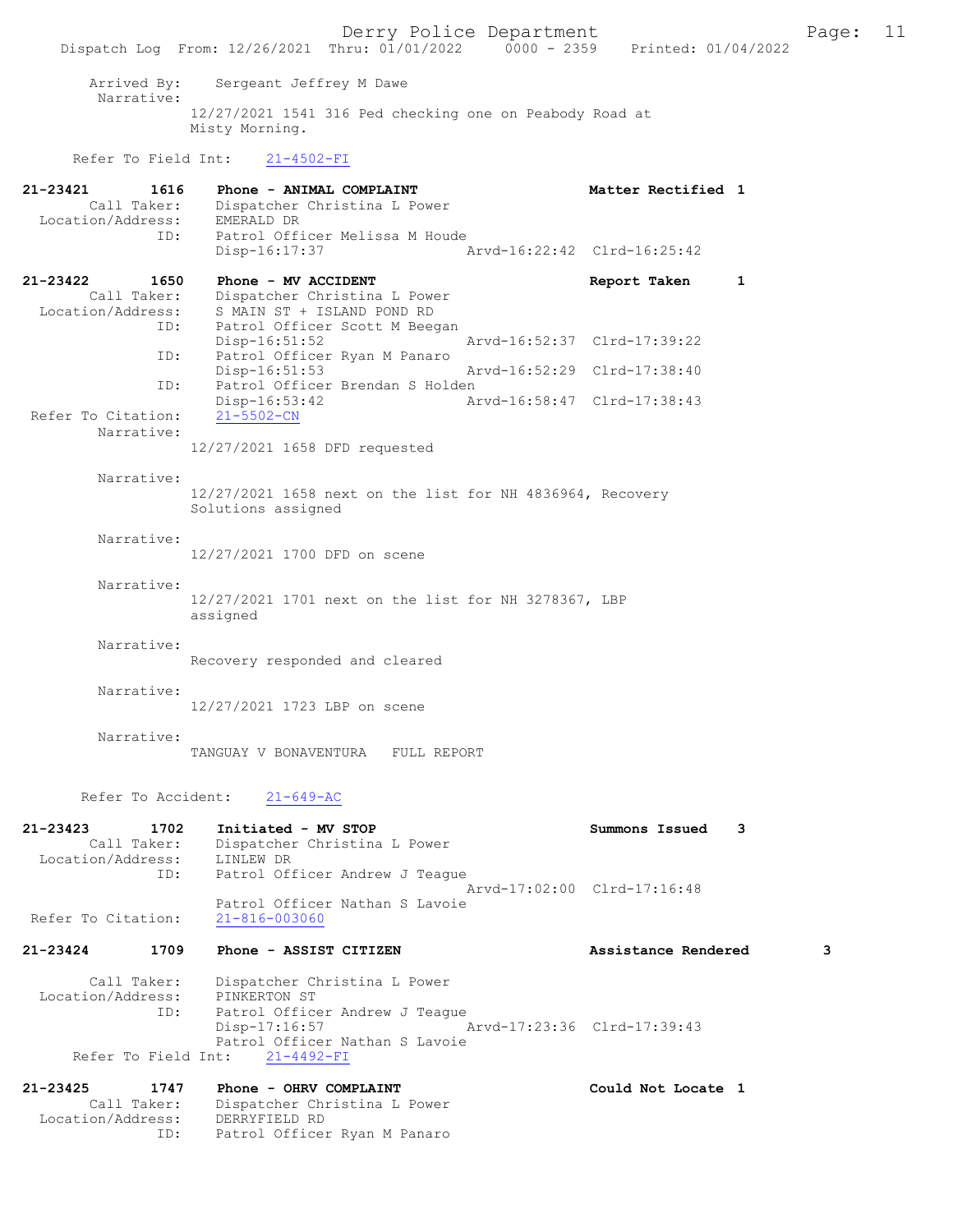Derry Police Department Fage: 12 Dispatch Log From: 12/26/2021 Thru: 01/01/2022 0000 - 2359 Printed: 01/04/2022 Disp-17:48:29 Arvd-17:58:12 Clrd-17:58:14 Arrived By: Patrol Officer Collin Kennedy Cleared By: Patrol Officer Collin Kennedy 21-23426 1749 Walk-In - SUSPICIOUS ACTIVITY Report Taken 2 Call Taker: Dispatcher Christina L Power Location/Address: LINLEW DR ID: Patrol Officer Collin Kennedy Disp-17:50:28 Arvd-17:50:29 Clrd-18:13:15 Refer To Incident: 21-2296-OF 21-23427 1837 Phone - ERRATIC OPERATION Could Not Locate 2 Call Taker: Dispatcher Christina L Power Location/Address: E DERRY RD ID: Patrol Officer Scott M Beegan Disp-18:37:17 Arvd-18:48:56 Clrd-18:48:57 Arrived By: Patrol Officer Collin Kennedy Cleared By: Patrol Officer Collin Kennedy ID: Patrol Officer Melissa M Houde Disp-18:38:17 Arvd-18:48:54 Clrd-18:48:55 Arrived By: Patrol Officer Collin Kennedy Cleared By: Patrol Officer Collin Kennedy 21-23428 1857 Phone - SUSPICIOUS ACTIVITY ADVICE GIVEN 2 Call Taker: Dispatcher Christina L Power Location/Address: BALLARD RD ID: Patrol Officer Scott M Beegan Disp-18:57:53 Arvd-19:15:08 Clrd-19:21:52 Refer To Field Int: 21-4515-FI 21-23429 1910 Initiated - MV CHECK Cleared 1 Call Taker: Dispatcher Christina L Power Location/Address: MANCHESTER RD ID: Patrol Officer Andrew J Teague Arvd-19:10:00 Clrd-19:16:49 Patrol Officer Nathan S Lavoie Cleared By: Patrol Officer Collin Kennedy Refer To Field Int: 22-18-FI 21-23430 1917 Radio - MV CHECK No Action Required 1 Call Taker: Patrol Officer Collin Kennedy Location/Address: ASHLEIGH DR ID: Patrol Officer Andrew J Teague Disp-19:17:35 Arvd-19:17:36 Clrd-19:18:27 Patrol Officer Nathan S Lavoie 21-23431 1920 Phone - ABANDONED 911 Could Not Locate 1 Call Taker: Dispatcher Christina L Power Location/Address: S MAIN ST ID: Patrol Officer Andrew J Teague Disp-19:20:53 Arvd-19:24:49 Clrd-19:30:41 Patrol Officer Nathan S Lavoie 21-23432 1923 Phone - MEDICAL EMERGENCY Assistance Rendered 1 Call Taker: Dispatcher Christina L Power Location/Address: MONTGOMERY FARM RD ID: Patrol Officer Ryan M Panaro -<br>Arvd-19:29:26 Clrd-19:39:22 21-23433 1931 Initiated - MV STOP Warning Issued 3 Call Taker: Dispatcher Christina L Power Location/Address: E BROADWAY ID: Patrol Officer Scott M Beegan Arvd-19:31:00 Clrd-19:39:16<br>21-5496-CN Refer To Citation: 21-23434 1943 Phone - DOMESTIC DISTURBANCE Report Taken 1 Call Taker: Dispatcher Christina L Power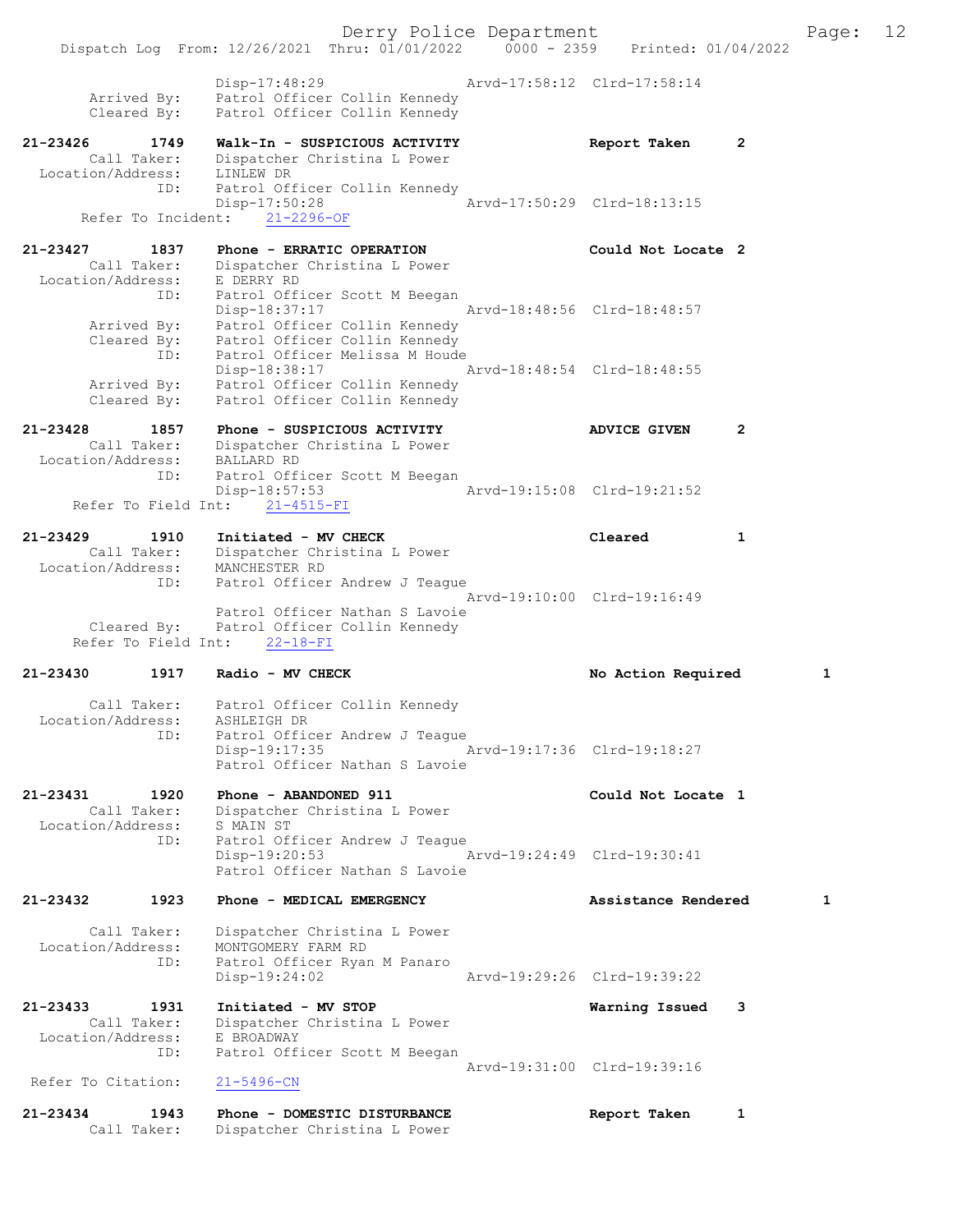Derry Police Department The Page: 13 Dispatch Log From: 12/26/2021 Thru: 01/01/2022 0000 - 2359 Printed: 01/04/2022 Location/Address: S MAIN ST ID: Patrol Officer Andrew J Teague<br>Disp-19:45:13 Mrvd-19:49:52 Clrd-20:29:27 Disp-19:45:13 Patrol Officer Nathan S Lavoie<br>ID: Patrol Officer Ryan M Panaro Patrol Officer Ryan M Panaro<br>Disp-19:45:16 Arvd-19:49:51 Clrd-20:25:09 ID: Patrol Officer Melissa M Houde<br>Disp-19:53:34 Disp-19:53:34 Arvd-19:54:22 Clrd-20:25:07 Refer To Incident: 21-2297-OF 21-23435 2114 Walk-In - DOMESTIC DISTURBANCE Verbal in Nature 1 Call Taker: Dispatcher Christina L Power Location/Address: MUNICIPAL DR ID: Patrol Officer Ryan M Panaro Disp-21:14:54 Arvd-21:15:10 Clrd-21:42:00<br>TD: Patrol Officer Melissa M Houde Patrol Officer Melissa M Houde<br>Disp-21:14:56 A Arvd-21:15:10 Clrd-21:42:01 Narrative: mother/son 21-23436 2143 Initiated - MV STOP Warning Issued 3 Call Taker: Dispatcher Christina L Power Location/Address: FORDWAY ST ID: Patrol Officer Melissa M Houde Arvd-21:43:00 Clrd-21:48:36<br>21-5497-CN Refer To Citation: 21-23437 2314 Initiated - MV CHECK SENT ON THEIR WAY 1 Call Taker: Dispatcher Jonathon S Pickering Location/Address: ASHLEIGH DR<br>TD: Patrol Offic Patrol Officer Monica Ricci Arvd-23:14:00 Clrd-23:21:18<br>ID: Patrol Officer Jack Stafford Patrol Officer Jack Stafford<br>Disp-23:17:18 Disp-23:17:18 Arvd-23:17:20 Clrd-23:21:16<br>ID: Sergeant Patrick H Dawson Sergeant Patrick H Dawson<br>Disp-23:17:21 Disp-23:17:21 Arvd-23:17:22 Clrd-23:20:57 21-23438 2320 Phone - ASSIST CITIZEN Assistance Rendered 3 Call Taker: Dispatcher Jonathon S Pickering<br>Location/Address: [DY 2567] LINLEW DR ess: [DY 2567] LINLEW DR<br>ID: Patrol Officer Monic Patrol Officer Monica Ricci<br>Disp-23:21:29 Disp-23:21:29 Arvd-23:26:05 Clrd-23:32:00<br>ID: Sergeant Patrick H Dawson Sergeant Patrick H Dawson<br>Disp-23:21:31 Disp-23:21:31 Arvd-23:26:04 Clrd-23:32:01 Narrative: 12/27/2021 2332 subjects locked inside storage unit, assistance rendered, able to exit the building on their own 21-23439 2331 Radio - MV CHECK SENT ON THEIR WAY 1 Call Taker: Patrol Officer Collin Kennedy Call Taker: Patrol Office.<br>Location/Address: PIERCE AVE ID: Patrol Officer Jack Stafford<br>Disp-23:32:13 Disp-23:32:13 Arvd-23:32:18 Clrd-23:42:54 Cleared By: Dispatcher Jonathon S Pickering ID: Patrol Officer Michael Carnazzo Disp-23:32:16 Arvd-23:32:17 Clrd-23:42:55 Cleared By: Dispatcher Jonathon S Pickering ID: Sergeant Patrick H Dawson<br>Disp-23:36:24 Disp-23:36:24 Arvd-23:36:45 Clrd-23:42:57 Dispatched By: Dispatcher Jonathon S Pickering Arrived By: Dispatcher Jonathon S Pickering Cleared By: Dispatcher Jonathon S Pickering

21-23440 2358 Phone - ALARM, BURGLAR False Alarm 1 Call Taker: Patrol Officer Collin Kennedy Location/Address: [DY 13] SOUTH AVE<br>ID: Patrol Officer Mic Patrol Officer Michael Carnazzo<br>Disp-23:59:46 Am Disp-23:59:46 Arvd-00:04:54 Clrd-12/28/2021 @ 00:06:05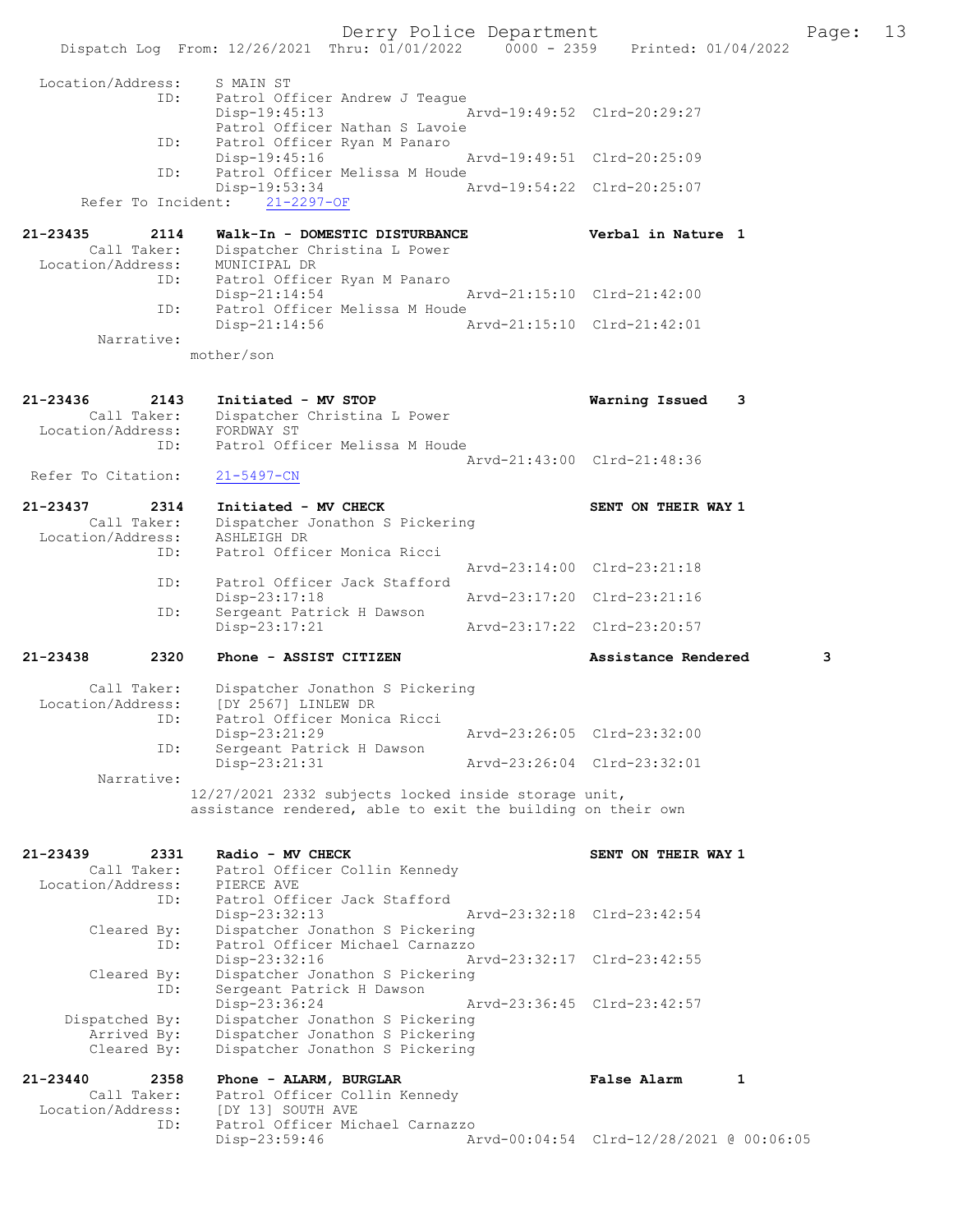Derry Police Department Fage: 14 Dispatch Log From: 12/26/2021 Thru: 01/01/2022 0000 - 2359 Printed: 01/04/2022 Arrived By: Dispatcher Jonathon S Pickering Cleared By: Dispatcher Jonathon S Pickering ID: Patrol Officer Nikita Tomnyuk Disp-23:59:52 Arvd-00:03:18 Clrd-12/28/2021 @ 00:06:04 Arrived By: Dispatcher Jonathon S Pickering<br>Cleared By: Dispatcher Jonathon S Pickering Dispatcher Jonathon S Pickering Narrative:

12/28/2021 0006 overhead door alarm - false

#### For Date: 12/28/2021 - Tuesday

21-23441 0017 Initiated - MV STOP Warning Issued 3 Call Taker: Dispatcher Jonathon S Pickering Location/Address: N SHORE (BL) RD + CHESTER RD ID: Patrol Officer Jack Stafford Arvd-00:17:00 Clrd-00:22:57 Refer To Citation: 21-5498-CN 21-23442 0032 Initiated - Parking Enforcement Matter Rectified 1 Call Taker: Dispatcher Jonathon S Pickering Location/Address: N SHORE (BL) RD ID: Patrol Officer Jack Stafford Arvd-00:32:00 Clrd-00:35:59 Cleared By: Patrol Officer Collin Kennedy 21-23443 0058 Phone - DOMESTIC DISTURBANCE Verbal in Nature 1 Call Taker: Dispatcher Jonathon S Pickering Call Taker: Dispatcher<br>Location/Address: FAIRWAY DR<br>TD: Patrol Offi Patrol Officer Monica Ricci<br>Disp-01:00:12 Arvd-01:03:28 Clrd-01:23:59 ID: Patrol Officer Nikita Tomnyuk Disp-01:00:17 Arvd-01:04:12 Clrd-01:23:59 ID: Sergeant Patrick H Dawson<br>Disp-01:09:27 Disp-01:09:27 Arvd-01:09:28 Clrd-01:19:47 Refer To Field Int: 21-4493-FI 21-23444 0059 Initiated - MV STOP Warning Issued 3 Call Taker: Dispatcher Jonathon S Pickering Location/Address: MANCHESTER RD ID: Patrol Officer Michael Carnazzo Arvd-00:59:00 Clrd-01:12:15 ID: Patrol Officer Jack Stafford Arvd-01:01:24 Clrd-01:12:15 Refer To Citation: 21-5499-CN 21-23445 0130 Initiated - MV STOP Warning Issued 3 Call Taker: Dispatcher Jonathon S Pickering Location/Address: E BROADWAY ID: Patrol Officer Jack Stafford Arvd-01:30:00 Clrd-01:41:04 ID: Patrol Officer Michael Carnazzo Disp-01:32:52 Arvd-01:32:53 Clrd-01:41:04 Refer To Citation: 21-23446 0205 Initiated - DEPARTMENT INFO Services Rendered 3 Call Taker: Dispatcher Jonathon S Pickering Location/Address: [DY 2] MUNICIPAL DR ID: Dispatcher Jonathon S Pickering Arvd-02:05:00 Clrd-02:06:03 Narrative: 12/28/2021 0205 Highway Dept notified of snow arrival per FFP

#### 21-23447 0245 Initiated - MV CHECK Vehicle checked 1 Call Taker: Dispatcher Jonathon S Pickering Location/Address: PEABODY RD ID: Patrol Officer Michael Carnazzo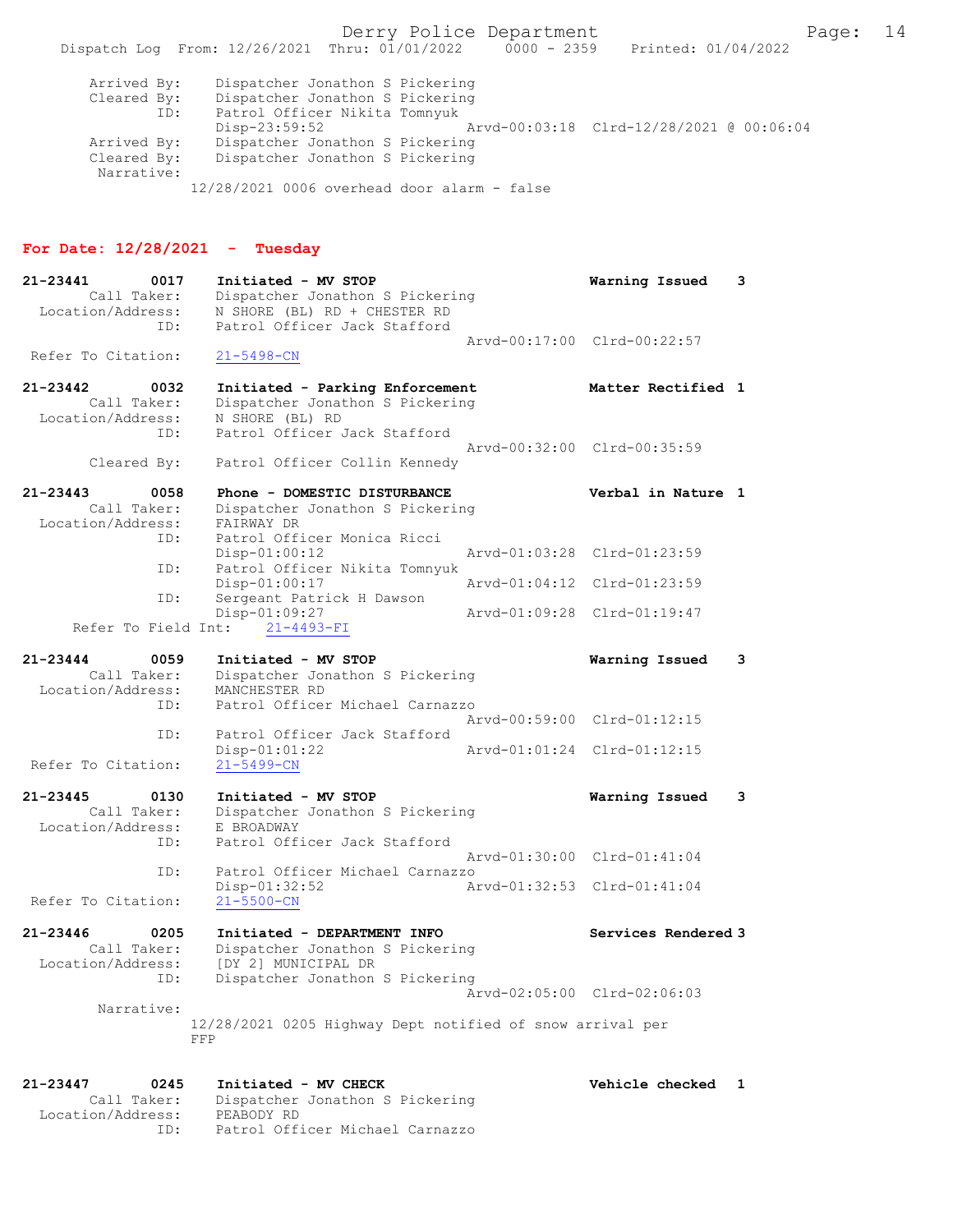Derry Police Department Page: 15 Dispatch Log From:  $12/26/2021$  Thru:  $01/01/2022$  0000 - 2359 Arvd-02:45:00 Clrd-02:51:22 ID: Patrol Officer Monica Ricci Disp-02:47:36 Arvd-02:47:37 Clrd-02:51:23 21-23448 0253 Initiated - MV CHECK Vehicle checked 1 Call Taker: Dispatcher Jonathon S Pickering<br>Location/Address: ISLAND POND RD + CEMETERY RD ess: ISLAND POND RD + CEMETERY RD<br>ID: Patrol Officer Nikita Tomnyuk Patrol Officer Nikita Tomnyuk Arvd-02:53:00 Clrd-02:55:47 21-23449 0753 Initiated - PAPER SERVICE Not Served 3 Call Taker: Dispatcher Jess W Arcand<br>ion/Address: DRURY LN Location/Address:<br>ID: Patrol Officer Timothy J Underhill Arvd-07:53:00 Clrd-07:55:18 21-23450 0806 Initiated - SUBPOENA DELIVERY Not Served 1 Call Taker: Dispatcher Jess W Arcand<br>ion/Address: PLEASANT ST Location/Address:<br>TD: Patrol Officer Blake A Martineau Arvd-08:06:00 Clrd-08:19:32 21-23451 0809 Initiated - FOLLOW-UP No Action Required 2 Call Taker: Dispatcher Jess W Arcand<br>ion/Address: MUNICIPAL DR Location/Address: ID: Patrol Officer Timothy J Underhill Arvd-08:09:00 Clrd-08:33:21 21-23452 0816 Initiated - FOLLOW-UP No Action Required 2 Call Taker: Dispatcher Jess W Arcand<br>ion/Address: TSIENNETO RD Location/Address:<br>ID: Patrol Officer Sara R Joyce Arvd-08:16:00 Clrd-08:18:42 21-23453 0849 Initiated - FOLLOW-UP No Action Required 2 Call Taker: Dispatcher Jess W Arcand<br>ion/Address: MANNING ST Location/Address: ID: Patrol Officer Blake A Martineau Arvd-08:49:00 Clrd-09:01:55 21-23454 0930 Initiated - SUBPOENA DELIVERY Not Served 1 Call Taker: Dispatcher Jess W Arcand<br>ion/Address: HUNTER DR Location/Address: ID: Patrol Officer Timothy J Underhill Arvd-09:30:00 Clrd-09:34:35 21-23455 1004 Initiated - FOLLOW-UP No Action Required 2 Call Taker: Dispatcher Jess W Arcand<br>ion/Address: MANNING ST Location/Address: ID: Patrol Officer Blake A Martineau Arvd-10:04:00 Clrd-10:07:59 21-23456 1017 Phone - UNWANTED SUBJECT Matter Mediated 2 Call Taker: Dispatcher Jess W Arcand<br>ion/Address: WINDHAM DEPOT RD Location/Address: ID: Patrol Officer Timothy J Underhill Disp-10:21:07 <br>
Disp-10:21:07 <br>
Disposible Patrol Officer Brian J Landry Patrol Officer Brian J Landry<br>Disp-10:21:10 Disp-10:21:10 Arvd-10:33:00 Clrd-11:10:55 ID: Sergeant Seth Plumer 11:10:25 Arvd-11:10:27 Clrd-11:10:57<br>21-4504-FI Refer To Field Int: 21-23457 1025 Phone - THEFT 2000 2000 Report Taken 2 Call Taker: Dispatcher Jess W Arcand<br>ion/Address: TSIENNETO RD Location/Address: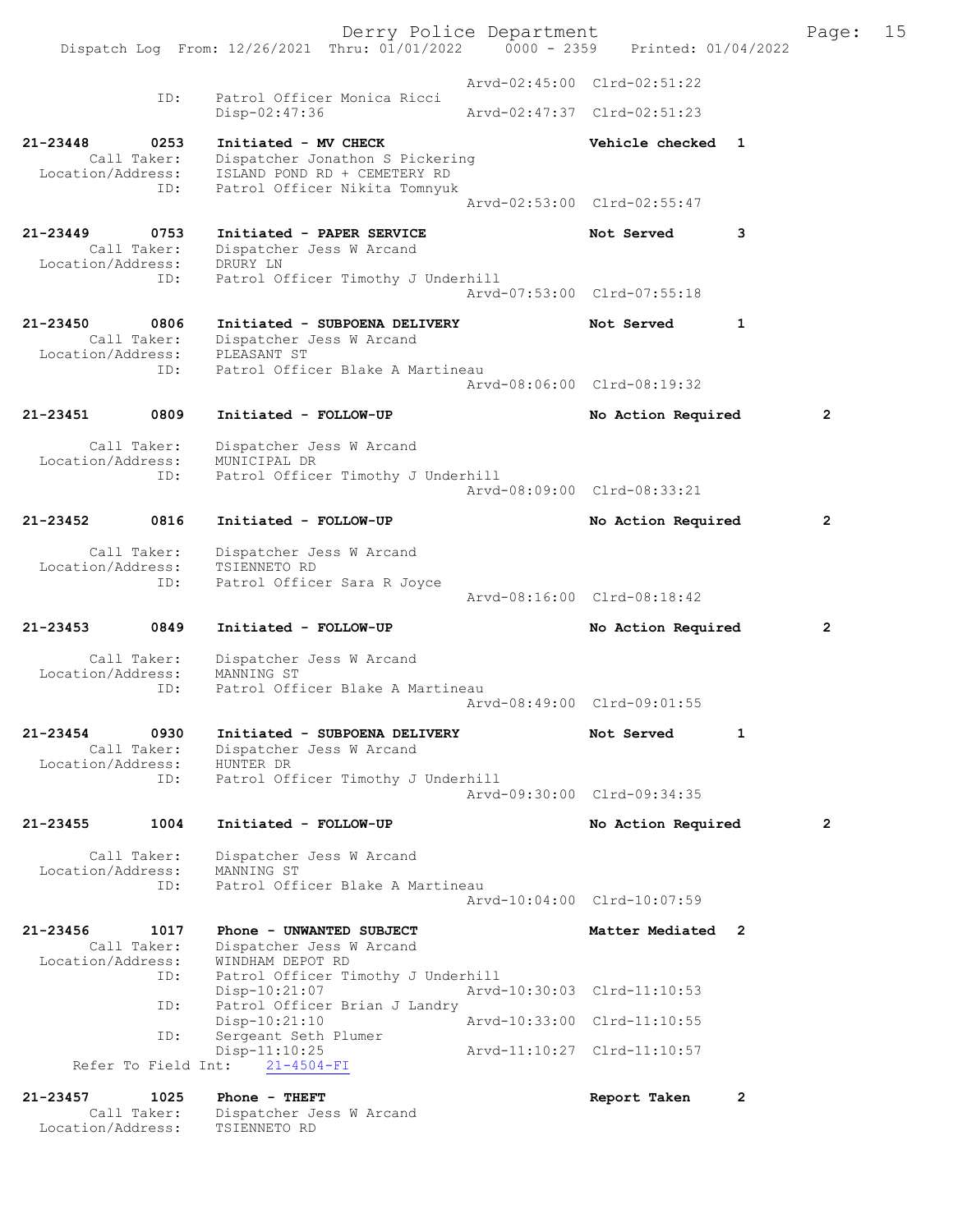Derry Police Department Fage: 16 Dispatch Log From: 12/26/2021 Thru: 01/01/2022 0000 - 2359 Printed: 01/04/2022 ID: Patrol Officer Brendan S Holden Disp-10:36:52 Arvd-10:41:52 Clrd-11:14:52 Narrative: 12/28/2021 1026 THEFT FROM A PARKED CAR Refer To Incident: 21-2298-OF 21-23458 1035 Initiated - MV STOP Warning Issued 3 Call Taker: Dispatcher Jess W Arcand Location/Address: TSIENNETO RD ID: Patrol Officer Cody Johnson Arvd-10:35:00 Clrd-10:41:22<br>21-5501-CN Refer To Citation: 21-23459 1036 Initiated - ACO Follow Up No Action Required 2 Call Taker: Dispatcher Jess W Arcand Location/Address: LARAWAY CT ID: Civilian Robin Bordonaro Arvd-10:36:00 Clrd-11:09:36 21-23460 1044 Phone - HIT AND RUN Services Rendered 2 Call Taker: Dispatcher Jess W Arcand Location/Address: MANCHESTER RD ID: Patrol Officer Brendan S Holden Disp-11:15:13 Arvd-11:21:48 Clrd-11:45:12 Narrative: 12/28/2021 1144 DETERMINED NO DAMAGE TO EITHER PARTY Refer To Field Int: 21-4505-FI 21-23461 1109 Initiated - ACO Follow Up No Action Required 2 Call Taker: Dispatcher Jess W Arcand Location/Address: EMERALD DR ID: Civilian Robin Bordonaro Arvd-11:09:00 Clrd-11:21:53 21-23462 1149 911 - DISABLED MV Services Rendered 3 Call Taker: Dispatcher Jess W Arcand Location/Address: TSIENNETO RD ID: Patrol Officer Cody Johnson<br>Disp-11:49:48 Arvd-11:52:30 Clrd-12:29:52 Disp-11:49:48 Arvd-11:52:30 Clrd-12:29:52 ID: Sergeant Seth Plumer Disp-11:52:04 Arvd-11:52:06 Clrd-11:57:47 ID: Patrol Officer Brendan S Holden Disp-11:57:30 Clrd-11:57:35 Narrative: 12/28/2021 1204 AAA NOTIFIED Narrative: 12/28/2021 1224 AAA ON SCENE 21-23463 1155 911 - MEDICAL EMERGENCY<br>Call Taker: Dispatcher Jess W Arcand Call Taker: Dispatcher Jess W Arcand Location/Address: ASHLEIGH DR ID: Patrol Officer Brendan S Holden<br>Disp-11:57:37 Ar Arvd-11:58:24 Clrd-13:31:18 ID: Patrol Officer Blake A Martineau Disp-11:57:41 Arvd-11:59:55 Clrd-13:31:16<br>ID: Sergeant Seth Plumer Sergeant Seth Plumer<br>Disp-11:57:53 Disp-11:57:53 Arvd-11:59:09 Clrd-13:30:13 Refer To Field Int:  $21-4506-FI$ 21-23464 1204 Phone - PAPER SERVICE 3 Call Taker: Patrol Officer Scott M Beegan Location/Address: [DY 2] MUNICIPAL DR<br>ID: Patrol Officer Scott M Be Patrol Officer Scott M Beegan<br>Disp-12:05:03 Disp-12:05:03 Arvd-12:05:05 Clrd-12:14:04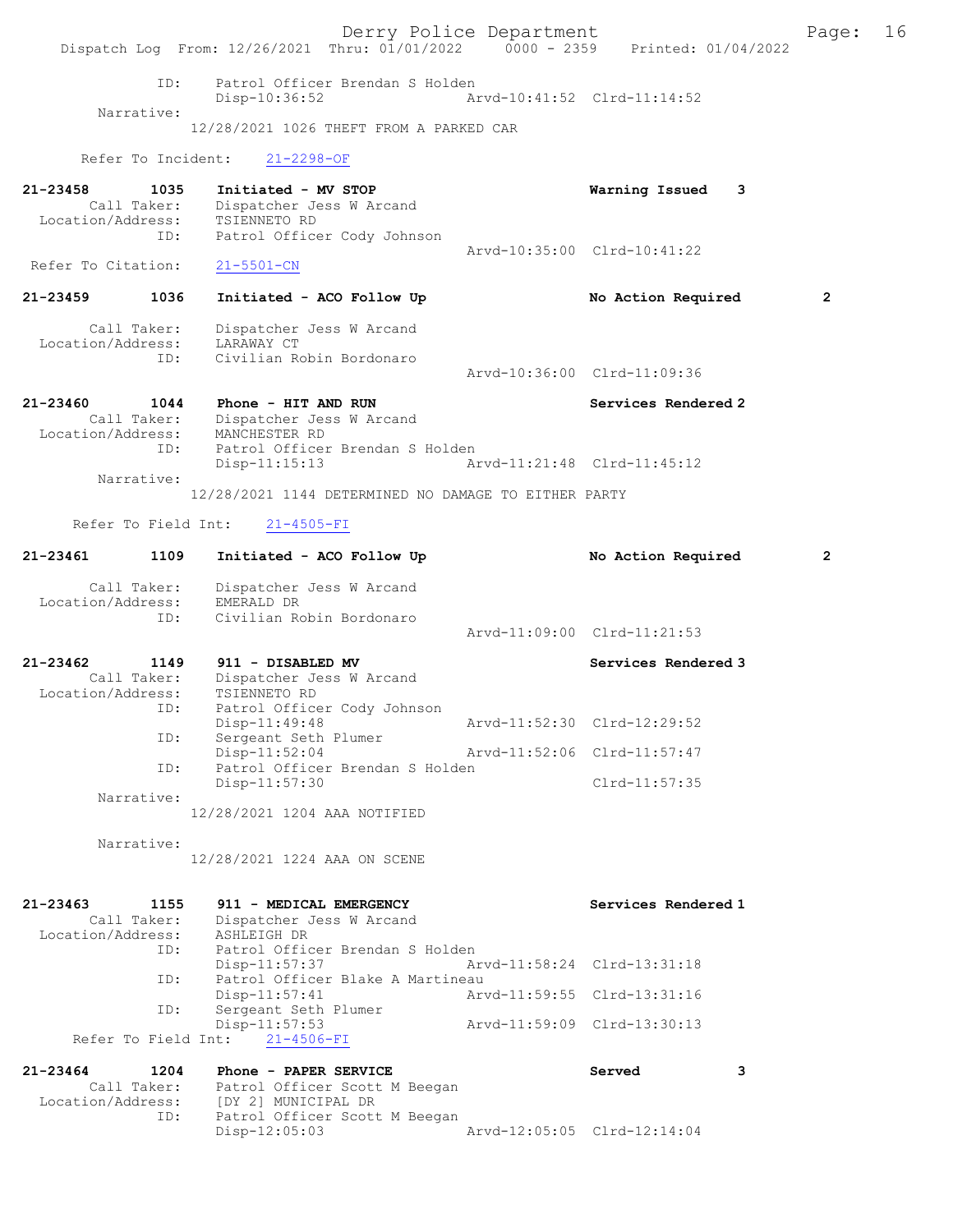Narrative:

served in hand

21-23465 1211 Phone - Loose Dog Complaint Could Not Locate 2 Call Taker: Dispatcher Jess W Arcand Location/Address: BIRCH ST + SUMMIT AVE ID: Civilian Robin Bordonaro Disp-12:32:50 Arvd-12:32:52 Clrd-12:32:53 Narrative: 12/28/2021 1212 TWO LOOSE DOGS 21-23466 1214 911 - ATTEMPTED SUICIDE Report Taken 2 Call Taker: Dispatcher Jess W Arcand -23466<br>Call Taker: Dispatener<br>Location/Address: SILVESTRI CIR<br>ID: Patrol Officer Patrol Officer Timothy J Underhill<br>Disp-12:15:07 Arvd-Disp-12:15:07 Arvd-12:16:24 Clrd-13:01:17<br>TD: Patrol Officer Brian J Landry Patrol Officer Brian J Landry<br>Disp-12:15:17 Disp-12:15:17 Arvd-12:17:50 Clrd-13:01:07 Refer To Incident: 21-2299-OF 21-23467 1244 Phone - ALARM, HOLD-UP False Alarm 1 Call Taker: Dispatcher Jess W Arcand Location/Address: [DY 1312] BIRCH ST ID: Patrol Officer Cody Johnson<br>Disp-12:48:18 Disp-12:48:18 Arvd-12:52:40 Clrd-12:57:55 21-23468 1254 Phone - ALARM, BURGLAR False Alarm 1 Call Taker: Dispatcher Jess W Arcand Location/Address: [DY 1544] W BROADWAY ID: Patrol Officer Cody Johnson Disp-12:58:05 Arvd-13:06:14 Clrd-13:09:11 Refer To Field Int: 21-4544-FI 21-23469 1258 Phone - DELIVER A MESSAGE Message Delivered 1 Call Taker: Dispatcher Jess W Arcand Location/Address: ADAMS POND RD ID: Patrol Officer Brian J Landry<br>Disp-13:01:13<br>Arvd-13:09:35 Clrd-13:13:30  $Disp-13:01:13$ 21-23470 1331 Other - FOUND/LOST PROPERTY Services Rendered 3 Call Taker: Dispatcher Jess W Arcand Location/Address: ASHLEIGH DR ID: Patrol Officer Blake A Martineau Disp-13:33:40 Arvd-13:33:43 Clrd-13:33:49 Narrative: 12/28/2021 1333 FOUND CELL PHONE Narrative: 12/28/2021 1341 RETURNED TO OWNER Refer To Field Int:  $22-4-FI$ 21-23471 1351 Other - PAPER SERVICE Cleared 3 Call Taker: Dispatcher Jess W Arcand Call Taker: Dispatcher<br>Location/Address: HAPPY AVE ID: Patrol Officer Cody Johnson Arvd-13:56:02 Clrd-15:13:43 Cleared By: Dispatcher Christina L Power ID: Detective Kevin G Ruppel Disp-13:56:07 Arvd-13:56:17 Clrd-15:13:41 Cleared By: Dispatcher Christina L Power ID: Detective Scott A Tompkins Disp-13:56:09 Arvd-13:56:18 Clrd-15:13:39 Cleared By: Dispatcher Christina L Power ID: Detective Lieutenant Jon M Breen Disp-13:56:13 Arvd-13:56:15 Clrd-14:15:05<br>TD: Detective Benjamin J Dovle Detective Benjamin J Doyle Disp-14:15:12 Arvd-14:15:14 Clrd-15:13:37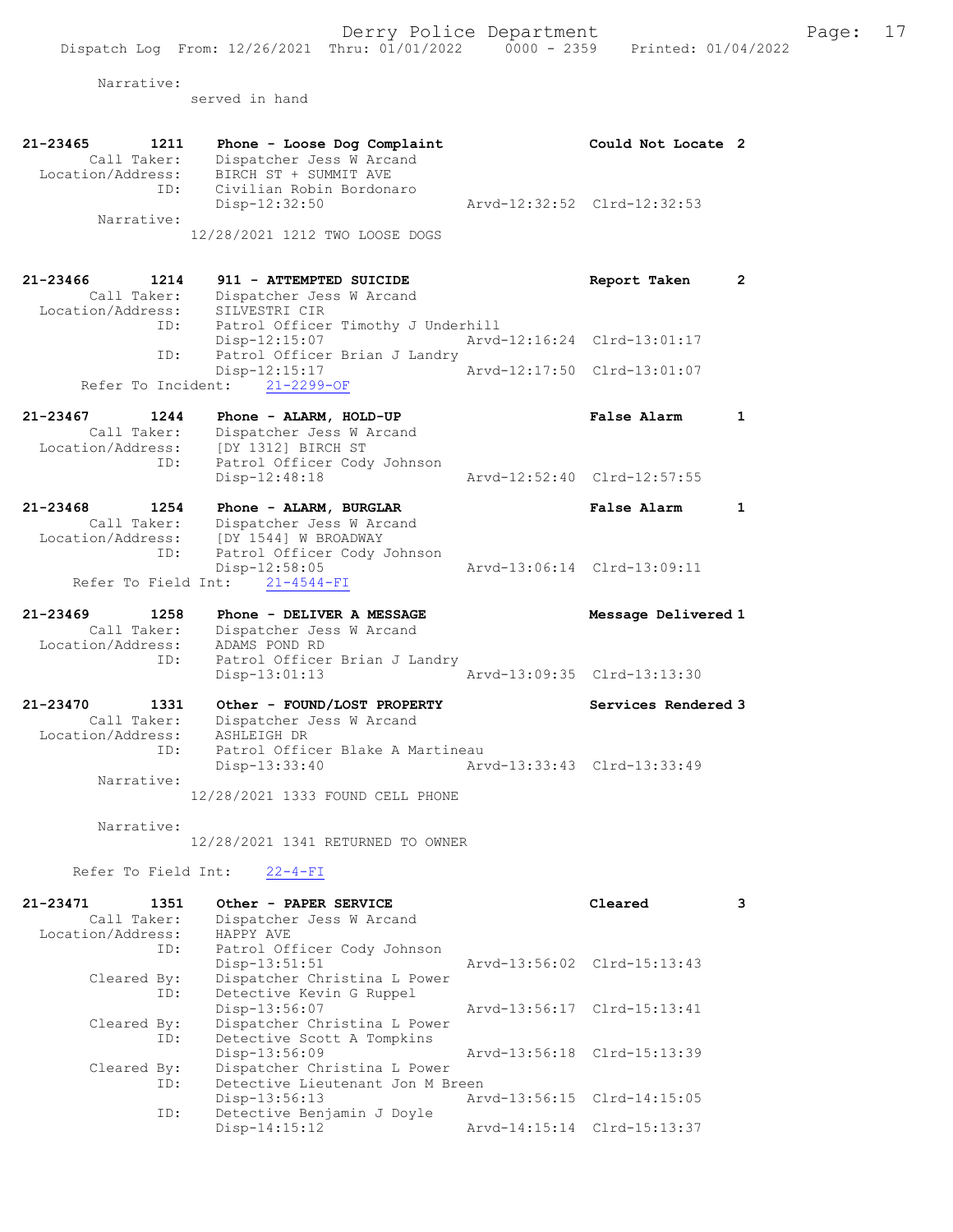Derry Police Department Fage: 18 Dispatch Log From: 12/26/2021 Thru: 01/01/2022 0000 - 2359 Printed: 01/04/2022 Cleared By: Dispatcher Christina L Power Narrative: 12/28/2021 1357 DETECTIVES EXECUTING SEARCH WARRANT Narrative: 12/28/2021 1505 search warrant end time 21-23472 1404 Phone - THEFT Report Taken 2 Call Taker: Dispatcher Jess W Arcand Location/Address: HAMPSTEAD RD ID: Patrol Officer Brendan S Holden Disp-14:08:15 Arvd-14:18:46 Clrd-15:13:51 Cleared By: Dispatcher Christina L Power Narrative: 12/28/2021 1404 PACKAGES Refer To Incident: 21-2301-OF 21-23473 1404 Other - Drop Box Maintenance Report Taken 3 Call Taker: Dispatcher Jess W Arcand Refer To Incident: 21-2300-OF 21-23474 1411 Phone - VIN CHECK Services Rendered 3 Call Taker: Dispatcher Jess W Arcand Location/Address: PINGREE HILL RD ID: Patrol Officer Brian J Landry Disp-14:12:05 Arvd-14:19:21 Clrd-14:31:58 21-23475 1451 Phone - JUVENILE OFFENSES SENT ON THEIR WAY 2 Call Taker: Dispatcher Christina L Power Location/Address: ROLLINS ST ID: Patrol Officer Brian J Landry Disp-14:52:17 Arvd-14:52:18 Clrd-14:52:38 Narrative: juveniles on the unsafe ice 21-23476 1515 Phone - DISABLED MV Vehicle checked 3 Call Taker: Dispatcher Christina L Power Location/Address: E BROADWAY ID: Patrol Officer Casey J Noyes Disp-15:16:17 Arvd-15:16:25 Clrd-15:26:29 ID: Patrol Officer Brendan S Holden Disp-15:16:19 Arvd-15:16:24 Clrd-15:37:56 ID: Sergeant Jeffrey M Dawe Disp-15:16:21 Arvd-15:16:22 Clrd-15:37:48 21-23477 1516 Initiated - MV STOP Warning Issued 3 Call Taker: Dispatcher Christina L Power Location/Address: S MAIN ST ID: Patrol Officer Michael P Accorto Arvd-15:16:00 Clrd-15:24:53 Patrol Officer Joshua W Morse<br>21-5503-CN Refer To Citation: 21-23478 1518 Initiated - FOLLOW-UP Cleared 2 Call Taker: Dispatcher Christina L Power Location/Address: MANNING ST ID: Patrol Officer Andrew J Teague Arvd-15:18:00 Clrd-16:39:34 Patrol Officer Nathan S Lavoie 21-23479 1521 Phone - UNWANTED SUBJECT Services Rendered 2 Call Taker: Dispatcher Christina L Power Location/Address: WINDHAM DEPOT RD ID: Patrol Officer Melissa M Houde Disp-15:26:06 Clrd-15:26:27 ID: Patrol Officer Michael P Accorto<br>Disp-15:26:10 Arve Disp-15:26:10 Arvd-15:28:33 Clrd-15:37:20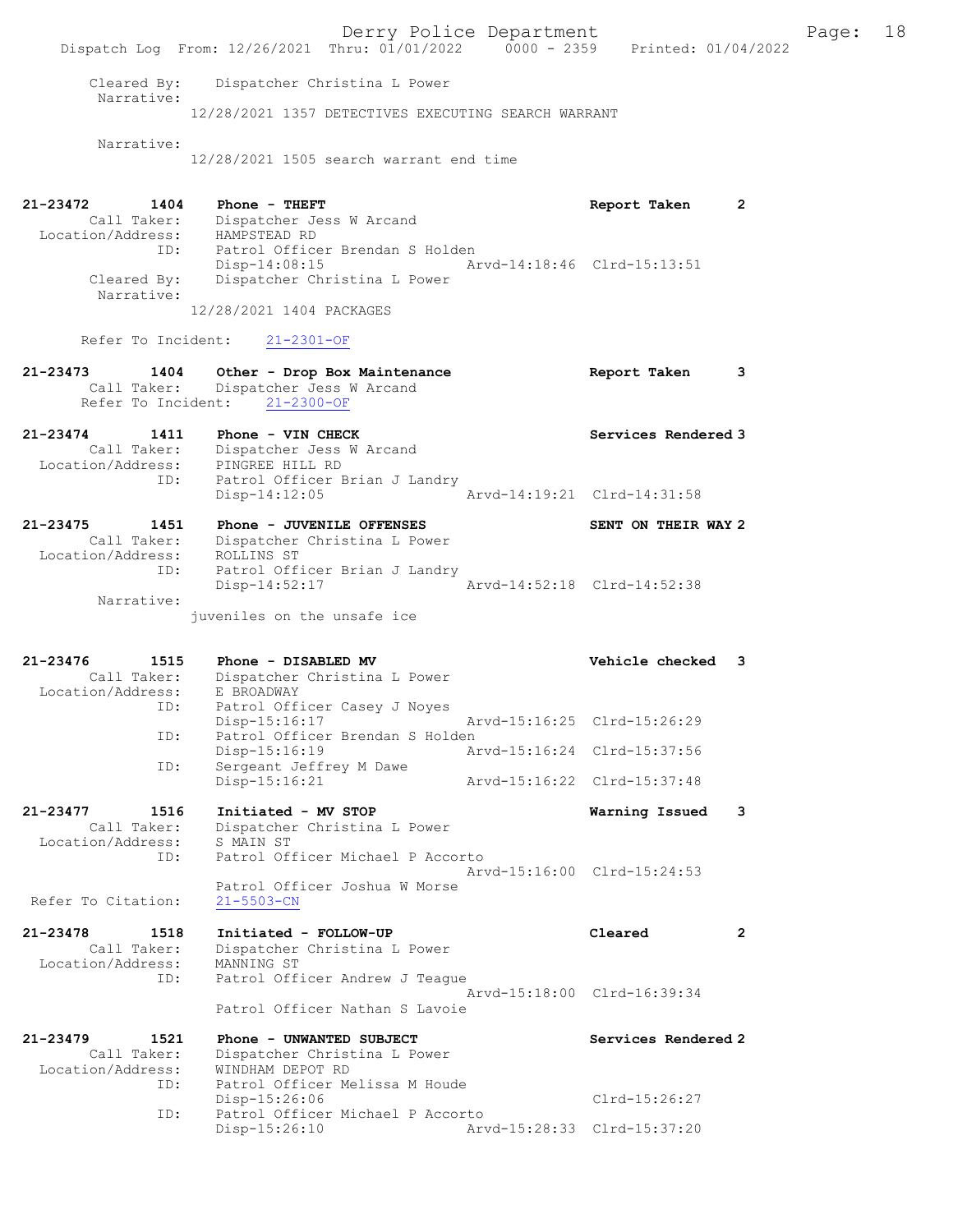|                                                      | Dispatch Log From: 12/26/2021 Thru: 01/01/2022                                                                         | 0000 - 2359 Printed: 01/04/2022 |              |
|------------------------------------------------------|------------------------------------------------------------------------------------------------------------------------|---------------------------------|--------------|
| ID:<br>Narrative:                                    | Patrol Officer Joshua W Morse<br>Patrol Officer Casey J Noyes<br>Disp-15:26:33                                         | Clrd-15:34:13                   |              |
|                                                      | no issues upon checking                                                                                                |                                 |              |
| 21-23480<br>1536<br>Call Taker:                      | Phone - UNATTENDED DEATH                                                                                               | Report Taken                    | $\mathbf{2}$ |
| Location/Address:<br>ID:                             | Dispatcher Christina L Power<br>PINGREE HILL RD<br>Patrol Officer Melissa M Houde                                      |                                 |              |
| ID:                                                  | Disp-15:37:17<br>Patrol Officer Michael P Accorto                                                                      | Arvd-15:42:10 Clrd-18:43:21     |              |
|                                                      | Disp-15:37:45<br>Patrol Officer Joshua W Morse                                                                         | Arvd-15:45:31 Clrd-16:50:16     |              |
| ID:<br>ID:                                           | Sergeant Jeffrey M Dawe<br>Disp-15:37:52<br>Detective Mark Borgatti                                                    | Arvd-15:45:32 Clrd-18:33:23     |              |
|                                                      | Disp-17:12:42                                                                                                          | Arvd-17:12:51 Clrd-19:35:37     |              |
| ID:                                                  | Detective Daniel J McCarthy<br>Disp-17:12:48                                                                           | Arvd-17:12:49 Clrd-19:35:38     |              |
| Narrative:                                           | 12/28/2021 1644 A2, A3 notified.                                                                                       |                                 |              |
| Narrative:                                           | 12/28/2021 1644 RCSO notified to page the ME and County Atty                                                           |                                 |              |
| Narrative:                                           | 12/28/2021 1654 County Atty Goodlander notified                                                                        |                                 |              |
| Narrative:                                           | 12/28/2021 1709 ME notified                                                                                            |                                 |              |
| Narrative:                                           | $12/28/2021$ 1720 Peabody's notified                                                                                   |                                 |              |
| Narrative:                                           | 12/28/2021 1805 Peabody on scene                                                                                       |                                 |              |
| Narrative:                                           | 12/28/2021 1833 Peabody clear the scene                                                                                |                                 |              |
| Refer To Incident:                                   | $21 - 2302 - OF$                                                                                                       |                                 |              |
| 21-23481<br>1606<br>Call Taker:<br>Location/Address: | Phone - JUVENILE OFFENSES<br>Dispatcher Christina L Power<br>HOODKROFT DR                                              | Matter Rectified 2              |              |
| ID:<br>Narrative:                                    | Patrol Officer Casey J Noyes<br>$Disp-16:07:04$                                                                        | Arvd-16:11:35 Clrd-16:16:49     |              |
|                                                      | juveniles in the wooded area started a small fire, DFD<br>enroute                                                      |                                 |              |
| 21-23482<br>1612<br>Call Taker:                      | Phone - MV CHECK<br>Dispatcher Christina L Power                                                                       | Cleared                         | 1            |
| Location/Address:<br>ID:                             | PINKERTON ST<br>Dispatcher Christina L Power                                                                           |                                 |              |
| Narrative:                                           | $Disp-16:17:04$<br>gry honda pilot                                                                                     | Arvd-16:17:06 Clrd-16:22:10     |              |
|                                                      |                                                                                                                        |                                 |              |
| 21-23483<br>1638<br>Call Taker:<br>Location/Address: | Phone - DISTURBANCE<br>Dispatcher Christina L Power<br>[DY 1060] MANCHESTER RD                                         | Arrest(s) Made                  | 1            |
| ID:<br>ID:                                           | Patrol Officer Andrew J Teague<br>$Disp-16:43:02$<br>Patrol Officer Nathan S Lavoie<br>Patrol Officer Brendan S Holden | Arvd-16:44:47 Clrd-18:38:24     |              |
|                                                      |                                                                                                                        |                                 |              |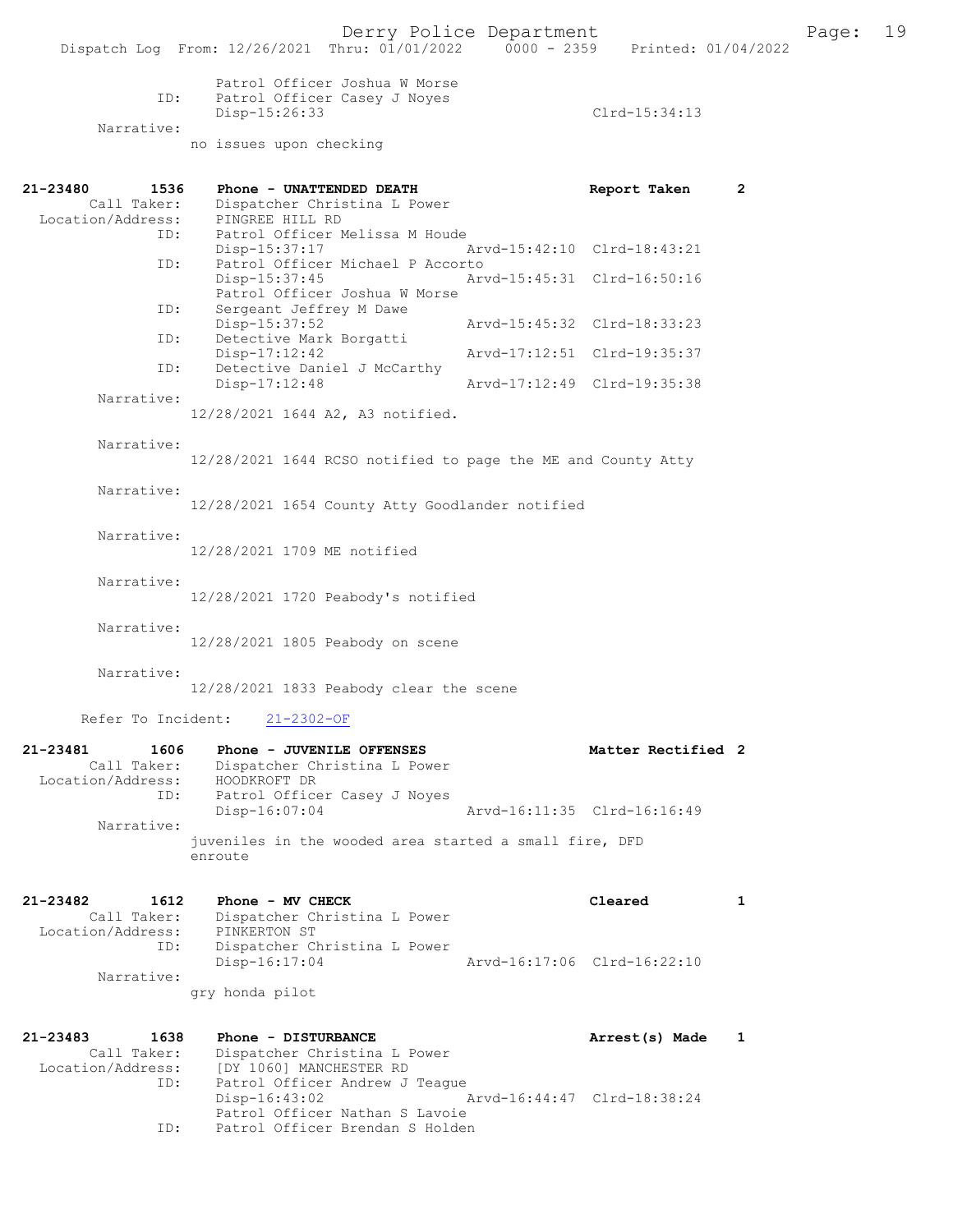Derry Police Department<br>
Page: 20<br>
Printed: 01/04/2022<br>
Printed: 01/04/2022 Dispatch Log From: 12/26/2021 Thru: 01/01/2022 Disp-16:43:13 Arvd-16:47:07 Clrd-19:09:06 Narrative: 12/28/2021 1718 checking sobriety Narrative: 12/28/2021 1730 one in custody Narrative: 12/28/2021 1735 enroute to hq's s/m 45505 Narrative: 12/28/2021 1738 charged with DUI and simple assault, off at hq's e/m 45506.1 with; Christoni, Denise 1 Tsienneto Rd, 17 Derry, NH dob 030164 Narrative: 12/28/2021 1746 next on the list requested, Birch St Collison assigned Narrative: 12/28/2021 1806 wrecker on scene Narrative: 12/28/2021 1807 BC notified Narrative: 12/28/2021 1837 placed in cell # 1 Narrative: 12/28/2021 1947 prisoner checked Narrative: 12/28/2021 2017 prisoner checked Narrative: 12/28/2021 2057 prisoner checked Narrative: 12/28/2021 2134 prisoner checked at this time Narrative: 12/28/2021 2209 released on PR bail with a court date of 3/17/22 Refer To Arrest:  $\frac{21-1235-AR}{21-1236-AR}$ Refer To Arrest:  $\frac{21-1236-A}{21-650-AC}$ Refer To Accident: 21-23484 1824 Phone - UNWANTED SUBJECT<br>
Call Taker: Dispatcher Christina L Power<br>
Report Taken 2 Dispatcher Christina L Power<br>E DERRY RD Location/Address:<br>ID: Patrol Officer Michael P Accorto<br>Disp-18:26:49 Arv Disp-18:26:49 Arvd-18:30:30 Clrd-18:45:50 Patrol Officer Joshua W Morse ID: Patrol Officer Casey J Noyes Disp-18:26:52 Arvd-18:30:30 Clrd-18:45:48 Refer To Incident: 21-23485 1848 Phone - HIT AND RUN Report Taken 2 Call Taker: Dispatcher Christina L Power<br>ion/Address: BEDARD AVE Location/Address:<br>ID: Patrol Officer Michael P Accorto<br>Disp-18:50:28 Art Arvd-18:52:19 Clrd-19:04:06 Patrol Officer Joshua W Morse Refer To Incident: 21-2304-OF

| 21-23486 | 1908        | Initiated - FOLLOW-UP        | Cleared |  |
|----------|-------------|------------------------------|---------|--|
|          | Call Taker: | Dispatcher Christina L Power |         |  |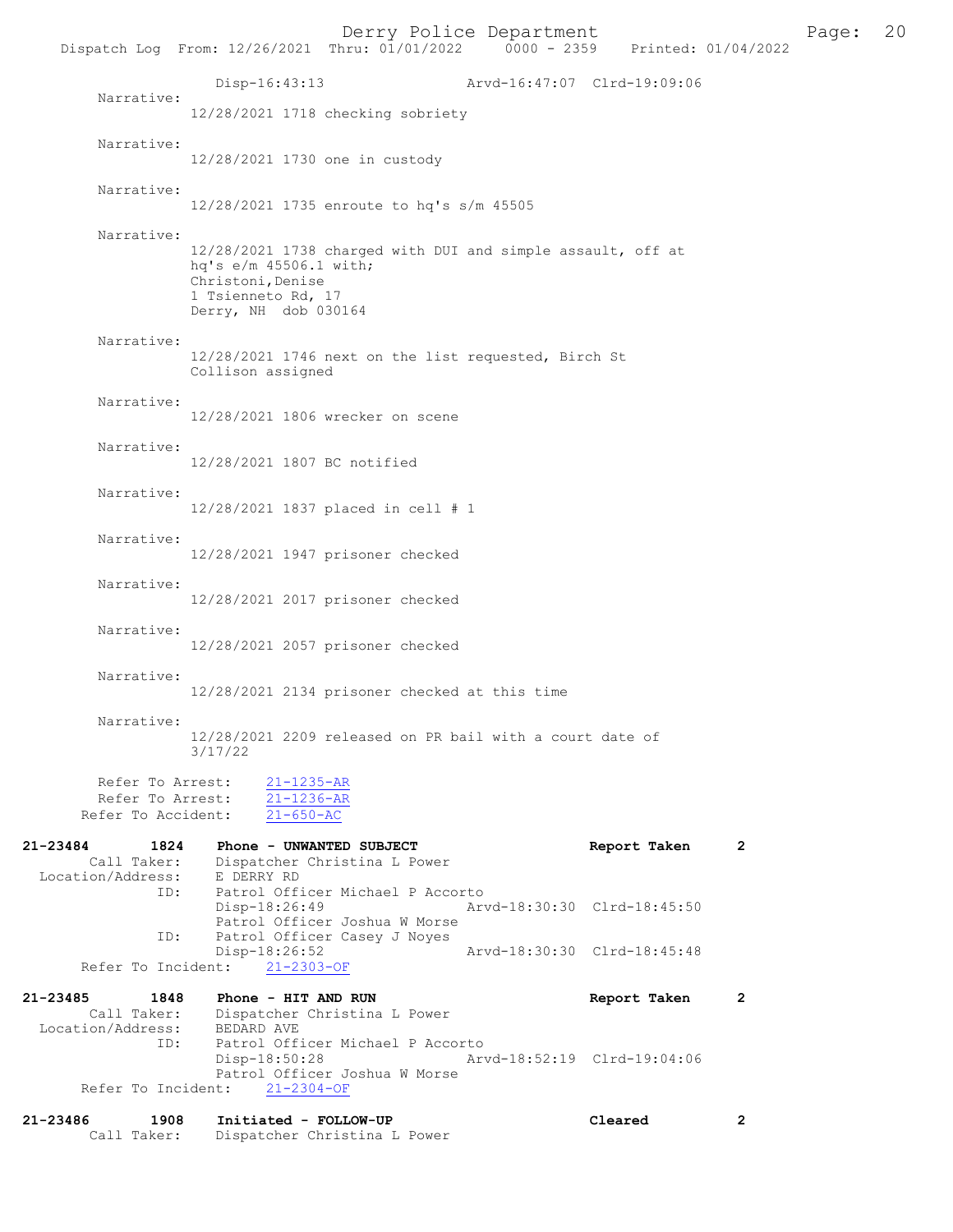Derry Police Department Fage: 21

|                           | Dispatch Log From: 12/26/2021 Thru: 01/01/2022<br>$0000 - 2359$               | Printed: 01/04/2022                      |
|---------------------------|-------------------------------------------------------------------------------|------------------------------------------|
| Location/Address:<br>ID:  | MANCHESTER RD<br>Patrol Officer Andrew J Teague                               |                                          |
|                           | Patrol Officer Nathan S Lavoie                                                | Arvd-19:08:00 Clrd-19:19:25              |
| 21-23487<br>1938          | Phone - MV ACCIDENT                                                           | Investigated<br>$\mathbf{1}$             |
| Call Taker:               | Dispatcher Christina L Power                                                  |                                          |
| Location/Address:<br>ID:  | HAMPSTEAD RD<br>Patrol Officer Melissa M Houde                                |                                          |
|                           | Disp-19:39:15                                                                 | Arvd-19:49:07 Clrd-21:16:01              |
| ID:                       | Patrol Officer Michael P Accorto                                              |                                          |
|                           | Disp-19:39:20                                                                 | Arvd-19:43:37 Clrd-20:27:59              |
| ID:                       | Patrol Officer Joshua W Morse<br>Patrol Officer Kevin L Davies                |                                          |
|                           | Disp-19:39:43                                                                 | Arvd-19:54:50 Clrd-12/29/2021 @ 03:06:50 |
| Cleared By:               | Patrol Officer Collin Kennedy                                                 |                                          |
| ID:                       | Patrol Officer Andrew J Teague                                                |                                          |
|                           | Disp-19:44:45<br>Patrol Officer Nathan S Lavoie                               | Arvd-19:53:41 Clrd-20:24:25              |
| ID:                       | Sergeant Jeffrey M Dawe                                                       |                                          |
|                           | Disp-19:45:07                                                                 | Arvd-19:50:12 Clrd-20:34:23              |
| ID:                       | Captain Vernon L Thomas                                                       |                                          |
| Cleared By:               | Disp-20:33:08                                                                 | Arvd-20:33:10 Clrd-12/29/2021 @ 03:49:15 |
| ID:                       | Lieutenant Shawn P O'Donaghue<br>Patrol Officer Nikita Tomnyuk                |                                          |
|                           | Disp-20:56:52                                                                 | Arvd-21:14:19 Clrd-21:27:30              |
| ID:                       | Sergeant Patrick H Dawson                                                     |                                          |
|                           | Disp-21:41:38                                                                 | Arvd-21:51:53 Clrd-12/29/2021 @ 02:35:50 |
| Cleared By:<br>ID:        | Patrol Officer Collin Kennedy<br>Administrative Sergeant Christopher R Talbot |                                          |
|                           | $Disp-21:41:41$                                                               | Arvd-21:51:56 Clrd-12/29/2021 @ 02:35:47 |
| Cleared By:               | Patrol Officer Collin Kennedy                                                 |                                          |
| ID:                       | Detective Scott A Tompkins                                                    |                                          |
| Cleared By:               | Disp-21:44:38<br>Patrol Officer Collin Kennedy                                | Arvd-22:06:23 Clrd-12/29/2021 @ 03:06:51 |
| ID:                       | Sergeant Jeffrey M Dawe                                                       |                                          |
|                           | Disp-21:45:47                                                                 | Arvd-21:59:18 Clrd-23:18:12              |
| Cleared By:               | Lieutenant Shawn P O'Donaghue                                                 |                                          |
| ID:                       | Patrol Officer Melissa M Houde<br>Disp-21:53:24                               | Arvd-22:07:19 Clrd-22:07:52              |
| ID:                       | Patrol Officer Michael P Accorto                                              |                                          |
|                           | Disp-22:02:11                                                                 | Arvd-22:04:19 Clrd-12/29/2021 @ 03:06:43 |
|                           | Patrol Officer Joshua W Morse                                                 |                                          |
| Cleared By:               | Patrol Officer Collin Kennedy                                                 |                                          |
| ID:                       | Detective Mark Borgatti<br>Disp-22:06:05                                      | Arvd-22:09:40 Clrd-22:38:16              |
| ID:                       | Detective Daniel J McCarthy                                                   |                                          |
|                           | Disp-22:06:08                                                                 | Arvd-22:09:41 Clrd-12/29/2021 @ 03:06:59 |
| Cleared By:               | Patrol Officer Collin Kennedy                                                 |                                          |
| ID:                       | Patrol Officer Casey J Noyes<br>Disp-22:08:44                                 | Arvd-22:15:50 Clrd-12/29/2021 @ 03:06:38 |
| Cleared By:               | Patrol Officer Collin Kennedy                                                 |                                          |
| ID:                       | Detective Victoria M Kidd                                                     |                                          |
|                           | Disp-22:29:24                                                                 | Arvd-22:29:26 Clrd-23:16:23              |
| Cleared By:<br>ID:        | Lieutenant Shawn P O'Donaghue<br>Patrol Officer Nikita Tomnyuk                |                                          |
|                           |                                                                               | Arvd-00:34:43 Clrd-12/29/2021 @ 00:49:20 |
| Dispatched By:            | Patrol Officer Nikita Tomnyuk                                                 |                                          |
| Arrived By:               | Patrol Officer Nikita Tomnyuk                                                 |                                          |
| Cleared By:<br>Narrative: | Patrol Officer Collin Kennedy                                                 |                                          |
|                           | 12/28/2021 1956 DFD transporting to PMC                                       |                                          |
|                           |                                                                               |                                          |
| Narrative:                |                                                                               |                                          |
|                           | 12/28/2021 2006 126 off at PMC with DFD                                       |                                          |
| Narrative:                |                                                                               |                                          |
|                           | 12/28/2021 2011 ART paged                                                     |                                          |
|                           |                                                                               |                                          |
| Narrative:                | 12/28/2021 2038 DOT advised of road conditions                                |                                          |
|                           |                                                                               |                                          |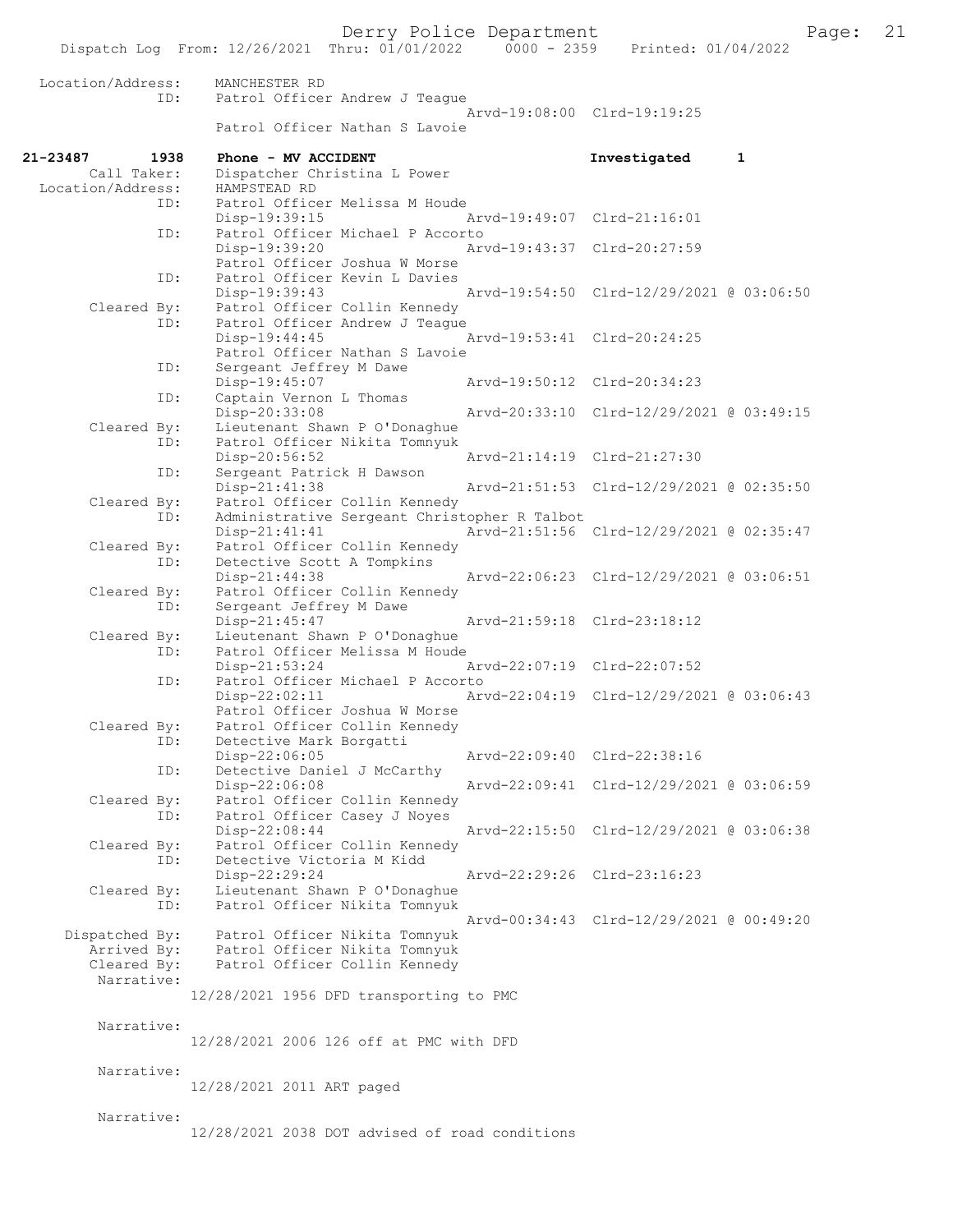|                                                             | Dispatch Log From: 12/26/2021 Thru: 01/01/2022                                                                                                                      | $0000 - 2359$<br>Printed: 01/04/2022      |
|-------------------------------------------------------------|---------------------------------------------------------------------------------------------------------------------------------------------------------------------|-------------------------------------------|
| Narrative:                                                  | 12/28/2021 2137 DOT on scene                                                                                                                                        |                                           |
| Narrative:                                                  | 12/28/2021 2204 126 off at PMC for a blood draw                                                                                                                     |                                           |
| Narrative:                                                  | 12/28/2021 2229 912 enroute to Elliott                                                                                                                              |                                           |
| Narrative:                                                  | lbp on scene                                                                                                                                                        |                                           |
| Narrative:                                                  | DFD on scene                                                                                                                                                        |                                           |
| Narrative:                                                  | 12/29/2021 0305 lbp en route to DPDHQ                                                                                                                               |                                           |
| Refer To Incident:<br>Refer To Accident:                    | $21 - 2307 - OF$<br>$21 - 652 - AC$                                                                                                                                 |                                           |
| 21-23488<br>2003                                            | Phone - INVOL EMERGENCY ADMISSION                                                                                                                                   | Transported to Hospital<br>$\overline{2}$ |
| ID:<br>Arrived By:                                          | Call Taker: Lieutenant Michael T Muncey<br>Location/Address: [DY 231] TSIENNETO RD<br>Patrol Officer Casey J Noyes<br>Disp-20:04:18<br>Dispatcher Christina L Power | Arvd-20:06:21 Clrd-21:13:26               |
| Cleared By:<br>ID:<br>Arrived By:                           | Dispatcher Christina L Power<br>Detective Mark Borgatti<br>Disp-20:04:28<br>Dispatcher Christina L Power                                                            | Arvd-20:11:06 Clrd-20:21:25               |
| Cleared By:<br>ID:<br>Arrived By:<br>Cleared By:            | Dispatcher Christina L Power<br>Detective Victoria M Kidd<br>Disp-20:04:33<br>Dispatcher Christina L Power<br>Dispatcher Christina L Power                          | Arvd-20:11:06 Clrd-20:21:27               |
| Narrative:                                                  | 12/28/2021 2020 transporting one to PMC s/m 41350                                                                                                                   |                                           |
| Narrative:                                                  | 12/28/2021 2025 off at PMC e/m 41352.0                                                                                                                              |                                           |
| Refer To Arrest:                                            | $22 - 16 - AR$                                                                                                                                                      |                                           |
| 21-23489<br>2004<br>Call Taker:<br>Location/Address:<br>ID: | Walk-In - VANDALISM<br>Lieutenant Michael T Muncey<br>MUNICIPAL DR<br>Patrol Officer Collin Kennedy                                                                 | Report Taken<br>3                         |
| Cleared By:<br>Refer To Incident:                           | $Disp-20:05:24$<br>Dispatcher Christina L Power<br>$21 - 2305 - OF$                                                                                                 | Arvd-20:05:26 Clrd-20:22:48               |
| 21-23490<br>2023<br>Call Taker:<br>Location/Address:        | Radio - MV ACCIDENT<br>Dispatcher Christina L Power<br>HARVEST DR                                                                                                   | Arrest(s) Made<br>1                       |
| ID:                                                         | Patrol Officer Andrew J Teague<br>$Disp-20:24:31$<br>Patrol Officer Nathan S Lavoie                                                                                 | Arvd-20:24:33 Clrd-12/29/2021 @ 03:48:59  |
| Cleared By:<br>ID:                                          | Lieutenant Shawn P O'Donaghue<br>Sergeant Jeffrey M Dawe<br>Disp-20:34:47                                                                                           | Arvd-20:34:48 Clrd-21:14:21               |
| ID:                                                         | Patrol Officer Michael P Accorto<br>Disp-20:34:55<br>Patrol Officer Joshua W Morse                                                                                  | Arvd-20:34:57 Clrd-22:02:04               |
| ID:<br>Cleared By:                                          | Patrol Officer Nikita Tomnyuk<br>$Disp-21:43:50$<br>Patrol Officer Nikita Tomnyuk                                                                                   | Arvd-22:04:17 Clrd-12/29/2021 @ 00:34:43  |
| Narrative:                                                  |                                                                                                                                                                     |                                           |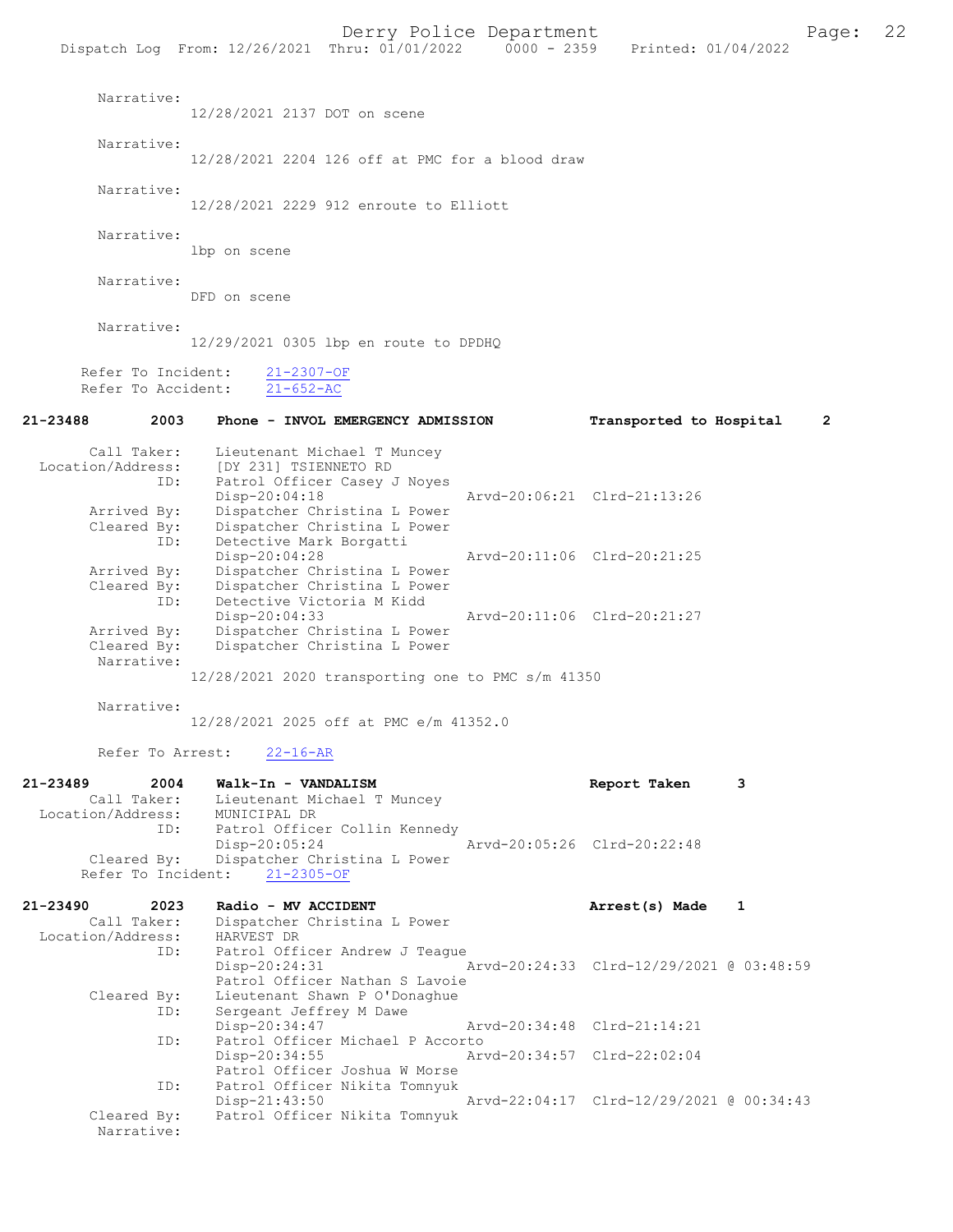|                                                             |                                                                                             | Derry Police Department<br>Dispatch Log From: 12/26/2021 Thru: 01/01/2022 | 0000 - 2359 Printed: 01/04/2022 |              |              | Page: | 23 |
|-------------------------------------------------------------|---------------------------------------------------------------------------------------------|---------------------------------------------------------------------------|---------------------------------|--------------|--------------|-------|----|
|                                                             | 12/28/2021 2024 DFD responding                                                              |                                                                           |                                 |              |              |       |    |
| Narrative:                                                  |                                                                                             | 12/28/2021 2035 checking sobriety                                         |                                 |              |              |       |    |
| Narrative:                                                  |                                                                                             | 12/28/2021 2037 DOT advised of road conditions                            |                                 |              |              |       |    |
| Narrative:                                                  | assigned                                                                                    | 12/28/2021 2101 next on the list requested, Spacetown Auto                |                                 |              |              |       |    |
| Narrative:                                                  |                                                                                             | transporting to hq's s/m 45512.8                                          |                                 |              |              |       |    |
| Narrative:                                                  |                                                                                             | 12/28/2021 2125 off at hq's 45516.8                                       |                                 |              |              |       |    |
| Narrative:                                                  |                                                                                             | 12/28/2021 2139 Spacetown Auto on scene                                   |                                 |              |              |       |    |
| Narrative:                                                  |                                                                                             | 12/28/2021 2140 transporting one to PMC s/m 45516.8                       |                                 |              |              |       |    |
| Narrative:                                                  |                                                                                             | 12/28/2021 2146 off at PMC e/m 45518.4                                    |                                 |              |              |       |    |
| Narrative:                                                  | Gaudetts Vs Vaughn reportable                                                               |                                                                           |                                 |              |              |       |    |
| Narrative:                                                  |                                                                                             | 12/28/2021 2240 clear pmc enroute back to hq's s/m 45518.4                |                                 |              |              |       |    |
| Narrative:                                                  |                                                                                             | 12/28/2021 2244 off at hq's e/m 45519.9                                   |                                 |              |              |       |    |
| Narrative:                                                  | charged with aggravated DUI;<br>Vaughn, Ann Marie<br>7L Desforge Ln<br>Derry, NH dob 021267 |                                                                           |                                 |              |              |       |    |
| Narrative:                                                  | subject released on pr bail                                                                 |                                                                           |                                 |              |              |       |    |
| Refer To Arrest:<br>Refer To Accident:                      | $21 - 1237 - AR$<br>$21 - 651 - AC$                                                         |                                                                           |                                 |              |              |       |    |
| 21-23491<br>2050<br>Call Taker:<br>Location/Address:<br>ID: | Initiated - FOLLOW-UP<br>MUNICIPAL DR                                                       | Dispatcher Christina L Power<br>Patrol Officer Collin Kennedy             |                                 | Cleared      | $\mathbf{2}$ |       |    |
|                                                             |                                                                                             |                                                                           | Arvd-20:50:00 Clrd-21:27:39     |              |              |       |    |
| 21-23492<br>2112<br>Call Taker:<br>Location/Address:        | Phone - DEPARTMENT INFO<br>[DY 1516] ROCKINGHAM RD                                          | Dispatcher Christina L Power                                              |                                 | Report Taken | 3            |       |    |
| ID:<br>ID:                                                  | $Disp-21:12:41$<br>Sergeant Patrick H Dawson                                                | Administrative Sergeant Christopher R Talbot                              | Arvd-21:15:54 Clrd-21:39:16     |              |              |       |    |
| ID:                                                         | Disp-21:12:47                                                                               | Detective Scott A Tompkins                                                | Arvd-21:15:52 Clrd-21:39:17     |              |              |       |    |
| ID:                                                         | Disp-21:13:43<br>Detective Victoria M Kidd                                                  |                                                                           | Arvd-21:22:36 Clrd-21:39:19     |              |              |       |    |
| ID:                                                         | $Disp-21:13:51$<br>Sergeant Jeffrey M Dawe                                                  |                                                                           | Arvd-21:22:40 Clrd-21:39:03     |              |              |       |    |
| Arrived By:                                                 | Disp-21:14:26                                                                               | Lieutenant Michael T Muncey                                               | Arvd-21:21:21 Clrd-21:38:08     |              |              |       |    |
| ID:                                                         | $Disp-21:16:06$                                                                             | Patrol Officer Melissa M Houde                                            | Arvd-21:22:38 Clrd-21:40:59     |              |              |       |    |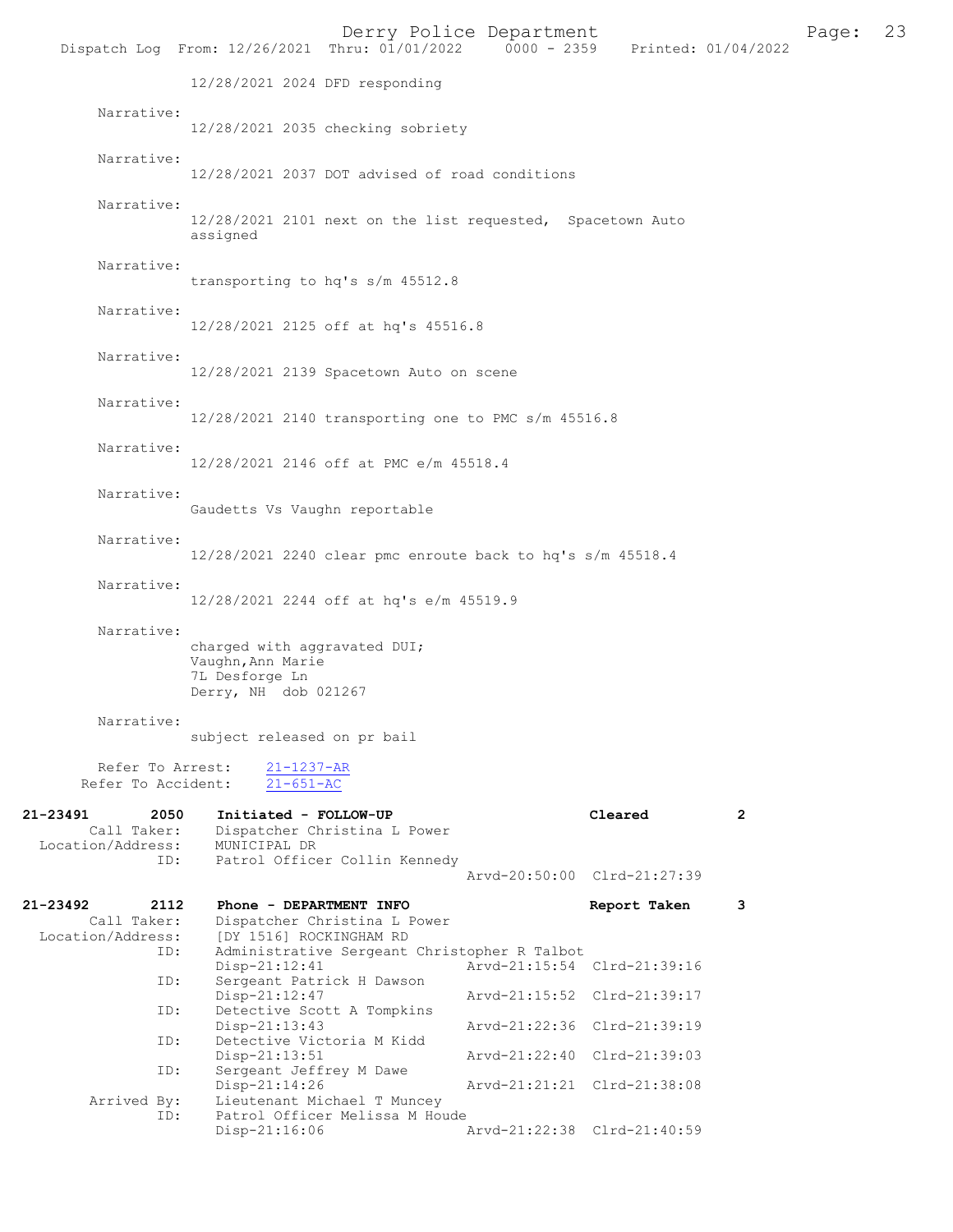Derry Police Department Fage: 24 Dispatch Log From: 12/26/2021 Thru: 01/01/2022 0000 - 2359 Printed: 01/04/2022 ID: Detective Mark Borgatti Disp-21:18:15 Arvd-21:18:17 Clrd-21:38:59<br>TD: Patrol Officer Casey J Noves Pisp 21.1991<br>Patrol Officer Casey J Noyes<br>Disp-21:23:20 Disp-21:23:20 Arvd-21:23:22 Clrd-21:39:24 ID: Patrol Officer Nikita Tomnyuk<br>Disp-21:27:34 Arvd-21:27:36 Clrd-21:39:22 Disp-21:27:34 Arvd-21:27:36 Clrd-21:39:22 ID: Patrol Officer Michael Carnazzo Disp-21:27:57 Arvd-21:29:48 Clrd-21:39:21 ID: Patrol Officer Jack Stafford Disp-21:27:59 Clrd-21:40:05 Narrative: 12/28/2021 2117 LPD responding Narrative: 12/28/2021 2121 Londonderry PD on scene Narrative: 12/28/2021 2122 checking the property Narrative: 12/28/2021 2124 LPD on scene Refer To Incident: 21-2306-OF 21-23493 2256 Radio - ASSIST CITIZEN Services Rendered 3 Call Taker: Patrol Officer Collin Kennedy Location/Address: ASHLEIGH DR ID: Patrol Officer Jack Stafford Disp-22:57:19 Arvd-23:00:40 Clrd-23:48:43 Arrived By: Dispatcher Christina L Power 21-23494 2347 Phone - SUSPICIOUS ACTIVITY Could Not Locate 2 Call Taker: Patrol Officer Collin Kennedy Location/Address: W BROADWAY ID: Patrol Officer Michael Carnazzo Disp-23:48:29 Arvd-23:50:47 Clrd-23:56:10 ID: Patrol Officer Awess Abdulkadir Disp-23:48:33 Arvd-23:48:53 Clrd-23:56:16 For Date: 12/29/2021 - Wednesday 21-23495 0614 Phone - DOMESTIC DISTURBANCE Verbal in Nature 1 Call Taker: Patrol Officer Kevin L Davies Location/Address: HILDA AVE ID: Patrol Officer Jack Stafford Disp-06:16:04 Arvd-06:24:32 Clrd-06:42:16 Cleared By: Dispatcher Jonathon S Pickering ID: Patrol Officer Awess Abdulkadir Disp-06:16:06 Arvd-06:21:31 Clrd-06:42:16 Cleared By: Dispatcher Jonathon S Pickering Refer To Field Int: 21-4510-FI 21-23496 0721 Initiated - MV STOP Warning Issued 3 Call Taker: Dispatcher Jonathon S Pickering Location/Address: WINDHAM RD + BOWERS RD ID: Patrol Officer Timothy J Underhill Arvd-07:21:00 Clrd-07:24:10 Refer To Citation: 21-5504-CN 21-23497 0736 Initiated - MV STOP Warning Issued 3 Call Taker: Dispatcher Jonathon S Pickering Location/Address: WINDHAM RD + JEANNETTE LN ID: Patrol Officer Timothy J Underhill Arvd-07:36:00 Clrd-07:41:00<br>21-5505-CN Refer To Citation: 21-23498 0921 Initiated - MV STOP Warning Issued 3 Call Taker: Dispatcher Jonathon S Pickering Location/Address: S MAIN ST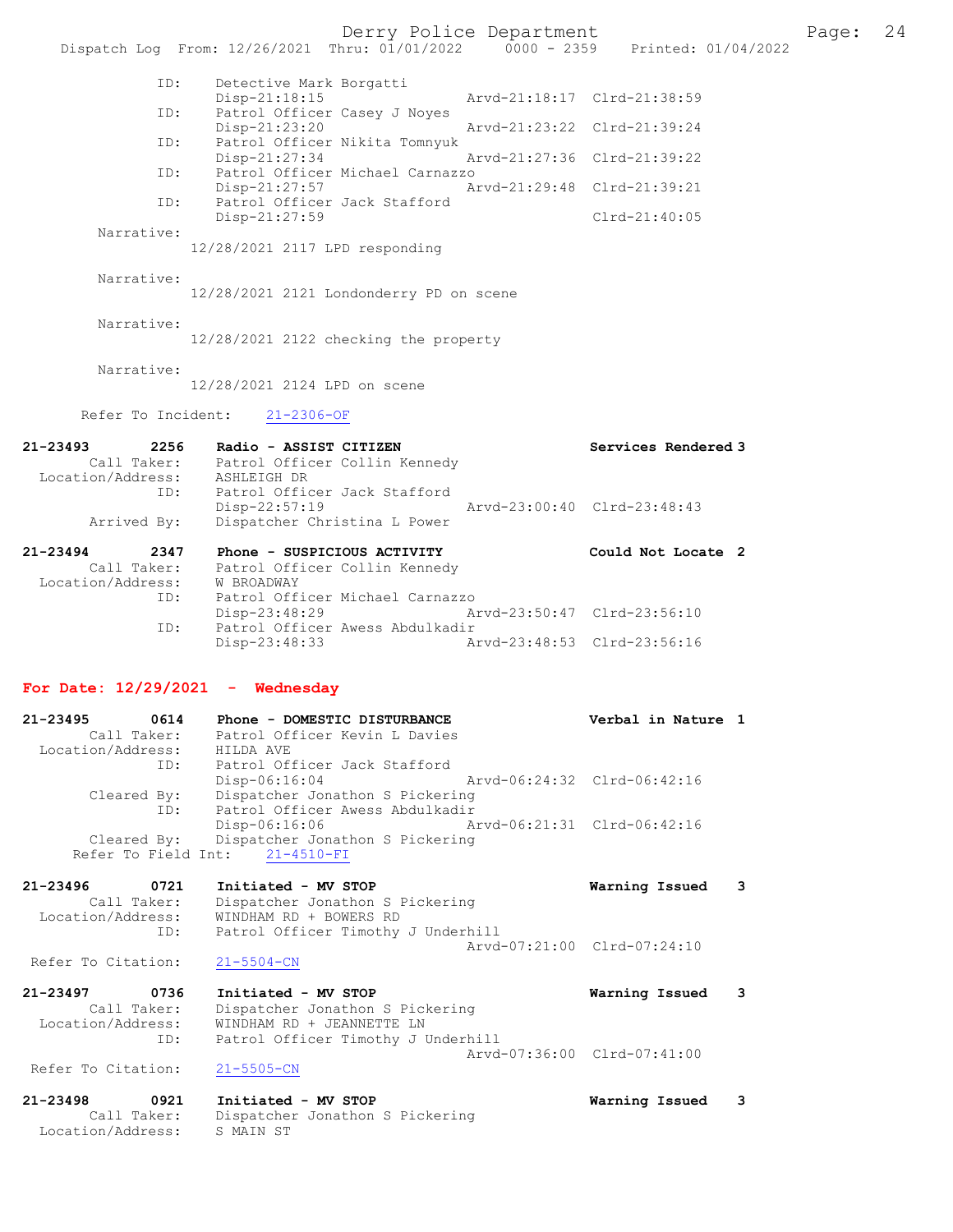|                                     |                                                                                    | Derry Police Department |                                  | Page:          | 25 |
|-------------------------------------|------------------------------------------------------------------------------------|-------------------------|----------------------------------|----------------|----|
|                                     | Dispatch Log From: 12/26/2021 Thru: 01/01/2022   0000 - 2359   Printed: 01/04/2022 |                         |                                  |                |    |
|                                     |                                                                                    |                         |                                  |                |    |
| ID:                                 | Patrol Officer Timothy J Underhill                                                 |                         | Arvd-09:21:00 Clrd-09:25:17      |                |    |
| Refer To Citation:                  | $21 - 5506 - CN$                                                                   |                         |                                  |                |    |
| 21-23499<br>0932                    | Initiated - FOLLOW-UP                                                              |                         | Services Rendered 2              |                |    |
| Call Taker:                         | Dispatcher Jonathon S Pickering                                                    |                         |                                  |                |    |
|                                     | Location/Address: [DY 657] TSIENNETO RD                                            |                         |                                  |                |    |
| ID:                                 | Patrol Officer Cody Johnson                                                        |                         | Arvd-09:32:00 Clrd-09:40:32      |                |    |
|                                     |                                                                                    |                         |                                  |                |    |
| 21-23500<br>1021                    | Initiated - SERVE SUMMONS                                                          |                         | Not Served<br>3                  |                |    |
| Call Taker:                         | Dispatcher Jonathon S Pickering                                                    |                         |                                  |                |    |
| Location/Address:                   | FORDWAY EXT                                                                        |                         |                                  |                |    |
| ID:                                 | Patrol Officer Blake A Martineau                                                   |                         | Arvd-10:21:00 Clrd-10:22:56      |                |    |
|                                     |                                                                                    |                         |                                  |                |    |
| 21-23501<br>1034                    | Initiated - MV CHECK                                                               |                         | Vehicle checked 1                |                |    |
| Call Taker:                         | Dispatcher Jonathon S Pickering                                                    |                         |                                  |                |    |
| Location/Address:<br>ID:            | BYPASS 28 + ENGLISH RANGE RD<br>Patrol Officer Cody Johnson                        |                         |                                  |                |    |
|                                     |                                                                                    |                         | Arvd-10:34:00 Clrd-10:36:17      |                |    |
|                                     |                                                                                    |                         |                                  |                |    |
| 21-23502<br>1054                    | Phone - PROPERTY CHECK                                                             |                         | Services Rendered 2              |                |    |
| Call Taker:                         | Dispatcher Jonathon S Pickering                                                    |                         |                                  |                |    |
| Location/Address:                   | NEWELL RD                                                                          |                         |                                  |                |    |
| ID:                                 | Patrol Officer Charles L Doherty<br>$Disp-10:54:55$                                |                         | Arvd-10:59:50 Clrd-11:06:21      |                |    |
| ID:                                 | Patrol Officer Brian J Landry                                                      |                         |                                  |                |    |
|                                     | $Disp-10:54:56$                                                                    |                         | Arvd-10:59:50 Clrd-11:06:21      |                |    |
|                                     |                                                                                    |                         |                                  |                |    |
| 21-23503<br>1056<br>Call Taker:     | Phone - DELIVER A MESSAGE                                                          |                         | Message Delivered 1              |                |    |
| Location/Address: FRANKLIN ST       | Dispatcher Jonathon S Pickering                                                    |                         |                                  |                |    |
| ID:                                 | Patrol Officer Blake A Martineau                                                   |                         |                                  |                |    |
|                                     | Disp-10:56:27                                                                      |                         | Arvd-11:06:15 Clrd-11:06:16      |                |    |
| Refer To Field Int:                 | $21 - 4512 - FI$                                                                   |                         |                                  |                |    |
|                                     |                                                                                    |                         |                                  |                |    |
| $21 - 23504$<br>1107<br>Call Taker: | Initiated - Unlicensed Dog<br>Dispatcher Jonathon S Pickering                      |                         | Warning Issued<br>$\overline{2}$ |                |    |
| Location/Address:                   | FAIRVIEW AVE                                                                       |                         |                                  |                |    |
| ID:                                 | Civilian Robin Bordonaro                                                           |                         |                                  |                |    |
|                                     |                                                                                    |                         | Arvd-11:07:00 Clrd-11:07:40      |                |    |
| Narrative:                          |                                                                                    |                         |                                  |                |    |
|                                     | 12/29/2021 1107 verbal warning                                                     |                         |                                  |                |    |
| Refer To Field Int:                 | $21 - 4524 - FI$                                                                   |                         |                                  |                |    |
| 21-23505<br>1119                    | Phone - WARRANT ARREST                                                             |                         | Summons Issued<br>$\mathbf{2}$   |                |    |
| Call Taker:                         | Dispatcher Jonathon S Pickering                                                    |                         |                                  |                |    |
| Location/Address:                   | [DY 2] MUNICIPAL DR                                                                |                         |                                  |                |    |
| ID:                                 | Patrol Officer Scott M Beegan                                                      |                         |                                  |                |    |
|                                     | Disp-11:19:39                                                                      |                         | Arvd-11:19:40 Clrd-11:23:07      |                |    |
| Refer To Arrest:                    | $21 - 1238 - AR$                                                                   |                         |                                  |                |    |
| 21-23506<br>1148                    | Phone - ABANDONED 911                                                              |                         | Services Rendered 1              |                |    |
| Call Taker:                         | Dispatcher Jonathon S Pickering                                                    |                         |                                  |                |    |
| Location/Address: ROBIN CT          |                                                                                    |                         |                                  |                |    |
| ID:                                 | Patrol Officer Brian J Landry                                                      |                         |                                  |                |    |
| ID:                                 | $Disp-11:49:10$<br>Patrol Officer Cody Johnson                                     |                         | $Clrd-11:54:07$                  |                |    |
|                                     | Disp-11:49:11                                                                      |                         | Arvd-11:51:44 Clrd-11:56:14      |                |    |
| Refer To Field Int:                 | $21 - 4545 - FI$                                                                   |                         |                                  |                |    |
|                                     |                                                                                    |                         |                                  |                |    |
| 21-23507<br>1222                    | Initiated - FOLLOW-UP                                                              |                         | No Action Required               | $\overline{2}$ |    |
| Call Taker:                         | Dispatcher Jonathon S Pickering                                                    |                         |                                  |                |    |
| Location/Address:                   | FRANKLIN ST                                                                        |                         |                                  |                |    |
| ID:                                 | Patrol Officer Timothy J Underhill                                                 |                         | Arvd-12:22:00 Clrd-12:29:36      |                |    |
|                                     |                                                                                    |                         |                                  |                |    |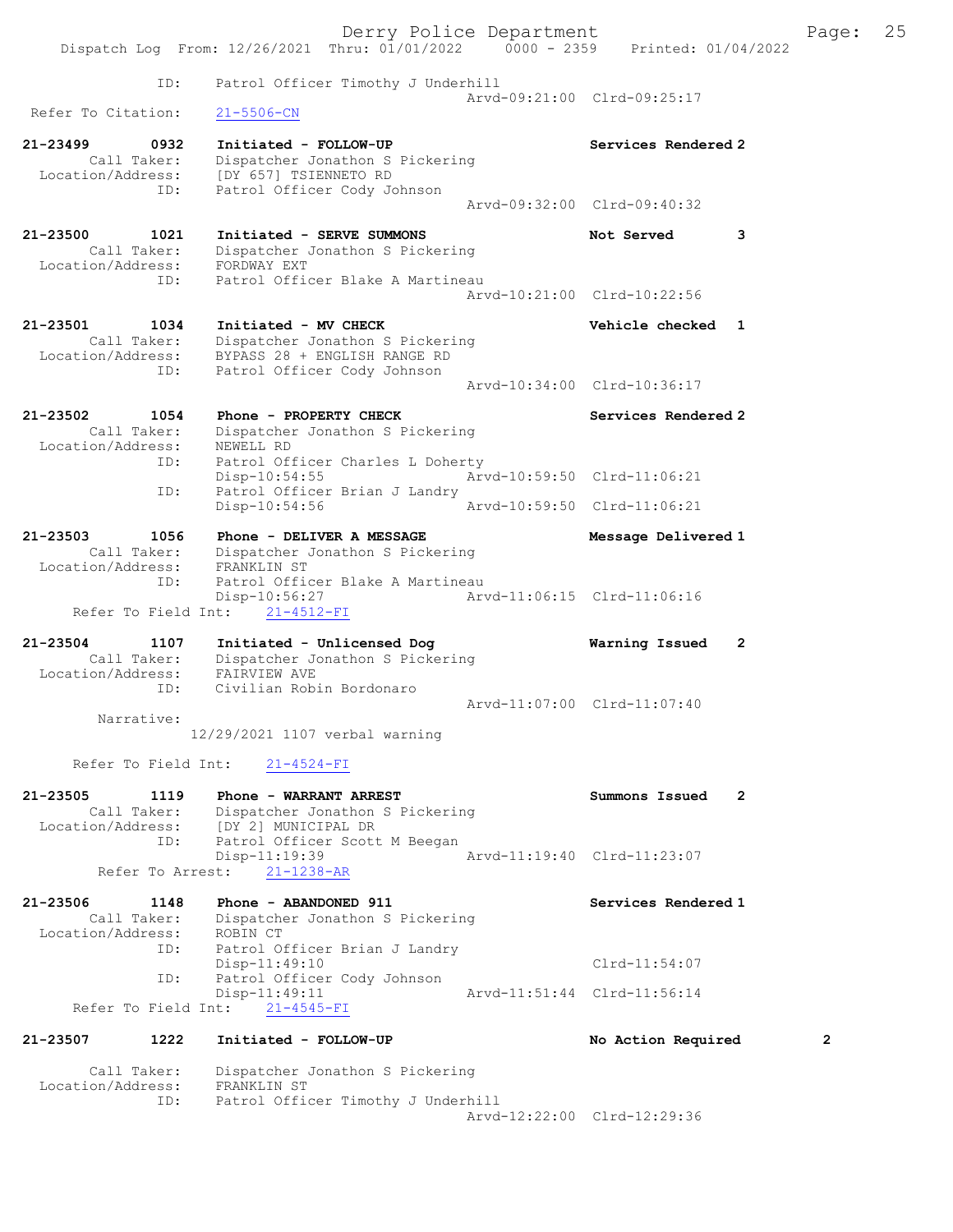|                               |                                          | Dispatch Log From: 12/26/2021 Thru: 01/01/2022 0000 - 2359 Printed: 01/04/2022                                                                                                                      | Derry Police Department     |                                                            |                | Page: | 26 |
|-------------------------------|------------------------------------------|-----------------------------------------------------------------------------------------------------------------------------------------------------------------------------------------------------|-----------------------------|------------------------------------------------------------|----------------|-------|----|
| 21-23508                      | 1247                                     | Initiated - SERVE RESTRAINING ORDER<br>Call Taker: Dispatcher Jonathon S Pickering<br>Location/Address: MT PLEASANT ST                                                                              |                             | Not Served                                                 | $\mathbf{2}$   |       |    |
|                               | ID:                                      | Patrol Officer Blake A Martineau                                                                                                                                                                    |                             | Arvd-12:47:00 Clrd-12:51:29                                |                |       |    |
| 21-23509                      | 1248                                     | Phone - ASSIST OTHER AGENCY                                                                                                                                                                         |                             | Assistance Rendered                                        |                | 3     |    |
|                               | Call Taker:<br>ID:<br>Narrative:         | Dispatcher Jonathon S Pickering<br>Location/Address: [DY 3689] BEDARD AVE<br>Patrol Officer Timothy J Underhill<br>Disp-12:48:45 Arvd-13:00:36 Clrd-13:10:57<br>12/29/2021 1304 residential lockout |                             |                                                            |                |       |    |
|                               |                                          | Refer To Field Int: 21-4541-FI                                                                                                                                                                      |                             |                                                            |                |       |    |
| 21-23510                      | 1300                                     | Initiated - FOLLOW-UP<br>Call Taker: Dispatcher Jonathon S Pickering<br>Location/Address: TSIENNETO RD                                                                                              |                             | Served                                                     | $\overline{2}$ |       |    |
|                               |                                          | ID: Patrol Officer Cody Johnson                                                                                                                                                                     |                             | Arvd-13:00:00 Clrd-13:01:18                                |                |       |    |
|                               | ID:                                      | Patrol Officer Charles L Doherty<br>Disp-13:01:15                                                                                                                                                   | Arvd-13:01:16 Clrd-13:04:06 |                                                            |                |       |    |
| 21-23511 1304                 |                                          | Initiated - Loose Dog Complaint<br>Call Taker: Dispatcher Jonathon S Pickering<br>Location/Address: BRADY AVE                                                                                       |                             | Services Rendered 2                                        |                |       |    |
|                               | ID:                                      | Civilian Robin Bordonaro<br>Refer To Incident: 21-2308-OF                                                                                                                                           |                             | Arvd-13:04:00 Clrd-13:22:34                                |                |       |    |
| 21-23512                      |                                          | 1354 Phone - ASSIST CITIZEN                                                                                                                                                                         |                             | ADVICE GIVEN                                               | 3              |       |    |
|                               | ID:                                      | Call Taker: Patrol Officer Scott M Beegan<br>Location/Address: [DY 2] MUNICIPAL DR<br>Patrol Officer Scott M Beegan<br>Disp-13:55:08                                                                | Arvd-13:55:10 Clrd-13:58:05 |                                                            |                |       |    |
|                               |                                          | Refer To Field Int: 21-4514-FI                                                                                                                                                                      |                             |                                                            |                |       |    |
| 21-23513<br>Location/Address: | 1521                                     | Phone - ASSIST OTHER AGENCY<br>Call Taker: Lieutenant Michael T Muncey<br>[DY 231] TSIENNETO RD<br>ID: Patrol Officer Charles L Doherty                                                             |                             | Arrest(s) Made                                             | 3              |       |    |
|                               | Arrived By:<br>Cleared By:<br>ID:        | Disp-15:23:00<br>Patrol Officer Cody Johnson<br>Patrol Officer Cody Johnson<br>Patrol Officer Bryan R Hanson<br>Disp-15:24:01                                                                       |                             | Arvd-15:28:32 Clrd-15:39:13<br>Arvd-15:31:43 Clrd-15:55:46 |                |       |    |
|                               | Arrived By:<br>Cleared By:<br>ID:        | Patrol Officer Melissa M Houde<br>Patrol Officer Cody Johnson<br>Patrol Officer Cody Johnson<br>Lieutenant Michael T Muncey                                                                         |                             |                                                            |                |       |    |
| Dispatched By:                | Arrived By:<br>Cleared By:<br>ID:        | Disp-15:26:06<br>Patrol Officer Cody Johnson<br>Patrol Officer Cody Johnson<br>Patrol Officer Cody Johnson<br>Sergeant Jared Knox                                                                   |                             | Arvd-15:26:09 Clrd-15:35:37                                |                |       |    |
| Dispatched By:                | Arrived By:<br>Cleared By:<br>Narrative: | Disp-15:35:33<br>Patrol Officer Cody Johnson<br>Patrol Officer Cody Johnson<br>Patrol Officer Cody Johnson                                                                                          |                             | Arvd-15:35:36 Clrd-15:39:15                                |                |       |    |
|                               |                                          | 12/29/2021 1535 One in custody                                                                                                                                                                      |                             |                                                            |                |       |    |
|                               | Narrative:                               | 12/29/2021 1540 138 transporting one to PMC S/M 60690                                                                                                                                               |                             |                                                            |                |       |    |
|                               | Narrative:                               | 12/29/2021 1543 138 E/M 60691.9 - Off at PMC                                                                                                                                                        |                             |                                                            |                |       |    |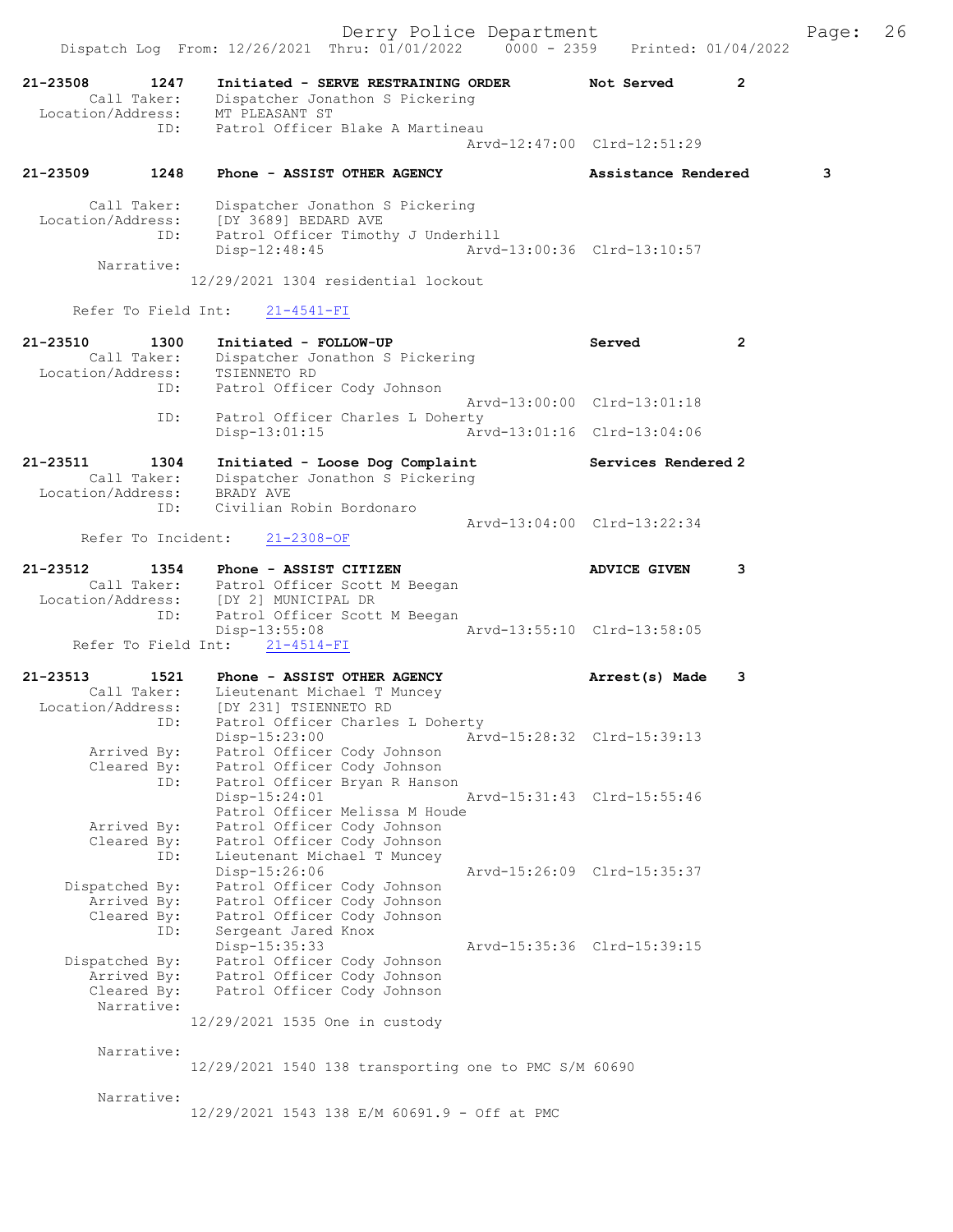| 21-23514<br>1537<br>Call Taker:<br>Location/Address: | Initiated - PAPER SERVICE<br>Patrol Officer Cody Johnson<br>[DY 2] MUNICIPAL DR  | Served                      | 3              |
|------------------------------------------------------|----------------------------------------------------------------------------------|-----------------------------|----------------|
| ID:                                                  | Patrol Officer Casey J Noyes                                                     | Arvd-15:37:00 Clrd-16:01:08 |                |
| 21-23515<br>1550                                     | Initiated - TRAFFIC CONTROL                                                      | Cleared                     | 3              |
| Call Taker:                                          | Patrol Officer Cody Johnson<br>[DY 3591] TSIENNETO RD                            |                             |                |
| Location/Address:<br>ID:                             | Patrol Officer Charles L Doherty                                                 |                             |                |
|                                                      |                                                                                  | Arvd-15:50:00 Clrd-15:57:03 |                |
| 21-23516<br>1616<br>Call Taker:<br>Location/Address: | Phone - CUSTOMER PROBLEM<br>Patrol Officer Cody Johnson<br>[DY 1102] CRYSTAL AVE | Matter Mediated             | 2              |
| ID:                                                  | Patrol Officer Casey J Noyes<br>Disp-16:17:51                                    | Arvd-16:18:51 Clrd-16:31:10 |                |
| ID:                                                  | Patrol Officer Michael P Accorto<br>Disp-16:17:52                                | Arvd-16:18:28 Clrd-16:18:31 |                |
|                                                      | Patrol Officer Joshua W Morse<br>Patrol Officer Charles L Doherty                |                             |                |
| ID:                                                  | Disp-16:18:26                                                                    | Arvd-16:19:13 Clrd-16:31:09 |                |
| ID:                                                  | Patrol Officer Michael P Accorto<br>Disp-16:18:43                                | Arvd-16:19:09 Clrd-16:19:11 |                |
| ID:                                                  | Patrol Officer Joshua W Morse<br>Sergeant Jared Knox                             |                             |                |
|                                                      | Disp-16:20:01                                                                    | Arvd-16:20:03 Clrd-16:31:08 |                |
|                                                      | Refer To Field Int: 21-4542-FI                                                   |                             |                |
| 21-23517<br>1644<br>Call Taker:                      | Initiated - PAPER SERVICE<br>Patrol Officer Cody Johnson                         | Not Served                  | 3              |
| Location/Address:                                    | KRISTIN DR                                                                       |                             |                |
| ID:                                                  | Patrol Officer Bryan R Hanson                                                    | Arvd-16:44:00 Clrd-16:49:48 |                |
| Cleared By:                                          | Patrol Officer Melissa M Houde<br>Lieutenant Michael T Muncey                    |                             |                |
| $21 - 23518$<br>1653                                 | Initiated - MV STOP                                                              | Warning Issued              | 3              |
| Call Taker:                                          | Patrol Officer Cody Johnson                                                      |                             |                |
| Location/Address:<br>ID:                             | HAMPSTEAD RD<br>Patrol Officer Bryan R Hanson                                    |                             |                |
|                                                      | Patrol Officer Melissa M Houde                                                   | Arvd-16:53:00 Clrd-17:16:24 |                |
| Cleared By:                                          | Patrol Officer Bryan R Hanson                                                    |                             |                |
| Refer To Citation:                                   | $21 - 5507 - CN$                                                                 |                             |                |
| 21-23519<br>1658<br>Call Taker:                      | Phone - PAPER SERVICE<br>Patrol Officer Cody Johnson                             | Not Served                  | 3              |
| Location/Address:                                    | NORMAN DR                                                                        |                             |                |
| ID:                                                  | Patrol Officer Michael P Accorto<br>Disp-16:59:00                                | Arvd-17:17:00 Clrd-17:27:34 |                |
| ID:                                                  | Patrol Officer Joshua W Morse<br>Patrol Officer Casey J Noyes                    |                             |                |
|                                                      | Disp-16:59:47                                                                    | Arvd-17:17:02 Clrd-17:27:35 |                |
| ID:                                                  | Sergeant Jared Knox<br>Disp-16:59:59                                             | Arvd-17:17:04 Clrd-17:27:36 |                |
| 21-23520<br>1732                                     | Initiated - PED CHECK                                                            | Cleared                     | $\overline{2}$ |
| Call Taker:                                          | Patrol Officer Cody Johnson                                                      |                             |                |
| Location/Address:<br>ID:                             | RAILROAD AVE<br>Patrol Officer Bryan R Hanson                                    |                             |                |
|                                                      | Patrol Officer Melissa M Houde                                                   | Arvd-17:32:00 Clrd-17:34:48 |                |
| ID:                                                  | Patrol Officer Michael P Accorto<br>Disp-17:32:48                                | Arvd-17:32:50 Clrd-17:34:50 |                |
|                                                      | Patrol Officer Joshua W Morse                                                    |                             |                |
| 21-23521<br>1741                                     | Phone - MEDICAL EMERGENCY                                                        | Cleared                     | 1              |
| Call Taker:<br>Location/Address:                     | Patrol Officer Cody Johnson<br>[DY 1759] ELM ST                                  |                             |                |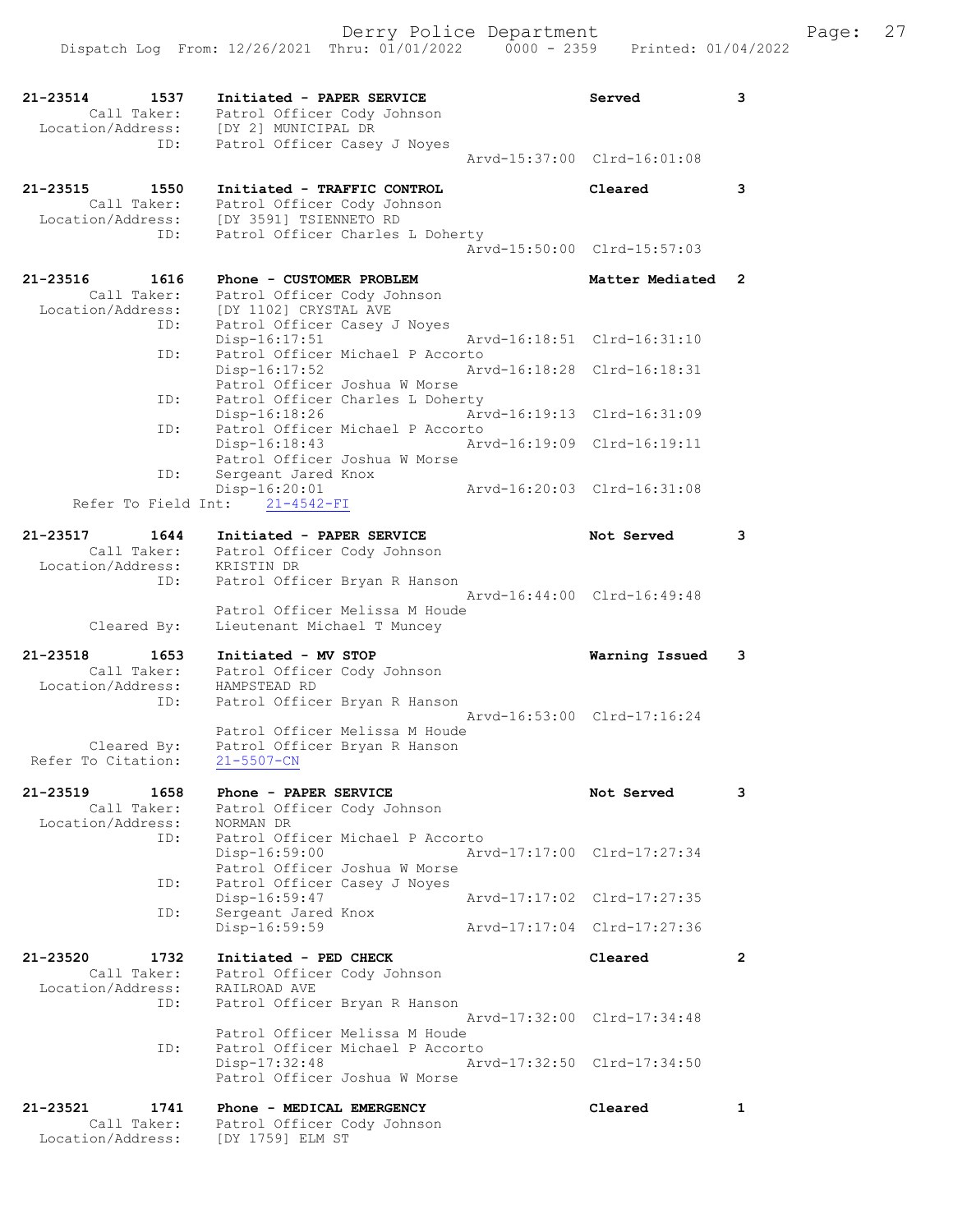Derry Police Department Fage: 28

|                                  | Dispatch Log From: 12/26/2021 Thru: 01/01/2022<br>$0000 - 2359$ |                             | Printed: 01/04/2022 |
|----------------------------------|-----------------------------------------------------------------|-----------------------------|---------------------|
| ID:                              | Patrol Officer Michael P Accorto                                |                             |                     |
|                                  | Disp-17:44:23                                                   | Arvd-17:44:34 Clrd-17:59:22 |                     |
|                                  | Patrol Officer Joshua W Morse                                   |                             |                     |
| Dispatched By:                   | Patrol Officer Kevin L Davies                                   |                             |                     |
| Arrived By:                      | Patrol Officer Kevin L Davies                                   |                             |                     |
| ID:                              | Patrol Officer Casey J Noyes                                    |                             |                     |
|                                  | $Disp-17:44:25$                                                 | Arvd-17:44:36 Clrd-17:59:23 |                     |
| Dispatched By:                   | Patrol Officer Kevin L Davies                                   |                             |                     |
| Arrived By:                      | Patrol Officer Kevin L Davies                                   |                             |                     |
| ID:                              | Sergeant Jared Knox<br>Disp-17:44:31                            | Arvd-17:44:37 Clrd-17:59:25 |                     |
| Dispatched By:                   | Patrol Officer Kevin L Davies                                   |                             |                     |
| Arrived By:                      | Patrol Officer Kevin L Davies                                   |                             |                     |
| ID:                              | Patrol Officer Collin Kennedy                                   |                             |                     |
|                                  | Disp-17:44:45                                                   | Arvd-17:44:47 Clrd-17:53:45 |                     |
|                                  | Dispatched By: Patrol Officer Kevin L Davies                    |                             |                     |
| Arrived By:                      | Patrol Officer Kevin L Davies                                   |                             |                     |
| Cleared By:                      | Patrol Officer Kevin L Davies                                   |                             |                     |
| Narrative:                       |                                                                 |                             |                     |
|                                  | 12/29/2021 1748 DFD on scene                                    |                             |                     |
| Refer To Incident:               | $21 - 2309 - OF$                                                |                             |                     |
| 21-23522<br>1744                 | Phone - ERRATIC OPERATION                                       | Cleared                     | $\mathbf{2}$        |
| Call Taker:                      | Patrol Officer Kevin L Davies                                   |                             |                     |
| Location/Address: ISLAND POND RD |                                                                 |                             |                     |
| ID:                              | Patrol Officer Bryan R Hanson                                   |                             |                     |
|                                  | Disp-17:45:17                                                   | Arvd-17:49:03 Clrd-17:51:59 |                     |
|                                  | Patrol Officer Melissa M Houde                                  |                             |                     |
| Cleared By:                      | Patrol Officer Cody Johnson                                     |                             |                     |
| 21-23523<br>1752                 | Phone - FIRE, STRUCTURE                                         | Cleared                     | 1                   |
| Call Taker:                      | Patrol Officer Cody Johnson                                     |                             |                     |
| Location/Address:                | N SHORE (IP) RD                                                 |                             |                     |
| ID:                              | Patrol Officer Bryan R Hanson                                   |                             |                     |
|                                  | Disp-17:53:33                                                   | Arvd-17:55:20 Clrd-18:11:29 |                     |
|                                  | Patrol Officer Melissa M Houde                                  |                             |                     |
| ID:                              | Patrol Officer Charles L Doherty                                | Arvd-17:57:36 Clrd-17:57:37 |                     |
|                                  | Disp-17:53:37                                                   |                             |                     |
| 21-23524<br>1811                 | Initiated - FOLLOW-UP                                           | Cleared                     | $\mathbf{2}$        |
| Call Taker:                      | Patrol Officer Cody Johnson                                     |                             |                     |
| Location/Address:                | OLD MANCHESTER RD                                               |                             |                     |
| ID:                              | Patrol Officer Michael P Accorto                                |                             |                     |
|                                  |                                                                 | Arvd-18:11:00 Clrd-18:42:01 |                     |
|                                  | Patrol Officer Joshua W Morse                                   |                             |                     |
| 21-23525<br>1814                 | Phone - DOMESTIC DISTURBANCE                                    | Cleared                     | $\mathbf{1}$        |
| Call Taker:                      | Patrol Officer Kevin L Davies                                   |                             |                     |
| Location/Address:                | FAIRWAY DR                                                      |                             |                     |
| ID:                              | Patrol Officer Bryan R Hanson                                   |                             |                     |
|                                  | $Disp-18:16:03$                                                 | $Clrd-18:16:17$             |                     |
|                                  | Patrol Officer Melissa M Houde                                  |                             |                     |
| ID:                              | Patrol Officer Charles L Doherty                                |                             |                     |
|                                  | Disp-18:16:09                                                   | Arvd-18:17:26 Clrd-18:42:18 |                     |
| Cleared By:                      | Patrol Officer Cody Johnson                                     |                             |                     |
| ID:                              | Patrol Officer Casey J Noyes                                    | Arvd-18:20:54 Clrd-18:42:16 |                     |
| Arrived By:                      | Disp-18:16:20<br>Patrol Officer Cody Johnson                    |                             |                     |
| Cleared By:                      | Patrol Officer Cody Johnson                                     |                             |                     |
| ID:                              | Sergeant Jared Knox                                             |                             |                     |
|                                  | Disp-18:23:46                                                   | Arvd-18:23:48 Clrd-18:42:11 |                     |
| Dispatched By:                   | Patrol Officer Cody Johnson                                     |                             |                     |
| Arrived By:                      | Patrol Officer Cody Johnson                                     |                             |                     |
| Cleared By:                      | Patrol Officer Cody Johnson                                     |                             |                     |
| Refer To Field Int:              | $21 - 4511 - FI$                                                |                             |                     |
| 21-23526<br>1815                 | Initiated - MV CHECK                                            | SENT ON THEIR WAY 1         |                     |
| Call Taker:                      | Patrol Officer Cody Johnson                                     |                             |                     |
| Location/Address:                | ROLLINS ST                                                      |                             |                     |

ID: Patrol Officer Collin Kennedy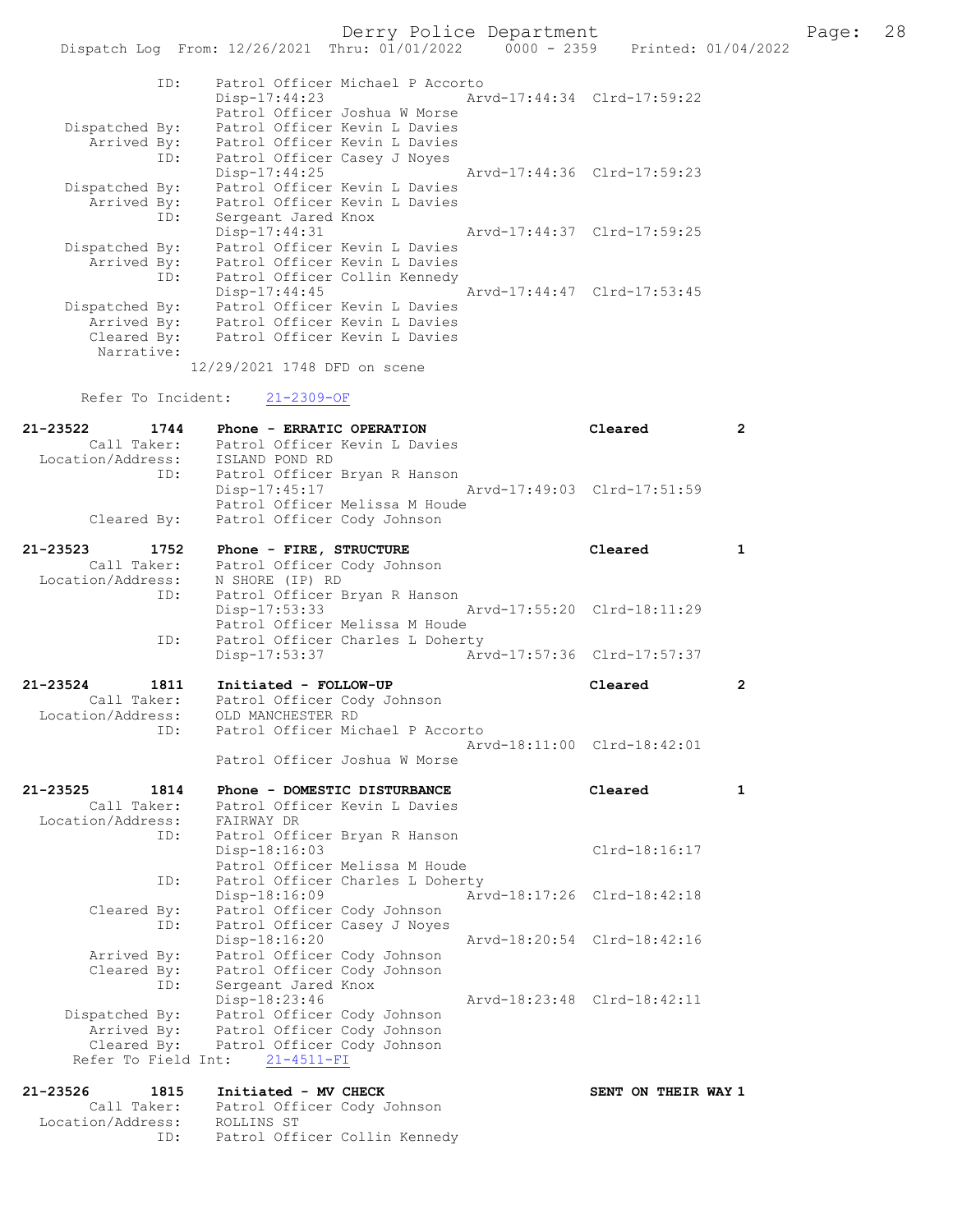Derry Police Department Fage: 29 Dispatch Log From: 12/26/2021 Thru: 01/01/2022 0000 - 2359 Printed: 01/04/2022 Arvd-18:15:00 Clrd-18:20:08 Cleared By: Patrol Officer Kevin L Davies 21-23527 1853 Initiated - FOLLOW-UP Cleared 2 Call Taker: Patrol Officer Cody Johnson Location/Address: ABBOTT ST ID: Patrol Officer Casey J Noyes Arvd-18:53:00 Clrd-19:04:57 21-23528 1855 Phone - ALARM, BURGLAR False Alarm 1 Call Taker: Patrol Officer Kevin L Davies Location/Address: [DY 328] HUMPHREY RD ID: Patrol Officer Collin Kennedy Disp-18:56:13 Arvd-18:59:00 Clrd-19:10:05 Arrived By: Patrol Officer Cody Johnson Cleared By: Patrol Officer Cody Johnson ID: Patrol Officer Bryan R Hanson Disp-18:56:17 Arvd-19:02:13 Clrd-19:10:03 Patrol Officer Melissa M Houde Arrived By: Patrol Officer Cody Johnson Cleared By: Patrol Officer Cody Johnson Narrative: zone 3, all doors 21-23529 1907 Initiated - FOLLOW-UP Cleared 2 Call Taker: Patrol Officer Cody Johnson Location/Address: [DY 2] MUNICIPAL DR ID: Detective Kimberly M Bouse Arvd-19:07:00 Clrd-19:17:24 21-23530 2017 Initiated - FOLLOW-UP Cleared 2 Call Taker: Patrol Officer Cody Johnson Location/Address: LARAWAY CT ID: Patrol Officer Collin Kennedy Arvd-20:17:00 Clrd-20:26:49 21-23531 2029 Initiated - FOLLOW-UP No Action Required 2 Call Taker: Patrol Officer Cody Johnson Location/Address: OLD MANCHESTER RD ID: Patrol Officer Michael P Accorto Arvd-20:29:00 Clrd-20:43:07 Patrol Officer Joshua W Morse Cleared By: Patrol Officer Kevin L Davies 21-23532 2038 Phone - SUSPICIOUS ACTIVITY Cleared 2 Call Taker: Patrol Officer Cody Johnson Location/Address: [DY 2064] KENDALL POND RD ID: Patrol Officer Collin Kennedy Disp-20:39:09 Arvd-20:47:53 Clrd-21:11:07 Arrived By: Patrol Officer Kevin L Davies Cleared By: Patrol Officer Kevin L Davies ID: Patrol Officer Bryan R Hanson Disp-20:39:17 Clrd-20:42:58 Patrol Officer Melissa M Houde Cleared By: Patrol Officer Kevin L Davies ID: Patrol Officer Michael P Accorto Disp-20:43:16 Arvd-20:49:06 Clrd-20:49:37 Patrol Officer Joshua W Morse Dispatched By: Patrol Officer Kevin L Davies 21-23533 2043 Phone - SUSPICIOUS ACTIVITY Could Not Locate 2 Call Taker: Patrol Officer Cody Johnson Location/Address: LAWRENCE RD ID: Patrol Officer Charles L Doherty<br>Disp-20:44:37 Arvd-20:51:09 Clrd-20:59:52 Disp-20:44:37 Arvd-20:51:09 Clrd-20:59:52 Arrived By: Patrol Officer Kevin L Davies Cleared By: Patrol Officer Kevin L Davies Location Change: LAWRENCE RD [Modified: 12/29/2021 2046]

ID: Patrol Officer Bryan R Hanson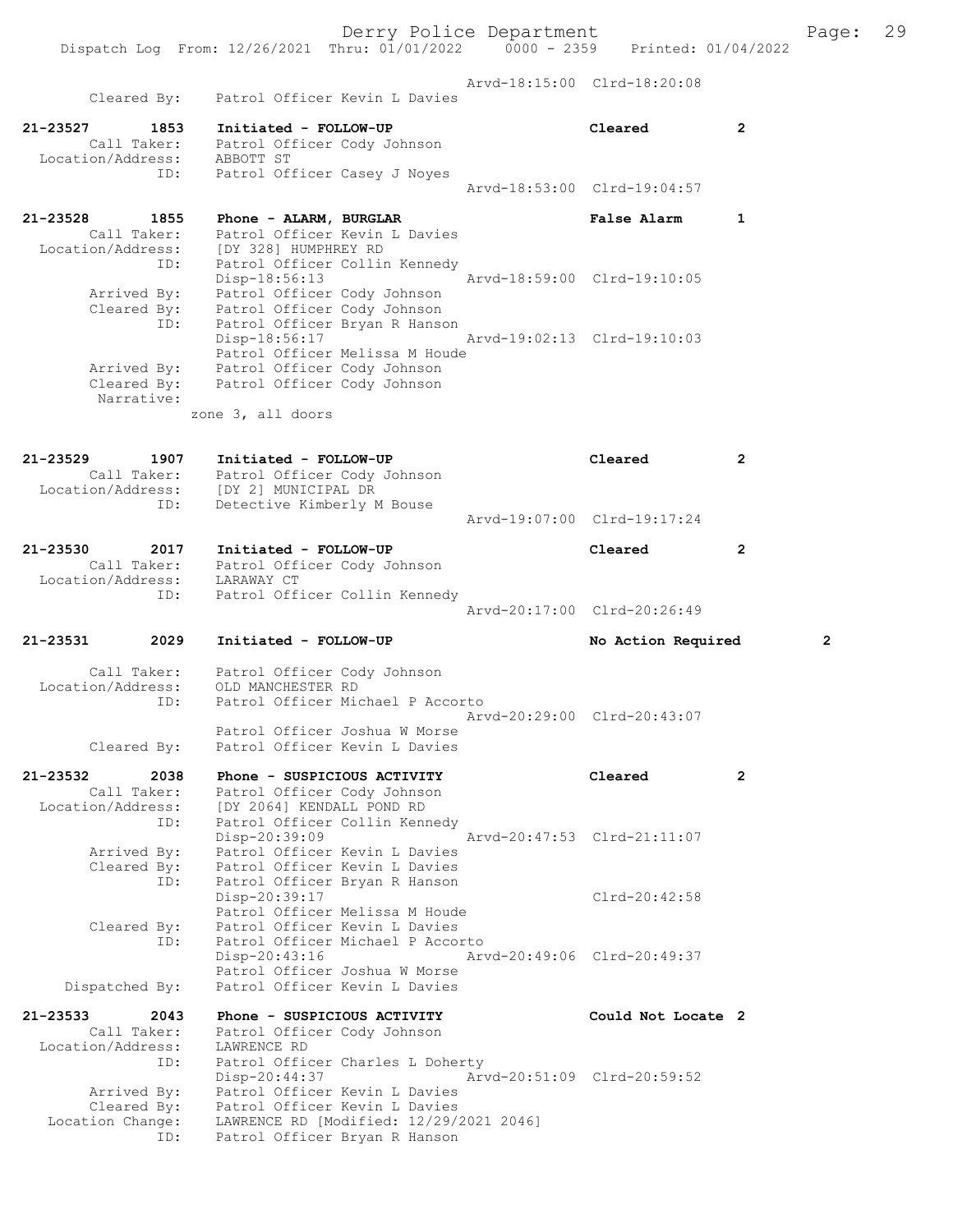Derry Police Department<br>
Page: 30 Printed: 01/04/2022<br>
Printed: 01/04/2022 Dispatch Log From: 12/26/2021 Thru: 01/01/2022 Disp-20:44:41 Arvd-20:52:24 Clrd-20:59:49 Patrol Officer Melissa M Houde<br>Cleared By: Patrol Officer Kevin L Davies Cleared By: Patrol Officer Kevin L Davies<br>Location Change: LAWRENCE RD [Modified: 12/29/ LAWRENCE RD [Modified: 12/29/2021 2046] 21-23534 2049 911 - DRUG OVERDOSE Cancelled Prior to Arrival 2 Call Taker: Patrol Officer Cody Johnson<br>.on/Address: NORMAN DR Location/Address: ID: Patrol Officer Michael P Accorto<br>Disp-20:50:11 Ar Arvd-20:50:16 Clrd-22:07:29 Patrol Officer Joshua W Morse<br>ID: Patrol Officer Casev J Noves Patrol Officer Casey J Noyes<br>Disp-20:50:58 Disp-20:50:58 Arvd-20:52:05 Clrd-22:20:44 Dispatched By: Patrol Officer Kevin L Davies<br>ID: Sergeant Jared Knox Sergeant Jared Knox<br>Disp-20:51:49 Disp-20:51:49 Arvd-20:54:23 Clrd-21:37:35<br>The Patrol Officer Charles L Doberty Patrol Officer Charles L Doherty<br>Disp-21:00:11 Ary Arvd-21:05:27 Clrd-21:37:25 Dispatched By: Patrol Officer Kevin L Davies<br>TD: Patrol Officer Bryan R Hanson Patrol Officer Bryan R Hanson<br>Disp-21:00:14 Disp-21:00:14 Arvd-21:05:25 Clrd-21:37:24 Patrol Officer Melissa M Houde Dispatched By: Patrol Officer Kevin L Davies ID: Patrol Officer Collin Kennedy Disp-21:11:42 Arvd-21:16:06 Clrd-21:37:27<br>TD: Detective Daniel J McCarthy Detective Daniel J McCarthy<br>Disp-21:11:50 Disp-21:11:50 Arvd-21:11:56 Clrd-21:37:32<br>ID: Detective Benjamin J Doyle Detective Benjamin J Doyle Disp-21:11:52 Arvd-21:11:58 Clrd-21:37:34 Narrative: 12/29/2021 2050 CPR in progress Narrative: 12/29/2021 2052 DFD on scene Narrative: 12/29/2021 2108 327 has one in custody Narrative: 12/29/2021 2108 Subject being transported by DFD to PMC Narrative: 12/29/2021 2108 Michael David Morse 6/14/1995 5B Norman Drive Derry, New Hampshire Warrant - Failure to Appear Drug Court Narrative: 12/29/2021 2115 327 Off at PMC Refer To Incident: 21-2312-OF Refer To Incident: 21-2316-OF 21-23535 2138 Phone - DOMESTIC DISTURBANCE Arrest(s) Made 1 Call Taker: Patrol Officer Kevin L Davies Location/Address:<br>ID: ID: Patrol Officer Charles L Doherty Disp-21:39:07 Arvd-21:40:51 Clrd-23:02:52<br>TD: Patrol Officer Collin Kennedy Patrol Officer Collin Kennedy Disp-21:39:10 Clrd-21:40:43 ID: Patrol Officer Bryan R Hanson<br>Disp-21:39:13 Arvd-21:42:28 Clrd-22:27:55 Patrol Officer Melissa M Houde<br>Cleared By: Patrol Officer Cody Johnson Patrol Officer Cody Johnson ID: Sergeant Jared Knox<br>Disp-21:39:18 Disp-21:39:18 Arvd-21:42:30 Clrd-22:20:16<br>Cleared By: Patrol Officer Cody Johnson Patrol Officer Cody Johnson

Narrative: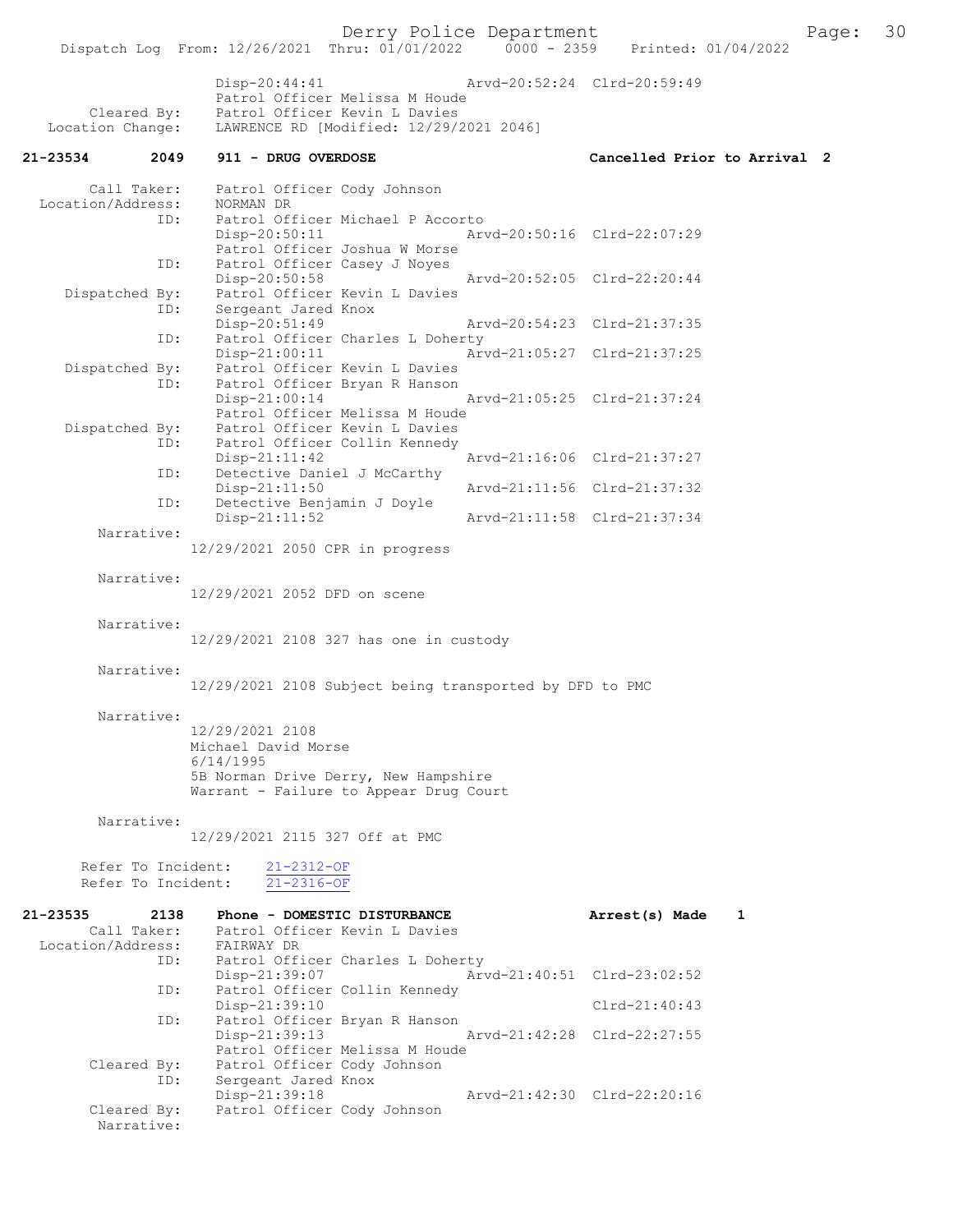12/29/2021 2205 One in custody

Narrative:

12/29/2021 2218 Almir Husakovic 10/04/1973 16 Fairway #25 Derry NH DV Simple Assault x1

Narrative:

12/29/2021 2244 BC notified and responding

Narrative:

12/29/2021 2358 released on \$1000 PR bail by BC Mencis with DDC date of 03/17/2022

Refer To Arrest: 21-1241-AR

| 21-23536<br>2206     | 911 - MV ACCIDENT                                           | Report Taken                | $\mathbf{1}$   |
|----------------------|-------------------------------------------------------------|-----------------------------|----------------|
| Call Taker:          | Patrol Officer Cody Johnson                                 |                             |                |
| Location/Address:    | ISLAND POND RD                                              |                             |                |
| ID:                  | Patrol Officer Collin Kennedy                               |                             |                |
|                      | Disp-22:07:22                                               | Arvd-22:18:26 Clrd-23:18:01 |                |
| Cleared By:          | Patrol Officer Casey J Noyes                                |                             |                |
| ID:                  | Patrol Officer Michael P Accorto                            |                             |                |
|                      | Disp-22:07:35                                               | Arvd-22:15:08 Clrd-23:07:39 |                |
|                      | Patrol Officer Joshua W Morse                               |                             |                |
| Cleared By:          | Patrol Officer Casey J Noyes                                |                             |                |
| ID:                  | Sergeant Jared Knox                                         |                             |                |
|                      | Disp-22:20:19                                               | Arvd-22:20:22 Clrd-23:18:03 |                |
| Cleared By:          | Patrol Officer Casey J Noyes                                |                             |                |
| Narrative:           |                                                             |                             |                |
|                      | 12/29/2021 2216 NH LOTLLUV                                  |                             |                |
|                      |                                                             |                             |                |
| Narrative:           |                                                             |                             |                |
|                      |                                                             |                             |                |
|                      | 12/29/2021 2216 DFD off. Single occupant with entrapment    |                             |                |
|                      |                                                             |                             |                |
| Narrative:           |                                                             |                             |                |
|                      | 12/29/2021 2234 PT transported to Parkland Medical Center   |                             |                |
|                      |                                                             |                             |                |
| Narrative:           |                                                             |                             |                |
|                      | 12/29/2021 2237 Birch Street Towing notified and responding |                             |                |
|                      |                                                             |                             |                |
| Narrative:           |                                                             |                             |                |
|                      | 12/29/2021 2302 Birch Street on scene                       |                             |                |
|                      |                                                             |                             |                |
| Narrative:           |                                                             |                             |                |
|                      | 12/29/2021 2317 OTWELL VS TREE; reportable                  |                             |                |
|                      |                                                             |                             |                |
| Refer To Accident:   | $21 - 653 - AC$                                             |                             |                |
|                      |                                                             |                             |                |
| $21 - 23537$<br>2329 | Initiated - FOLLOW-UP                                       | Cleared                     | $\overline{2}$ |
| Call Taker:          | Patrol Officer Casey J Noyes                                |                             |                |
| Location/Address:    | [DY 997] PARKLAND DR                                        |                             |                |
| ID:                  | Patrol Officer Collin Kennedy                               |                             |                |
|                      |                                                             | Arvd-23:29:00 Clrd-23:36:10 |                |
|                      |                                                             |                             |                |
| 21-23538<br>2339     | Initiated - MV STOP                                         | Warning Issued              | 3              |
| Call Taker:          | Patrol Officer Casey J Noyes                                |                             |                |
| Location/Address:    | ROCKINGHAM RD + BEDARD AVE                                  |                             |                |
| ID:                  | Patrol Officer Andrew R Kennedy                             |                             |                |
|                      |                                                             | Arvd-23:39:00 Clrd-23:47:56 |                |
| Refer To Citation:   | $21 - 5509 - CN$                                            |                             |                |

# For Date: 12/30/2021 - Thursday

| 21-23539          | 0002        | Other - KEEP THE PEACE       | Services Rendered 2 |
|-------------------|-------------|------------------------------|---------------------|
|                   | Call Taker: | Patrol Officer Casey J Noyes |                     |
| Location/Address: |             | FAIRWAY DR                   |                     |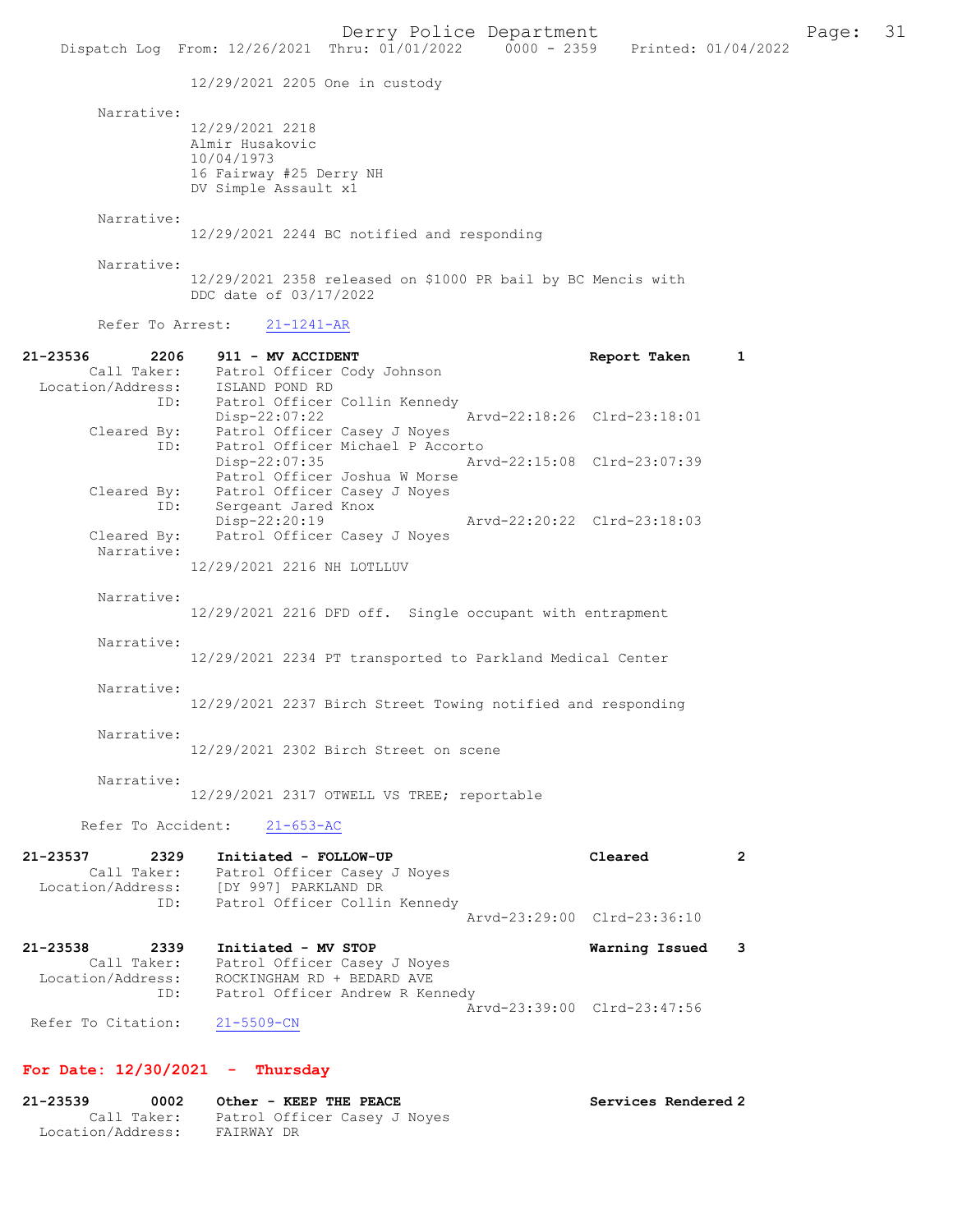Derry Police Department Fage: 32 Dispatch Log From: 12/26/2021 Thru: 01/01/2022 0000 - 2359 Printed: 01/04/2022 ID: Patrol Officer Awess Abdulkadir Disp-00:04:09 Arvd-00:11:30 Clrd-00:29:33<br>TD: Patrol Officer Jack Stafford ID: Patrol Officer Jack Stafford Disp-00:04:20 Clrd-00:07:24 ID: Patrol Officer Nikita Tomnyuk Arvd-00:11:28 Clrd-00:29:35 Narrative: 12/30/2021 0004 courtesy transport to 16 Fairway Dr from DPDHQ SM 45580.5 Narrative: 12/30/2021 0011 off at the Fairways EM 45583.2 Refer To Field Int: 21-4546-FI 21-23540 0007 Initiated - MV STOP Warning Issued 3 Call Taker: Patrol Officer Casey J Noyes Location/Address: BYPASS 28 + LINLEW DR ID: Patrol Officer Jack Stafford Arvd-00:07:00 Clrd-00:10:11 Refer To Citation: 21-5510-CN 21-23541 0047 Initiated - MV STOP Warning Issued 3 Call Taker: Patrol Officer Casey J Noyes Location/Address: HAMPSTEAD RD + WARNER HILL RD ID: Patrol Officer Nikita Tomnyuk Arvd-00:47:00 Clrd-00:53:41<br>
21-5511-CN Refer To Citation: 21-23542 0131 Radio - PED CHECK SENT ON THEIR WAY 2 Call Taker: Patrol Officer Kevin L Davies Location/Address: [DY 2258] E BROADWAY ID: Patrol Officer Andrew R Kennedy Disp-01:31:31 Arvd-01:31:33 Clrd-01:36:39 Cleared By: Patrol Officer Casey J Noyes 21-23543 0750 Initiated - SERVE RESTRAINING ORDER Could Not Locate 2 Call Taker: Dispatcher Jonathon S Pickering Location/Address: MT PLEASANT ST ID: Patrol Officer Nicholas M Granville Arvd-07:50:00 Clrd-07:57:44 21-23544 0827 Phone - ALARM, BURGLAR False Alarm 1 Call Taker: Dispatcher Jonathon S Pickering Location/Address: [DY 146] ASHLEIGH DR ID: Patrol Officer Charles L Doherty Disp-08:27:58 Arvd-08:29:56 Clrd-08:35:31<br>ID: Patrol Officer Cody Johnson Disprovizitor<br>Patrol Officer Cody Johnson<br>Disp-08:27:59 Arvd-08:33:25 Clrd-08:35:32 Refer To Field Int: 21-4543-FI 21-23545 0914 Phone - MV ACCIDENT Report Taken 1 Call Taker: Dispatcher Jonathon S Pickering Location/Address: TSIENNETO RD ID: Patrol Officer Charles L Doherty Disp-09:14:57 Arvd-09:22:50 Clrd-09:41:04<br>Cleared By: Patrol Officer Charles L Doherty Patrol Officer Charles L Doherty Narrative: 12/30/2021 0941 plates are NH 35563 and NH 3823334 Narrative: 12/30/2021 0944 Dadekian v Kline - non reportable Refer To Accident: 21-654-AC 21-23546 0942 Phone - DEPARTMENT INFO Services Rendered 3 Call Taker: Dispatcher Jonathon S Pickering Location/Address: ess: N MAIN ST<br>ID: Patrol Officer Cody Johnson<br>Disp-09:44:45 Disp-09:44:45 Arvd-09:44:46 Clrd-09:53:18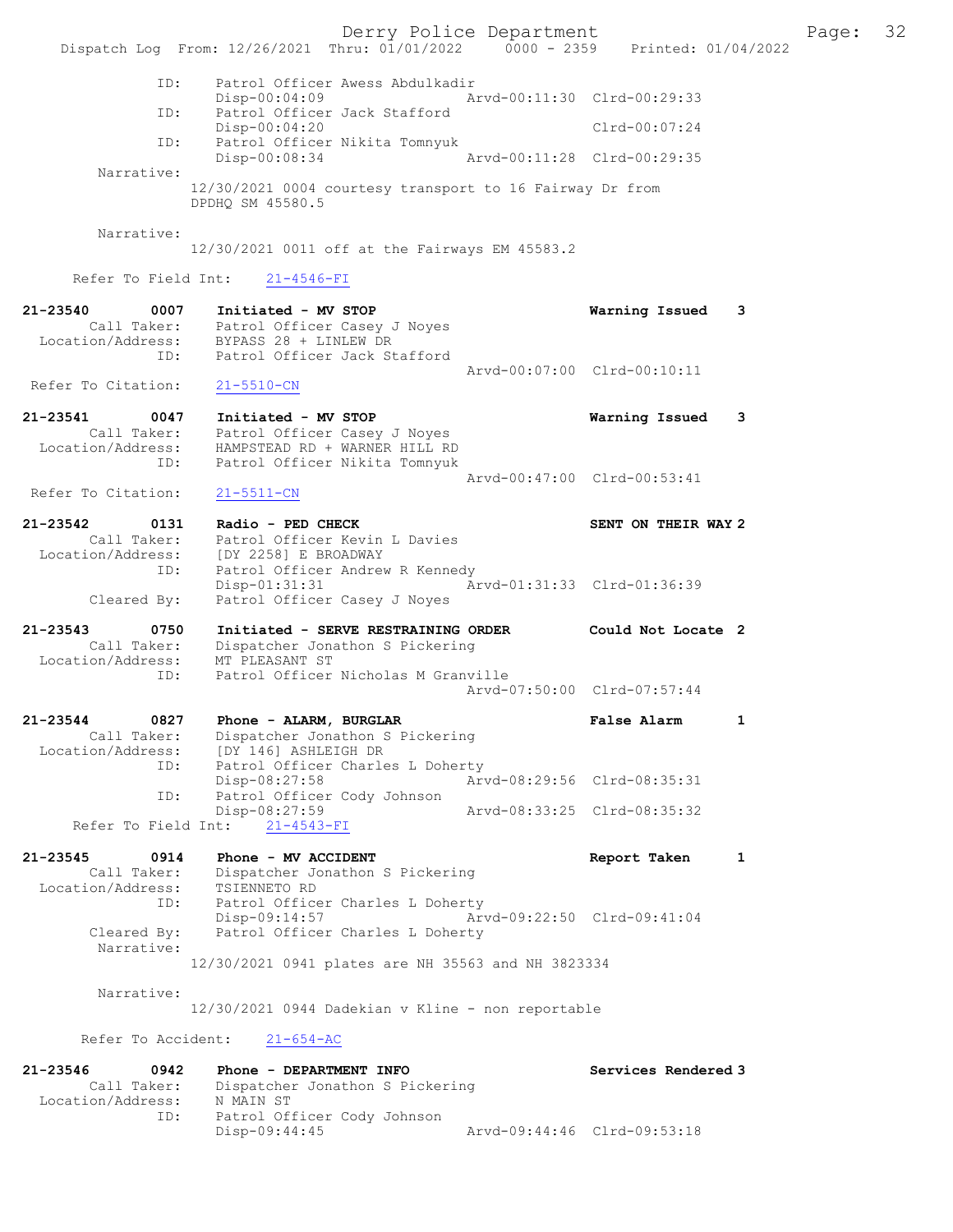Derry Police Department Fage: 33 Dispatch Log From: 12/26/2021 Thru: 01/01/2022 0000 - 2359 Printed: 01/04/2022 Narrative: 12/30/2021 0942 signs in the traffic circle Narrative: 12/30/2021 0953 placed at town hall 21-23547 1003 Phone - DISTURBANCE Call Taker: Dispatcher Jonathon S Pickering Services Rendered 1 Call Taker: Dispatcher Jonathon S Pickering Location/Address: [DY 997] PARKLAND DR ID: Patrol Officer Cody Johnson Disp-10:03:23 Arvd-10:06:08 Clrd-10:17:05<br>ID: Patrol Officer Timothy J Underhill Patrol Officer Timothy J Underhill<br>Disp-10:03:23 Arvd Disp-10:03:23 Arvd-10:06:08 Clrd-10:17:05 ID: Sergeant James M Belanger Disp-10:06:12 Arvd-10:06:13 Clrd-10:17:05 Narrative: 12/30/2021 1017 unruly patient, handled by staff prior to police arrival 21-23548 1003 Initiated - FOLLOW-UP No Action Required 2 Call Taker: Dispatcher Jonathon S Pickering Location/Address: [DY 2] MUNICIPAL DR ID: Patrol Officer Nicholas M Granville Arvd-10:03:00 Clrd-10:22:09 21-23549 1101 Phone - SCHOOL BUS PASSING Report Taken 2 Call Taker: Patrol Officer Scott M Beegan Location/Address: ISLAND POND RD ID: Patrol Officer Scott M Beegan<br>Disp-11:05:15 Disp-11:05:15 Arvd-11:05:20 Clrd-11:11:34 Refer To Incident: 21-2310-OF 21-23550 1112 Phone - FOLLOW-UP Cleared 2 Call Taker: Dispatcher Jonathon S Pickering Location/Address: [DY 2] MUNICIPAL DR ID: Patrol Officer Charles L Doherty<br>Disp-11:12:49 Arv Arvd-11:26:42 Clrd-11:28:35 21-23582 1130 Phone - SUSPICIOUS ACTIVITY Services Rendered 2 Call Taker: Lieutenant Michael T Muncey Location/Address: [DY 796] TSIENNETO RD ID: Lieutenant Michael T Muncey<br>Disp-21:40:28 Disp-21:40:28 Arvd-21:40:31 Clrd-21:44:45 Refer To Field Int: 21-4535-FI 21-23551 1133 Phone - SUSPICIOUS ACTIVITY Cleared 2 Call Taker: Dispatcher Jonathon S Pickering Location/Address: [DY 3750] E BROADWAY Sergeant James M Belanger<br>Disp-11:35:52 Disp-11:35:52 Arvd-11:36:28 Clrd-11:51:56<br>TD: Patrol Officer Nicholas M Granville Patrol Officer Nicholas M Granville Disp-11:35:56 Arvd-11:36:30 Clrd-11:52:02 21-23552 1137 Phone - ERRATIC OPERATION Gone on Arrival 2 Call Taker: Dispatcher Jonathon S Pickering Location/Address:<br>ID: KENDALL POND RD<br>Patrol Officer Charles L Doherty<br>Disp-11:38:23 Arw Disp-11:38:23 Arvd-11:45:11 Clrd-11:49:57 Narrative:

black SUV MA PLATES

#### 21-23553 1150 Phone - HIT AND RUN Report Taken 2 Call Taker: Dispatcher Jonathon S Pickering Location/Address: FAIRWAY DR ID: Patrol Officer Charles L Doherty<br>Disp-11:50:46 Arv Arvd-12:04:51 Clrd-12:06:47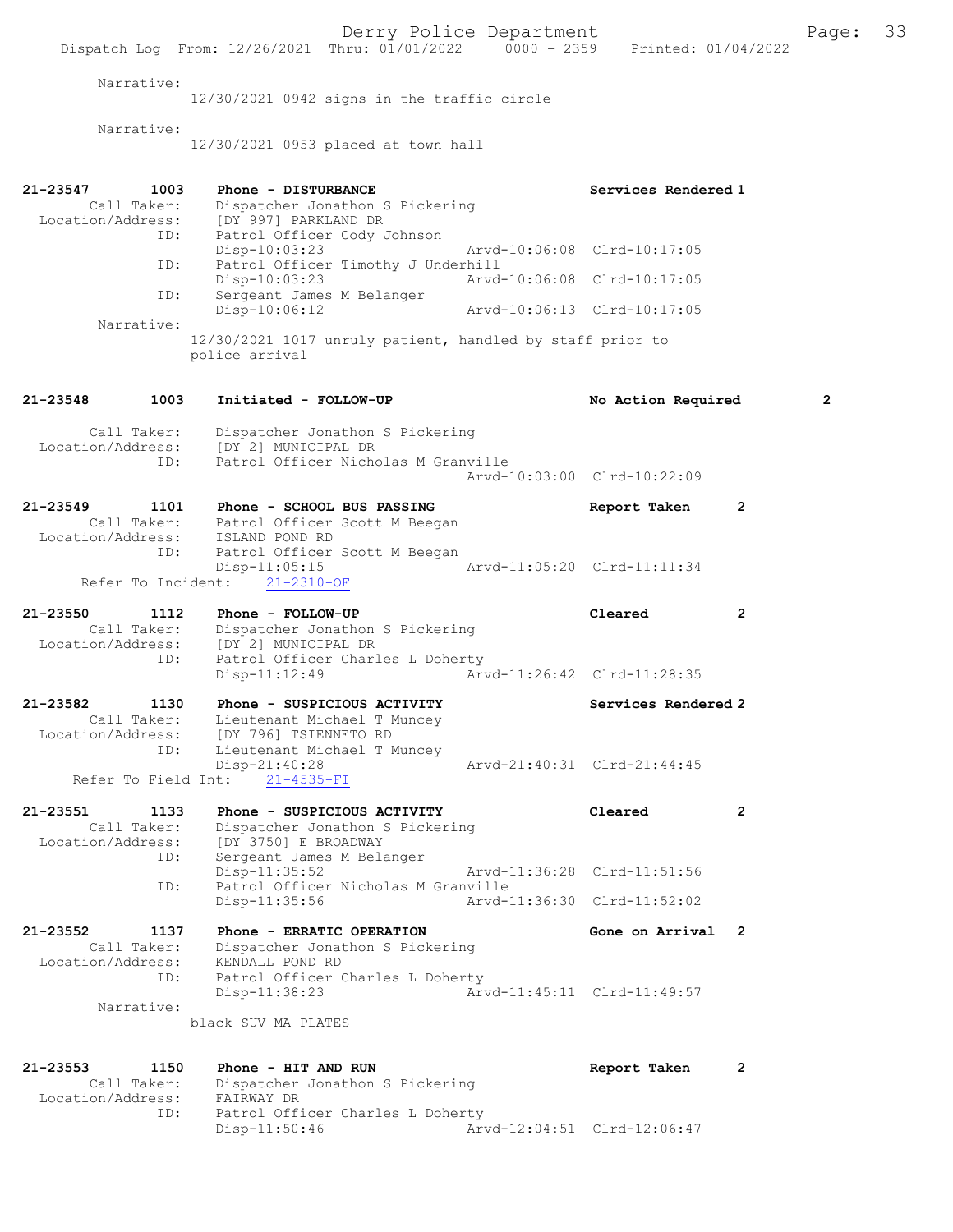Derry Police Department Fage: 34 Dispatch Log From: 12/26/2021 Thru: 01/01/2022 0000 - 2359 Printed: 01/04/2022 ID: Patrol Officer Charles L Doherty Disp-12:09:59 Arvd-12:10:00 Clrd-12:53:49<br>TD: Patrol Officer Charles L Doberty Patrol Officer Charles L Doherty<br>Disp-12:53:55 Art Disp-12:53:55 Arvd-12:53:57 Clrd-13:00:40 Narrative: 12/30/2021 1251 checking NH 4448257 and NH DATUM Refer To Incident: 21-2311-OF 21-23554 1204 Phone - ERRATIC OPERATION Vehicle checked 2 Call Taker: Dispatcher Jonathon S Pickering<br>ion/Address: E BROADWAY Location/Address:<br>ID: Patrol Officer Timothy J Underhill<br>Disp-12:04:39 Arvd-Disp-12:04:39 <br>
Disp-12:04:39 <br>
Disposition Displaced Cody Johnson<br>
Disposition Disposition Disposition Disposition Disposition Disposition Disposition Disposition Disposition Disposition Disposition Disposition Dispositio Patrol Officer Cody Johnson Disp-12:04:47 Arvd-12:05:24 Clrd-12:23:21<br>TD: Sergeant James M Belanger Sergeant James M Belanger<br>Disp-12:14:36 Arvd-12:14:37 Clrd-12:23:10 Narrative: BLK JEEP Narrative: 12/30/2021 1207 off with operator at residence on Craven Terrace, NH STRIKR Refer To Field Int: 21-4540-FI 21-23555 1207 Initiated - SEXUAL OFFENDER REGISTRATION Services Rendered 1 Call Taker: Dispatcher Jonathon S Pickering Location/Address: [DY 2] MUNICIPAL DR ID: Detective Benjamin J Doyle Arvd-12:07:00 Clrd-12:14:41 21-23556 1214 Phone - WELFARE CHECK Services Rendered 2 Call Taker: Dispatcher Jonathon S Pickering Location/Address: [DY 3561] BEAVER LAKE AVE ID: Patrol Officer Cody Johnson Arvd-12:32:35 Clrd-13:25:12 ID: Patrol Officer Timothy J Underhill Disp-12:26:07 Clrd-12:35:04 ID: Sergeant James M Belanger<br>Disp-12:32:40 Disp-12:32:40 Arvd-12:32:42 Clrd-13:25:13<br>ID: Patrol Officer Nicholas M Granville ID: Patrol Officer Nicholas M Granville Disp-12:35:01 Arvd-12:35:02 Clrd-12:55:40 Narrative: 12/30/2021 1246 building checked, no issues found 21-23557 1248 Initiated - FOLLOW-UP No Action Required 2 Call Taker: Dispatcher Jonathon S Pickering Location/Address: FORDWAY EXT ID: Patrol Officer Timothy J Underhill Arvd-12:48:00 Clrd-12:54:21 21-23558 1254 Phone - NEIGHBORHOOD DISPUTE ADVICE GIVEN 2 Call Taker: Dispatcher Jonathon S Pickering Location/Address: FAIRWAY DR ID: Patrol Officer Timothy J Underhill Disp-13:29:19 Arvd-13:30:41 Clrd-13:42:44 Refer To Field Int: 21-4539-FI 21-23559 1300 Phone - FOLLOW-UP No Action Required 2 Call Taker: Dispatcher Jonathon S Pickering<br>ion/Address: FAIRWAY DR Location/Address:<br>TD: Patrol Officer Charles L Doherty Disp-13:01:01 Arvd-13:01:04 Clrd-13:32:28 ID: Patrol Officer Timothy J Underhill<br>Disp-13:01:03 Arvd Arvd-13:02:39 Clrd-13:28:51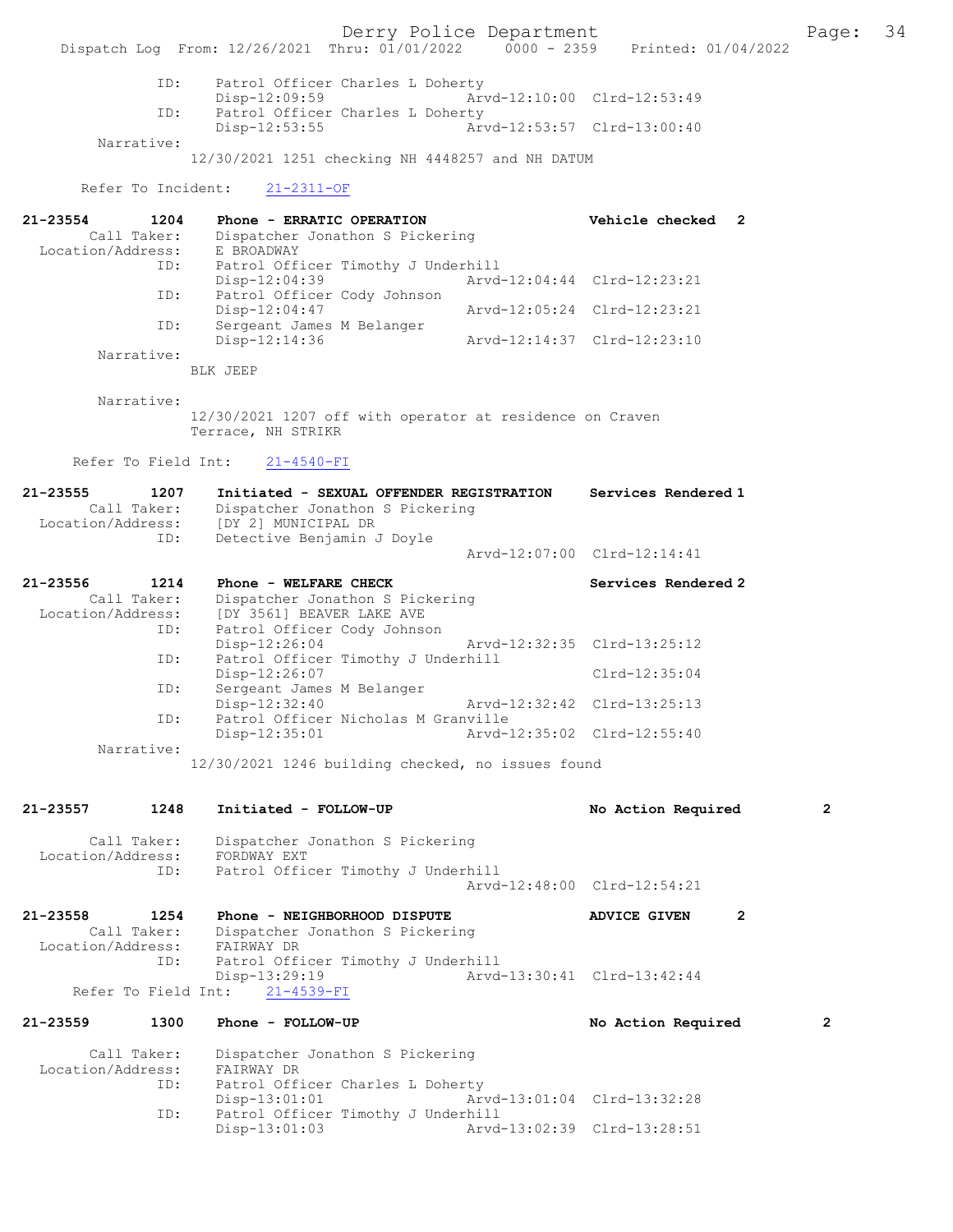Refer To Citation: 21-5513-CN 21-23561 1429 Initiated - SEXUAL OFFENDER REGISTRATION Services Rendered 1 Call Taker: Dispatcher Jonathon S Pickering Location/Address: [DY 2] MUNICIPAL DR ID: Detective Kevin G Ruppel Arvd-14:29:00 Clrd-14:29:55 21-23562 1436 Phone - SUSPICIOUS ACTIVITY ADVICE GIVEN 2 Call Taker: Dispatcher Jonathon S Pickering Location/Address: HARDY CT ID: Patrol Officer Ryan M Panaro<br>Disp-15:08:19 Arvd-15:16:59 Clrd-15:55:16 Refer To Field Int: 21-4547-FI 21-23563 1545 Initiated - ATTEMPTED PAPER SERVICE Served 2 Call Taker: Dispatcher Jonathon S Pickering Location/Address: SCHURMAN DR ID: Patrol Officer Bryan R Hanson Arvd-15:45:00 Clrd-15:55:11 Patrol Officer Samuel J Troy 21-23564 1608 Phone - DOMESTIC DISTURBANCE Report Taken 1 Call Taker: Dispatcher Jonathon S Pickering Location/Address: DERRY WAY ID: Patrol Officer Bryan R Hanson Disp-16:08:56 Arvd-16:15:10 Clrd-18:30:43 Patrol Officer Samuel J Troy ID: Patrol Officer Melissa M Houde Disp-16:08:56 Arvd-16:12:30 Clrd-16:47:02 ID: Sergeant Jared Knox Disp-16:21:26 Arvd-16:21:27 Clrd-16:47:03 ID: Patrol Officer Ryan M Panaro Disp-16:25:17 Arvd-16:25:18 Clrd-16:47:01 Narrative: 12/30/2021 1621 DFD requested and responding Narrative: 12/30/2021 1640 one in custody for PC Narrative: 12/30/2021 1646 438 transporting subject to PMC s/m: 45628.3 Narrative: 12/30/2021 1654 438 off at PMC e/m: 45630.1 Narrative: 12/30/2021 1739 438 transporting subject to Brentwood s/m: 45630.1 Narrative: 12/30/2021 1814 438 off at Brentwood e/m: 45652.7 Refer To P/C: 21-1242-AR Refer To Incident: 21-2313-OF 21-23565 1615 Phone - JUVENILE OFFENSES SENT ON THEIR WAY 2 Call Taker: Dispatcher Jonathon S Pickering Location/Address: ROLLINS ST ID: Patrol Officer Michael P Accorto Disp-16:15:45 Arvd-16:25:13 Clrd-16:30:41 Patrol Officer Joshua W Morse Narrative:

12/30/2021 1621 report of kids on the ice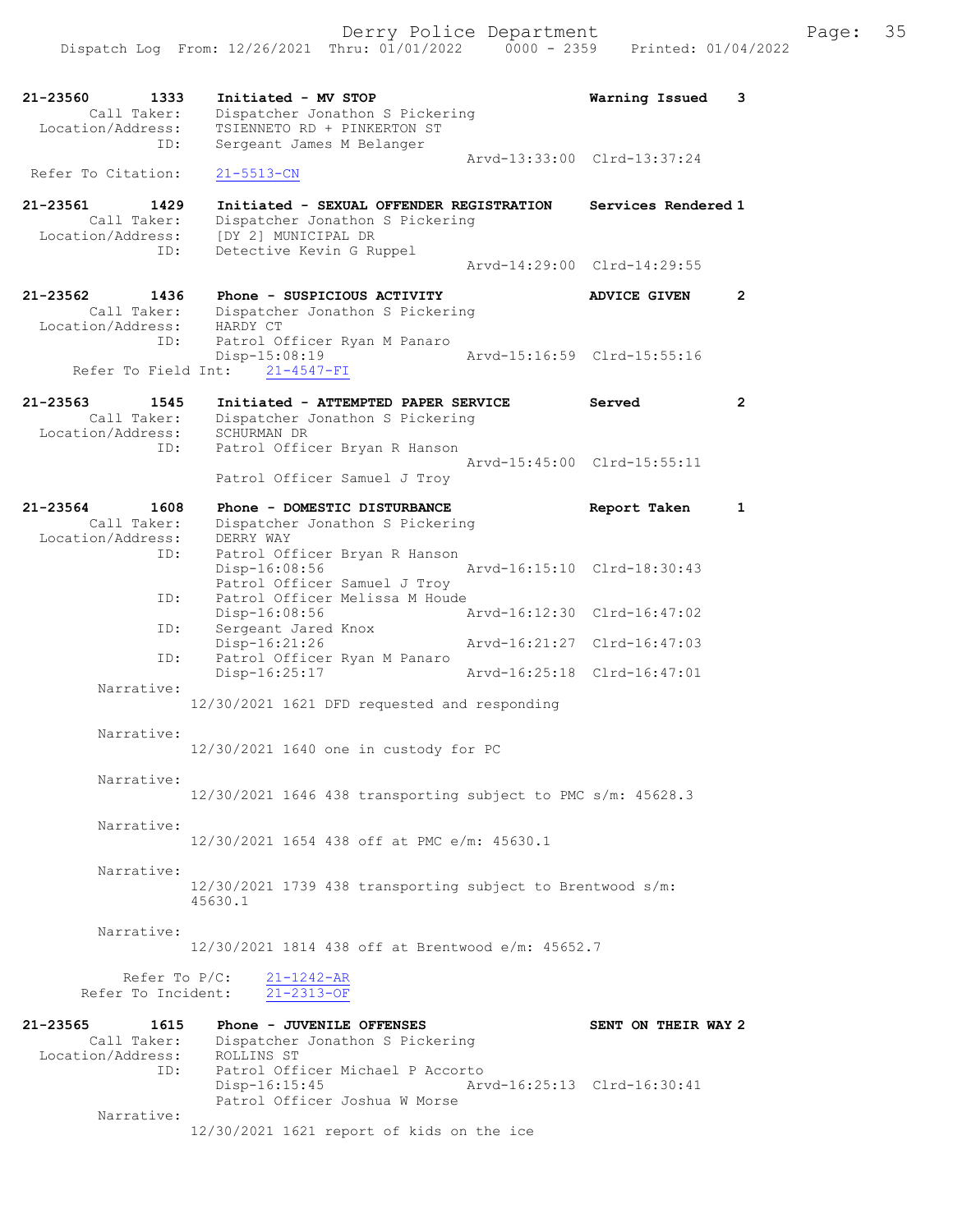21-23566 1646 Initiated - SERVE RESTRAINING ORDER Served 2 Call Taker: Patrol Officer Scott M Beegan Location/Address: [DY 2] MUNICIPAL DR ID: Patrol Officer Scott M Beegan Arvd-16:46:00 Clrd-17:01:43 21-23567 1659 Initiated - MV STOP Warning Issued 3 Call Taker: Dispatcher Jonathon S Pickering Location/Address: BIRCH ST + PEABODY RD ID: Patrol Officer Ryan M Panaro Arvd-16:59:00 Clrd-17:03:32<br>21-5514-CN Refer To Citation: 21-23568 1729 Initiated - MV STOP Summons Issued 3 Call Taker: Dispatcher Jonathon S Pickering Location/Address: MANNING ST ID: Patrol Officer Ryan M Panaro Arvd-17:29:00 Clrd-18:06:30 Cleared By: Patrol Officer Kevin L Davies ID: Patrol Officer Michael P Accorto Disp-17:40:56 Arvd-17:40:57 Clrd-18:06:26 Patrol Officer Joshua W Morse Cleared By: Patrol Officer Kevin L Davies<br>ID: Sergeant Jared Knox<br>27 1919 d by.<br>ID: Sergeant Jared Knox<br>Disp-17:43:19 Disp-17:43:19 Arvd-17:43:21 Clrd-18:06:14 Cleared By: Patrol Officer Kevin L Davies Refer To Citation: 21-816-002033 Narrative: 12/30/2021 1729 black BMW no plate Narrative: 12/30/2021 1753 wrecker requested. recovery assigned and on scene Narrative: 12/30/2021 1805 recovery is clear with the vehicle. all units clear. citation issued 21-23569 1729 Phone - ROAD HAZARD Removed Hazard 2 Call Taker: Lieutenant Michael T Muncey Location/Address: [DY 2328] ISLAND POND RD ID: Patrol Officer Michael P Accorto Disp-17:30:01 Arvd-17:35:00 Clrd-17:40:31 Patrol Officer Joshua W Morse Arrived By: Dispatcher Jonathon S Pickering Cleared By: Patrol Officer Kevin L Davies Narrative: 12/30/2021 1735 deceased deer Narrative: 12/30/2021 1741 Division 5 notified 21-23570 1734 Initiated - MV STOP Summons Issued 3 Call Taker: Dispatcher Jonathon S Pickering Location/Address: N MAIN ST ID: Patrol Officer Melissa M Houde Arvd-17:34:00 Clrd-17:41:29 Cleared By: Patrol Officer Kevin L Davies Refer To Citation: 21-816-000068 21-23571 1742 Initiated - MV CHECK Vehicle checked 1 Call Taker: Dispatcher Jonathon S Pickering Location/Address: N MAIN ST ID: Patrol Officer Melissa M Houde Arvd-17:42:00 Clrd-17:45:09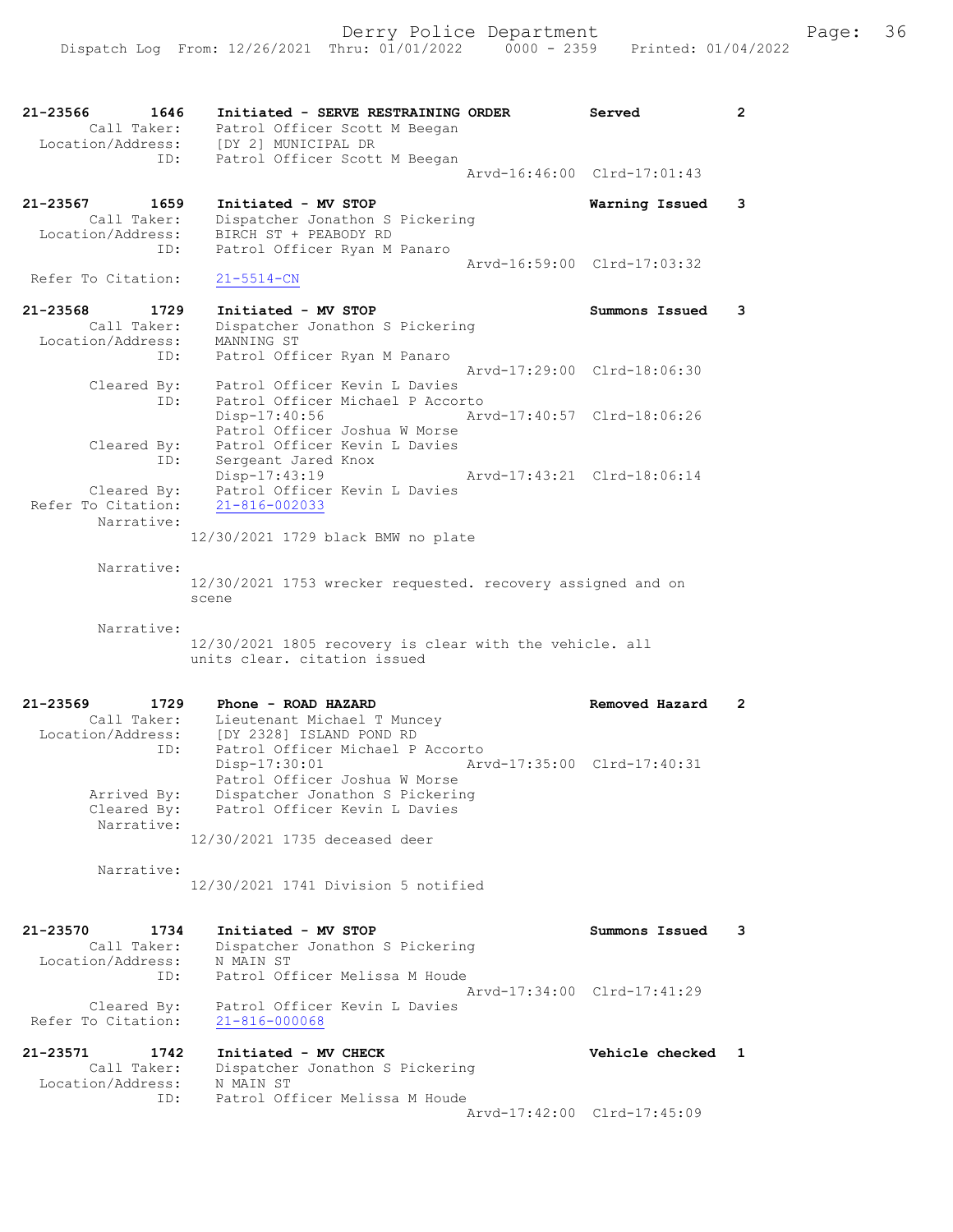| 21-23572<br>1803                 | Phone - ALARM (OTHER)                                                   | <b>False Alarm</b>          | $\overline{2}$ |
|----------------------------------|-------------------------------------------------------------------------|-----------------------------|----------------|
| Call Taker:<br>Location/Address: | Patrol Officer Kevin L Davies<br>[DY 937] E DERRY RD                    |                             |                |
|                                  | ID:<br>Patrol Officer Melissa M Houde                                   |                             |                |
|                                  | $Disp-18:04:05$                                                         | Arvd-18:04:07 Clrd-18:08:52 |                |
| Cleared By:                      | Dispatcher Jonathon S Pickering<br>Patrol Officer Collin Kennedy<br>ID: |                             |                |
|                                  | $Disp-18:04:10$                                                         | Arvd-18:07:12 Clrd-18:08:53 |                |
| Cleared By:                      | Dispatcher Jonathon S Pickering                                         |                             |                |
| Narrative:                       | 12/30/2021 1808 general alarm, owner notified and responding            |                             |                |
|                                  |                                                                         |                             |                |
| 21-23573<br>1823                 | Initiated - MV STOP                                                     | Warning Issued              | 3              |
| Call Taker:                      | Dispatcher Jonathon S Pickering                                         |                             |                |
| Location/Address:                | BYPASS 28<br>Patrol Officer Melissa M Houde<br>ID:                      |                             |                |
|                                  |                                                                         | Arvd-18:23:00 Clrd-18:28:55 |                |
| Refer To Citation:               | $21 - 5515 - CN$                                                        |                             |                |
| 21-23574<br>1831                 | Initiated - MV STOP                                                     | No Action Required          | 3              |
|                                  |                                                                         |                             |                |
| Call Taker:                      | Dispatcher Jonathon S Pickering                                         |                             |                |
| Location/Address:<br>ID:         | FRANKLIN ST + E BROADWAY<br>Patrol Officer Collin Kennedy               |                             |                |
|                                  |                                                                         | Aryd-18:31:00 Clrd-18:36:56 |                |
| 21-23575<br>1831                 | Initiated - DISABLED MV                                                 | <b>Vehicle checked</b>      | 3              |
| Call Taker:                      | Dispatcher Jonathon S Pickering                                         |                             |                |
| Location/Address:                | E BROADWAY + HOODKROFT DR                                               |                             |                |
| ID:                              | Patrol Officer Ryan M Panaro                                            | Arvd-18:31:00 Clrd-18:31:38 |                |
|                                  |                                                                         |                             |                |
| 21-23576<br>1833<br>Call Taker:  | Phone - DOMESTIC DISTURBANCE<br>Dispatcher Jonathon S Pickering         | Arrest(s) Made              | $\mathbf{1}$   |
| Location/Address:                | NUTMEADOW LN                                                            |                             |                |
| ID:                              | Patrol Officer Michael P Accorto                                        |                             |                |
|                                  | $Disp-18:35:42$<br>Patrol Officer Joshua W Morse                        | Arvd-18:39:04 Clrd-19:34:57 |                |
| Dispatched By:                   | Patrol Officer Kevin L Davies                                           |                             |                |
| Arrived By:                      | Patrol Officer Kevin L Davies<br>Patrol Officer Melissa M Houde<br>ID:  |                             |                |
|                                  | $Disp-18:35:45$                                                         | Aryd-18:44:00 Clrd-19:09:09 |                |
| Dispatched By:                   | Patrol Officer Kevin L Davies                                           |                             |                |
| Arrived By:<br>ID:               | Patrol Officer Kevin L Davies<br>Patrol Officer Collin Kennedy          |                             |                |
|                                  | Disp-18:37:03                                                           | Arvd-18:46:00 Clrd-19:07:49 |                |
| ID:                              | Sergeant Jared Knox                                                     | Arvd-18:47:08 Clrd-19:07:48 |                |
| Narrative:                       | Disp-18:47:06                                                           |                             |                |
|                                  | 12/30/2021 1900 one in custody for IEA                                  |                             |                |
| Narrative:                       |                                                                         |                             |                |
|                                  | 12/30/2021 1904 transporting to PMC s/m: 62158.3                        |                             |                |
|                                  |                                                                         |                             |                |
| Narrative:                       | 12/30/2021 1914 off at PMC e/m: 62164.7                                 |                             |                |
|                                  |                                                                         |                             |                |
| Narrative:                       |                                                                         |                             |                |
|                                  | 12/30/2021 1934 released to PMC care                                    |                             |                |
|                                  |                                                                         |                             |                |
| 21-23577<br>1904<br>Call Taker:  | Phone - SUSPICIOUS ACTIVITY<br>Dispatcher Jonathon S Pickering          | Services Rendered 2         |                |
| Location/Address:                | TSIENNETO RD                                                            |                             |                |
| ID:                              | Patrol Officer Bryan R Hanson                                           |                             |                |
|                                  | Disp-19:07:47<br>Patrol Officer Samuel J Troy                           | Arvd-19:08:35 Clrd-20:28:59 |                |
| ID:                              | Patrol Officer Collin Kennedy                                           |                             |                |
|                                  | Disp-19:07:52                                                           | Clrd-19:13:18               |                |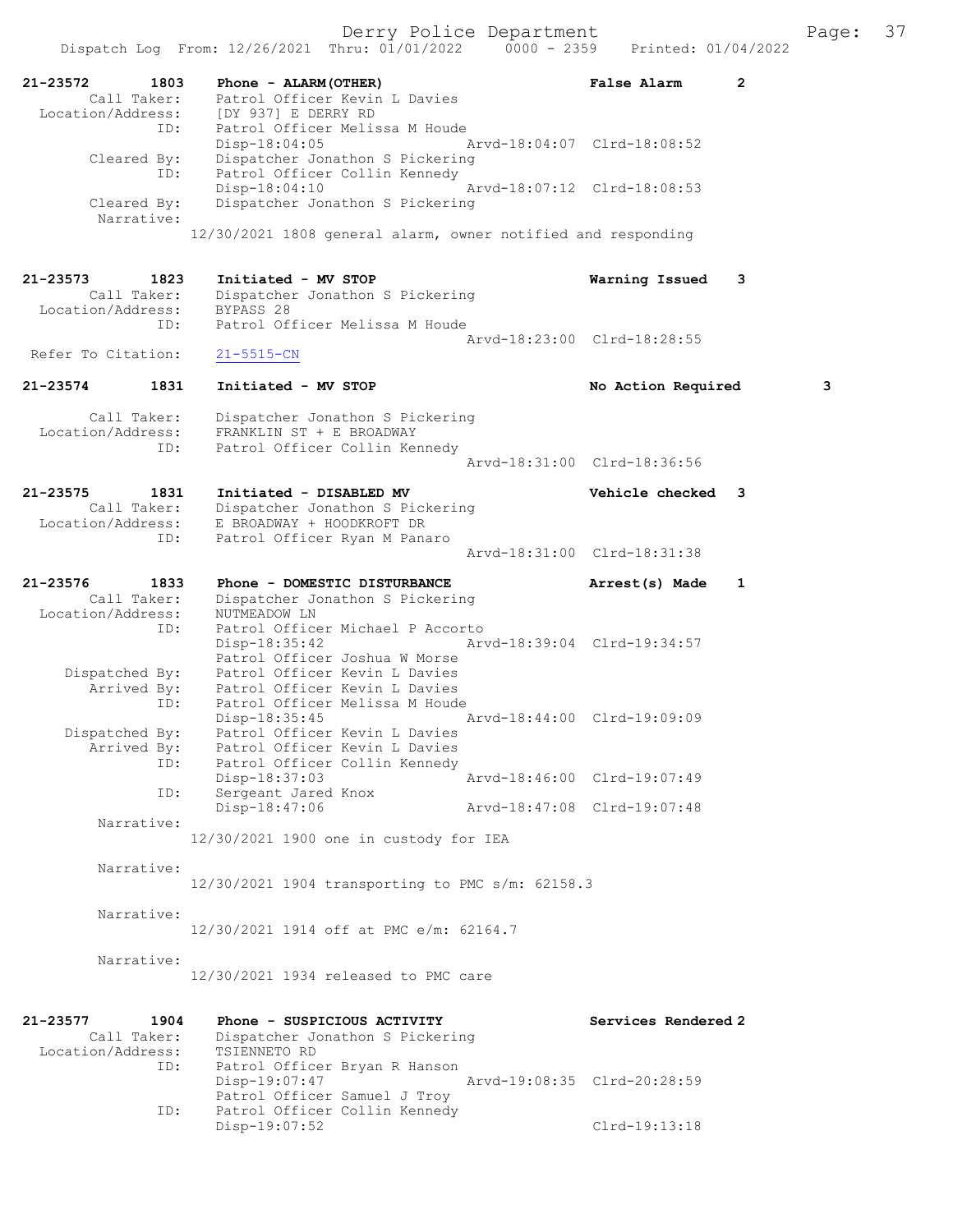Derry Police Department<br>
Page: 38 Printed: 01/04/2022<br>
Printed: 01/04/2022 Dispatch Log From: 12/26/2021 Thru: 01/01/2022 ID: Patrol Officer Ryan M Panaro Disp-19:13:36 Arvd-19:19:27 Clrd-20:11:00<br>TD: Sergeant Jared Knox Sergeant Jared Knox<br>Disp-19:28:30 Disp-19:28:30 Arvd-19:28:31 Clrd-20:10:58 Narrative: 12/30/2021 1908 suspicious MV in lot Narrative: 12/30/2021 1909 off with three subjects Narrative: 12/30/2021 1932 two in custody Narrative: 12/30/2021 1934 316 transporting a female s/m: 41602.7 Narrative: 12/30/2021 1936 316 off at DPDHQ e/m: 41603.1 Narrative: 12/30/2021 1936 438 transporting a male subject s/m: 45679.0 Narrative: 12/30/2021 1940 438 off at DPDHQ e/m: 45679.4 Narrative: 12/30/2021 1942 Grindle placed in cell #1 Narrative: . Narrative: 12/30/2021 1959 Subject Info (21-1244-AR): John Shampney Homeless DOB:6/22/92 Arrested on a warrant out of Bow for Possession of Controlled Drug Narrative: 12/30/2021 2007 Subject Info (21-1245-AR): Jennifer Grindle Homeless DOB: 3/10/78 Arrested on a warrant for Bow for Transporting Drugs in a MV and Driving After Suspension Narrative: 12/30/2021 2009 Shampney placed in cell #3 Narrative: 12/30/2021 2023 both released to Bow custody Refer To Arrest: 21-1244-AR Refer To Arrest: 21-1245-AR 21-23578 1911 Phone - SUSPICIOUS ACTIVITY **Arrest(s) Made 2**<br>Call Taker: Dispatcher Jonathon S Pickering Call Taker: Dispatcher Jonathon S Pickering<br>Location/Address: [DY 1198] BYPASS 28 [DY 1198] BYPASS 28 ID: Patrol Officer Melissa M Houde<br>Disp-19:12:11 1 Disp-19:12:11 Arvd-19:14:13 Clrd-21:44:14<br>ID: Sergeant Jared Knox Sergeant Jared Knox<br>Disp-19:12:14 Disp-19:12:14 Arvd-19:19:25 Clrd-19:28:24<br>ID: Patrol Officer Collin Kennedy Patrol Officer Collin Kennedy<br>Disp-19:13:38 Disp-19:13:38 Arvd-19:14:14 Clrd-20:10:56 Narrative: 12/30/2021 1913 report of subject slumped over in a car Narrative:

12/30/2021 1921 one in custody for DWI, transporting to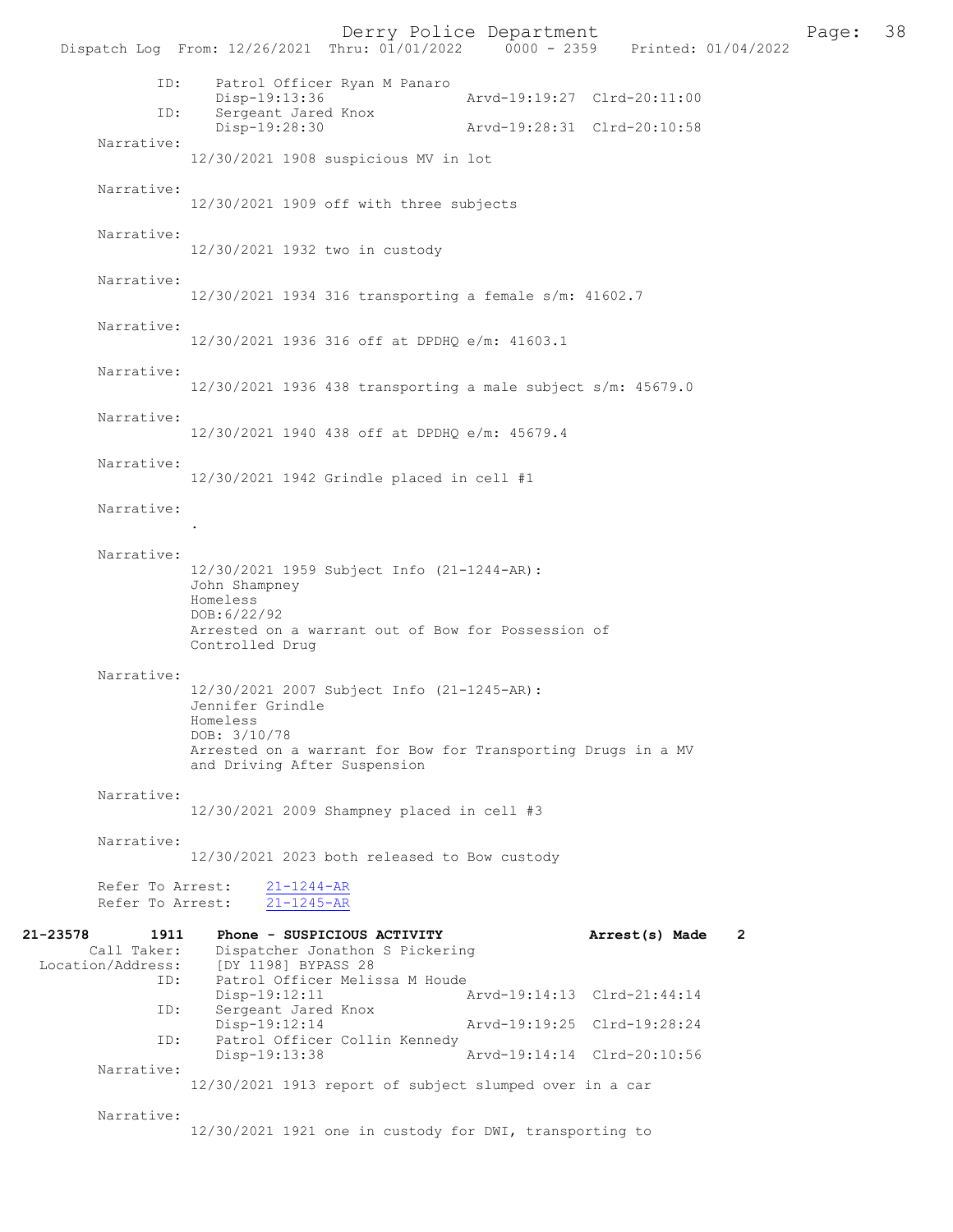Derry Police Department<br>Page: 39 Printed: 01/04/2022 2000 - 2359 Printed: 01/04/2022 Dispatch Log From: 12/26/2021 Thru: 01/01/2022 DPDHQ s/m: 60892.0 Narrative: 12/30/2021 1932 next on the list for NH 4703172, LBP Towing responding Narrative: 12/30/2021 1933 Subject Info: Peter Hurley 7 Doris St Derry, NH DOB:12/18/74 Arrested for DWI Narrative: 12/30/2021 1932 Ending milage 60892.9 Narrative: 12/30/2021 1945 LBP on scene Narrative: 12/30/2021 1946 126 transporting subject to PMC for blood draw s/m: 60892.9 Narrative: 12/30/2021 1951 126 off at PMC e/m: 60894.5 Narrative: 12/30/2021 2056 126 transporting subject back to DPDHQ s/m: 60894.5 Narrative: 12/30/2021 2059 126 off at DPDHQ e/m: 60895.1 Narrative: 12/30/2021 2124 placed in cell #3 Narrative: 12/30/2021 2132 subject checked Narrative: 12/30/2021 2147 bail set at PR bail, court date 3/17/22 per BC Mencis Narrative: 12/30/2021 2210 released to a sober party Refer To Arrest: 21-1243-AR 21-23579 1919 Phone - SHOOTING COMPLAINT Could Not Locate 2<br>Call Taker: Lieutenant Michael T Muncey Lieutenant Michael T Muncey Call Taxel. Lieutena<br>Location/Address: HIGH ST ID: Patrol Officer Michael P Accorto<br>Disp-19:37:44 Ar Disp-19:37:44 Arvd-19:37:46 Clrd-19:42:22 Patrol Officer Joshua W Morse Dispatched By: Dispatcher Jonathon S Pickering Arrived By: Thispatcher Jonathon S Pickering<br>Cleared By: Dispatcher Jonathon S Pickering Dispatcher Jonathon S Pickering 21-23580 1947 Phone - NEIGHBORHOOD DISPUTE No Action Required 2

Call Taker: Dispatcher Jonathon S Pickering<br>ion/Address: PERLEY RD Location/Address: ID: Patrol Officer Collin Kennedy<br>Disp-20:11:13 Disp-20:11:13 Arvd-20:14:46 Clrd-21:43:40

21-23581 2139 Initiated - ABANDONED 911 Services Rendered 1<br>Call Taker: Dispatcher Jonathon S Pickering Dispatcher Jonathon S Pickering Location/Address: PEABODY RD ID: Dispatcher Jonathon S Pickering Arvd-21:39:00 Clrd-21:41:50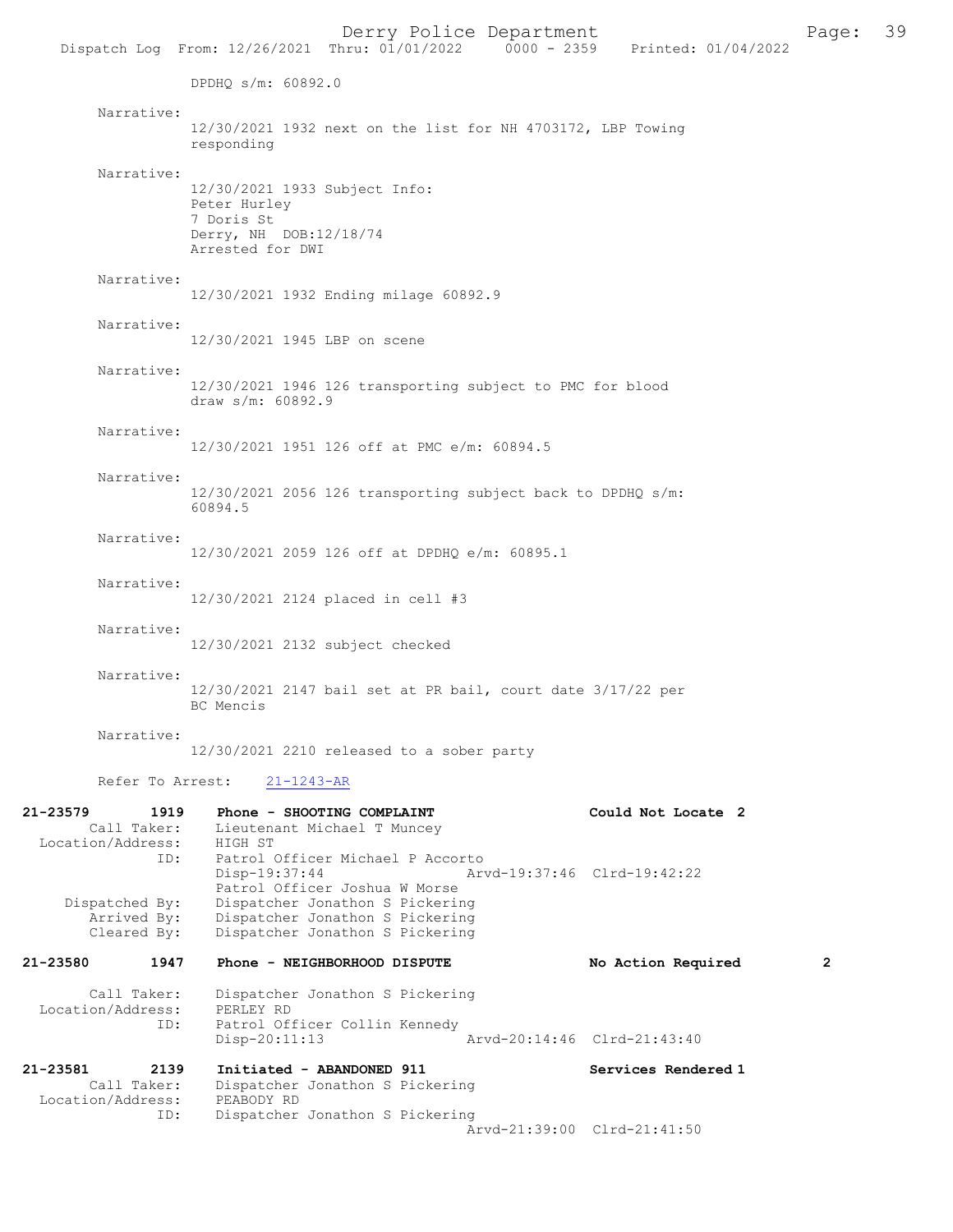#### Narrative:

12/30/2021 2141 determined to be dementia patient, contact made with nursing staff

# Refer To Field Int: 21-4536-FI

| 21-23583      | 2145        | Phone - ABANDONED 911                     |                             | Services Rendered 1                       |
|---------------|-------------|-------------------------------------------|-----------------------------|-------------------------------------------|
|               | Call Taker: | Dispatcher Jonathon S Pickering           |                             |                                           |
|               |             | Location/Address: WINDHAM RD              |                             |                                           |
|               |             | ID: Patrol Officer Michael P Accorto      |                             |                                           |
|               |             | Disp-21:45:29 Arvd-21:46:53 Clrd-21:55:00 |                             |                                           |
|               |             | Patrol Officer Joshua W Morse             |                             |                                           |
|               |             | ID: Patrol Officer Collin Kennedy         |                             |                                           |
|               |             | $Disp-21:45:32$                           | Arvd-21:50:25 Clrd-21:54:59 |                                           |
|               | ID:         | Sergeant Jared Knox                       |                             |                                           |
|               |             | Disp-21:50:28                             |                             | Arvd-21:50:29 Clrd-21:54:58               |
|               |             | Refer To Field Int: 21-4549-FI            |                             |                                           |
|               |             |                                           |                             |                                           |
| 21-23584 2246 |             | Phone - UNWANTED SUBJECT                  |                             | SENT ON THEIR WAY 2                       |
|               |             | Call Taker: Detective Kimberly M Bouse    |                             |                                           |
|               |             | Location/Address: [DY 997] PARKLAND DR    |                             |                                           |
|               |             | ID: Patrol Officer Collin Kennedy         |                             |                                           |
|               |             | Disp-22:49:33                             | Arvd-22:51:49 Clrd-23:40:06 |                                           |
|               | ID:         | Patrol Officer Andrew R Kennedy           |                             |                                           |
|               |             | $Disp-22:50:23$                           | Arvd-22:57:13 Clrd-23:40:03 |                                           |
| 21-23585      | 2339        | Initiated - MV STOP                       |                             | $\overline{\mathbf{3}}$<br>Warning Issued |
|               |             | Call Taker: Detective Kimberly M Bouse    |                             |                                           |

 ID: Patrol Officer Monica Ricci Arvd-23:39:00 Clrd-23:44:27

Refer To Citation: 21-5517-CN

### For Date: 12/31/2021 - Friday

| $21 - 23586$<br>0003<br>Call Taker:<br>Location/Address: | Initiated - MV STOP<br>Detective Kimberly M Bouse<br>CRYSTAL AVE | Warning Issued              | 3              |
|----------------------------------------------------------|------------------------------------------------------------------|-----------------------------|----------------|
| ID:                                                      | Patrol Officer Awess Abdulkadir                                  |                             |                |
|                                                          |                                                                  | Arvd-00:03:00 Clrd-00:09:19 |                |
| ID:                                                      | Patrol Officer Andrew R Kennedy<br>Disp-00:04:33                 | Aryd-00:04:46 Clrd-00:06:05 |                |
| Refer To Citation:                                       | $21 - 5516 - CN$                                                 |                             |                |
| 21-23587<br>0105                                         | 911 - SUSPICIOUS ACTIVITY                                        | Investigated                | $\overline{2}$ |
| Call Taker:                                              | Detective Kimberly M Bouse                                       |                             |                |
| Location/Address:                                        | [DY 3087] OLD CHESTER RD                                         |                             |                |
| ID:                                                      | Patrol Officer Monica Ricci                                      |                             |                |
|                                                          | Disp-01:06:49                                                    | Arvd-01:08:55 Clrd-01:31:52 |                |
| ID:                                                      | Patrol Officer Andrew R Kennedy                                  |                             |                |
|                                                          | Arvd-01:09:04<br>Disp-01:06:52                                   | $Clrd-01:31:25$             |                |
| ID:                                                      | Patrol Officer Awess Abdulkadir                                  |                             |                |
|                                                          | Arvd-01:09:01<br>Disp-01:06:54                                   | $Clrd-01:31:24$             |                |
| ID:                                                      | Patrol Officer Collin Kennedy                                    |                             |                |
|                                                          | Disp-01:07:09                                                    | Arvd-01:15:16 Clrd-01:31:23 |                |
|                                                          | Refer To Field Int: 21-4537-FI                                   |                             |                |
| $21 - 23588$<br>0305                                     | Initiated - MV STOP                                              | Warning Issued              | 3              |
| Call Taker:                                              | Detective Kimberly M Bouse                                       |                             |                |
| Location/Address:                                        | RT 28                                                            |                             |                |
| ID:                                                      | Patrol Officer Andrew R Kennedy                                  |                             |                |
|                                                          |                                                                  | Arvd-03:05:00 Clrd-03:15:02 |                |
| Refer To Citation:                                       | $21 - 5518 - CN$                                                 |                             |                |
| $21 - 23589$<br>0516                                     | Initiated - MV STOP                                              | Warning Issued              | 3              |
| Call Taker:                                              | Detective Kimberly M Bouse                                       |                             |                |
| Location/Address:                                        | MANCHESTER RD                                                    |                             |                |
| ID:                                                      | Patrol Officer Andrew R Kennedy                                  |                             |                |
|                                                          |                                                                  | Arvd-05:16:00 Clrd-05:22:04 |                |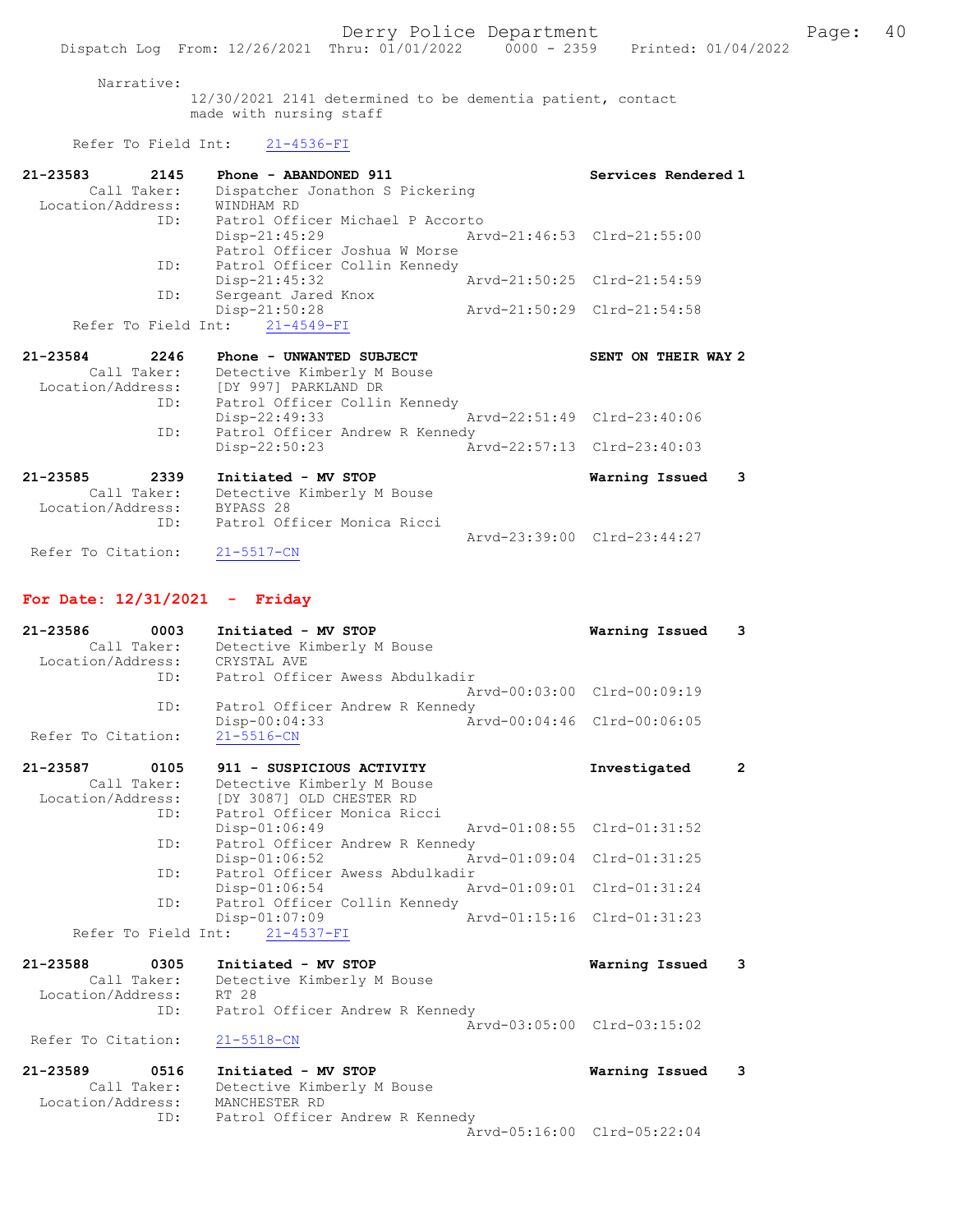Derry Police Department Fage: 41 Dispatch Log From: 12/26/2021 Thru: 01/01/2022 0000 - 2359 Printed: 01/04/2022 Refer To Citation: 21-5519-CN 21-23590 0732 Initiated - FOLLOW-UP No Action Required 2 Call Taker: Dispatcher Jess W Arcand Location/Address: MUNICIPAL DR ID: Patrol Officer Ryan M Panaro Arvd-07:32:00 Clrd-08:44:08 21-23591 0832 911 - ASSIST OTHER AGENCY No Action Required 3 Call Taker: Dispatcher Jess W Arcand Location/Address: W BROADWAY ID: Patrol Officer Nicholas M Granville<br>Disp-08:35:09 Arvd-0 Disp-08:35:09 Arvd-08:35:12 Clrd-08:46:34 21-23592 0839 Phone - DELIVER A MESSAGE Services Rendered 1 Call Taker: Dispatcher Jess W Arcand Location/Address: TIGERTAIL CIR ID: Patrol Officer Timothy J Underhill Disp-08:39:50 Clrd-08:43:36 ID: Patrol Officer Timothy J Underhill Disp-08:53:52 Arvd-09:02:19 Clrd-09:04:42 21-23593 0842 Phone - SUSPICIOUS ACTIVITY Could Not Locate 2 Call Taker: Dispatcher Jess W Arcand Location/Address: ROCKINGHAM RD ID: Patrol Officer Charles L Doherty<br>Disp-08:43:29 Arv Disp-08:43:29 Arvd-08:48:24 Clrd-08:53:49 ID: Patrol Officer Timothy J Underhill<br>Disp-08:43:36 Arvd-Arvd-08:46:13 Clrd-08:53:52 ID: Administrative Sergeant Christopher R Talbot Disp-08:48:27 Arvd-08:48:28 Clrd-08:53:50 Narrative: 12/31/2021 0842 MALE SUBJECT SLUMPED OVER STEERING WHEEL 21-23594 0845 Phone - MEDICAL EMERGENCY Services Rendered 1 Call Taker: Dispatcher Jess W Arcand Location/Address: OVERLEDGE DR ID: Patrol Officer Ryan M Panaro Disp-08:46:10 Arvd-08:50:24 Clrd-09:05:16 Refer To Field Int: 21-4538-FI 21-23595 0901 Initiated - SUBPOENA DELIVERY Not Served 1 Call Taker: Dispatcher Jess W Arcand Location/Address: CORWIN DR ID: Patrol Officer Charles L Doherty Arvd-09:01:00 Clrd-09:05:46 21-23596 0905 Initiated - SUBPOENA DELIVERY Served 1 Call Taker: Dispatcher Jess W Arcand Location/Address: CRYSTAL AVE ID: Patrol Officer Charles L Doherty Arvd-09:05:00 Clrd-09:13:58 21-23597 0926 Initiated - SUBPOENA DELIVERY Served 1 Call Taker: Dispatcher Jess W Arcand Location/Address: SCOBIE POND RD ID: Patrol Officer Charles L Doherty Arvd-09:26:00 Clrd-09:28:45 21-23598 1009 Initiated - FOLLOW-UP No Action Required 2 Call Taker: Dispatcher Jess W Arcand Location/Address: MUNICIPAL DR ID: Patrol Officer Charles L Doherty Arvd-10:09:00 Clrd-13:35:44 21-23599 1121 Phone - SUSPICIOUS ACTIVITY Report Taken 2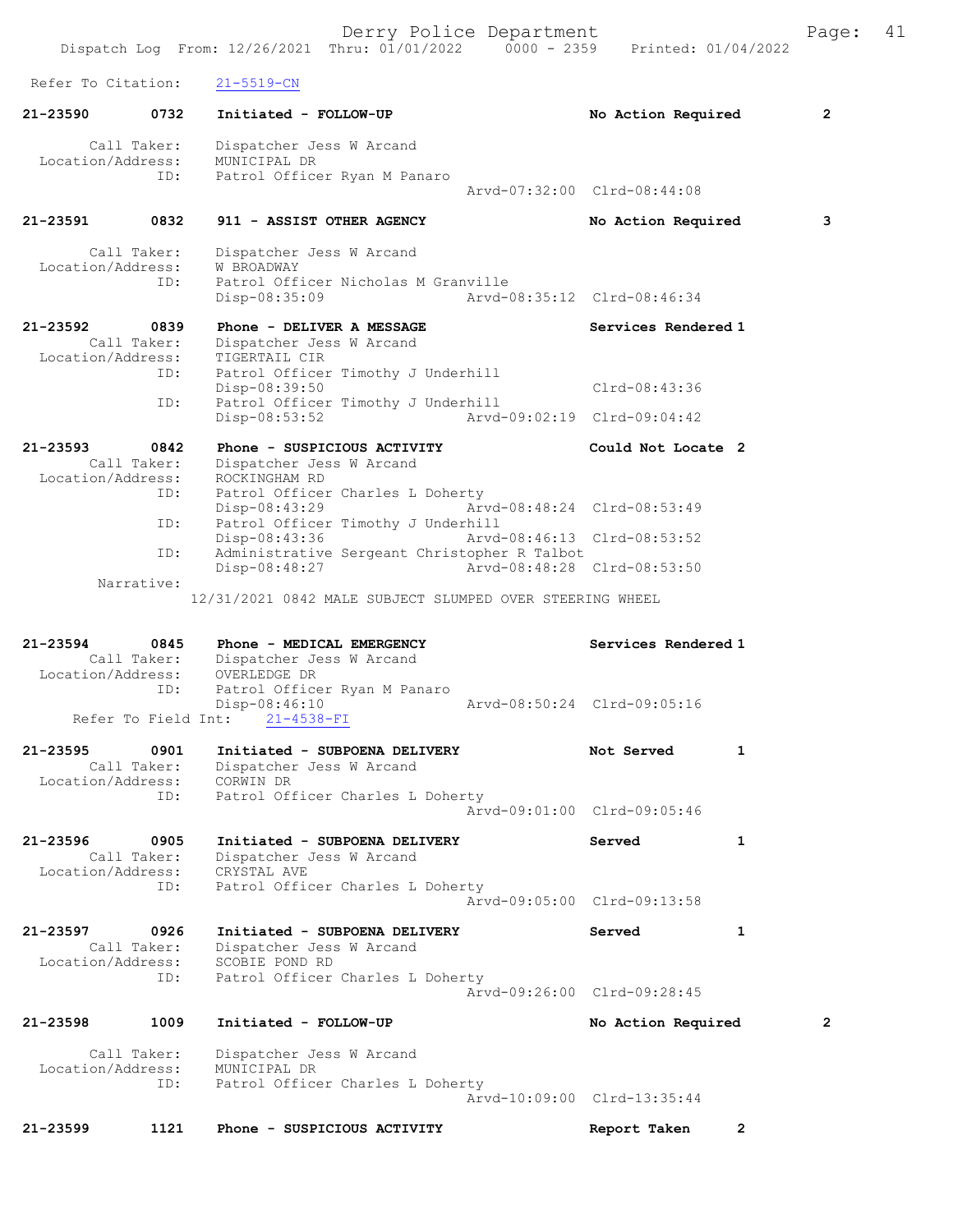Derry Police Department Fage: 42 Dispatch Log From: 12/26/2021 Thru: 01/01/2022 0000 - 2359 Printed: 01/04/2022 Call Taker: Dispatcher Jess W Arcand Location/Address: CEMETERY RD ID: Patrol Officer Timothy J Underhill Disp-11:22:24 Arvd-11:29:06 Clrd-11:39:19 Refer To Incident: 21-2314-OF 21-23602 1245 Initiated - ASSIST CITIZEN ADVICE GIVEN 3 Call Taker: Dispatcher Jess W Arcand Location/Address: MUNICIPAL DR ID: Patrol Officer Brendan S Holden Arvd-12:45:00 Clrd-13:35:26 21-23600 1258 Phone - MV ACCIDENT Report Taken 1 Call Taker: Dispatcher Jess W Arcand Location/Address: E BROADWAY ID: Patrol Officer Nicholas M Granville Disp-12:59:14 Arvd-13:05:13 Clrd-13:30:49<br>22-7-CN Refer To Citation: Narrative: 12/31/2021 1314 OFF WITH NH 7H341 AND NH 5005938 Narrative: 12/31/2021 1331 NONREPORTABLE. Hawver v. Smith Refer To Accident: 21-655-AC 21-23601 1313 Phone - ASSIST CITIZEN ADVICE GIVEN 3 Call Taker: Dispatcher Jess W Arcand Location/Address: KENDALL POND RD ID: Patrol Officer Nicholas M Granville ID: Patrol Officer Nicholas M Granville<br>Disp-13:30:59 Arvd-13:35:41 Clrd-14:08:04 Narrative: 12/31/2021 1331 ISSUE OVER CHILD CUSTODY 21-23603 1436 Initiated - ASSIST CITIZEN ADVICE GIVEN 3 Call Taker: Dispatcher Jess W Arcand Location/Address: MUNICIPAL DR ID: Patrol Officer Brendan S Holden Arvd-14:36:00 Clrd-14:36:44 21-23604 1447 Phone - ATTEMPT TO LOCATE Cleared 2 Call Taker: Dispatcher Jess W Arcand Location/Address: PEABODY RD ID: Patrol Officer Bryan R Hanson Disp-15:25:06 Arvd-15:25:18 Clrd-15:25:19 Patrol Officer Samuel J Troy Dispatched By: Dispatcher Christina L Power Arrived By: Dispatcher Christina L Power Cleared By: Dispatcher Christina L Power Narrative: 12/31/2021 1448 NH 4970533 21-23605 1519 Initiated - MV STOP Warning Issued 3 Call Taker: Dispatcher Christina L Power Location/Address: ROCKINGHAM RD ID: Patrol Officer Michael P Accorto Arvd-15:19:00 Clrd-15:25:00 Patrol Officer Joshua W Morse Refer To Citation: 21-5520-CN 21-23606 1525 Initiated - FOLLOW-UP Cleared 2 Call Taker: Dispatcher Christina L Power Location/Address: DERRY WAY ID: Patrol Officer Bryan R Hanson Arvd-15:25:00 Clrd-15:38:17 Patrol Officer Samuel J Troy ID: Patrol Officer Ryan M Panaro Arvd-15:34:40 Clrd-15:34:43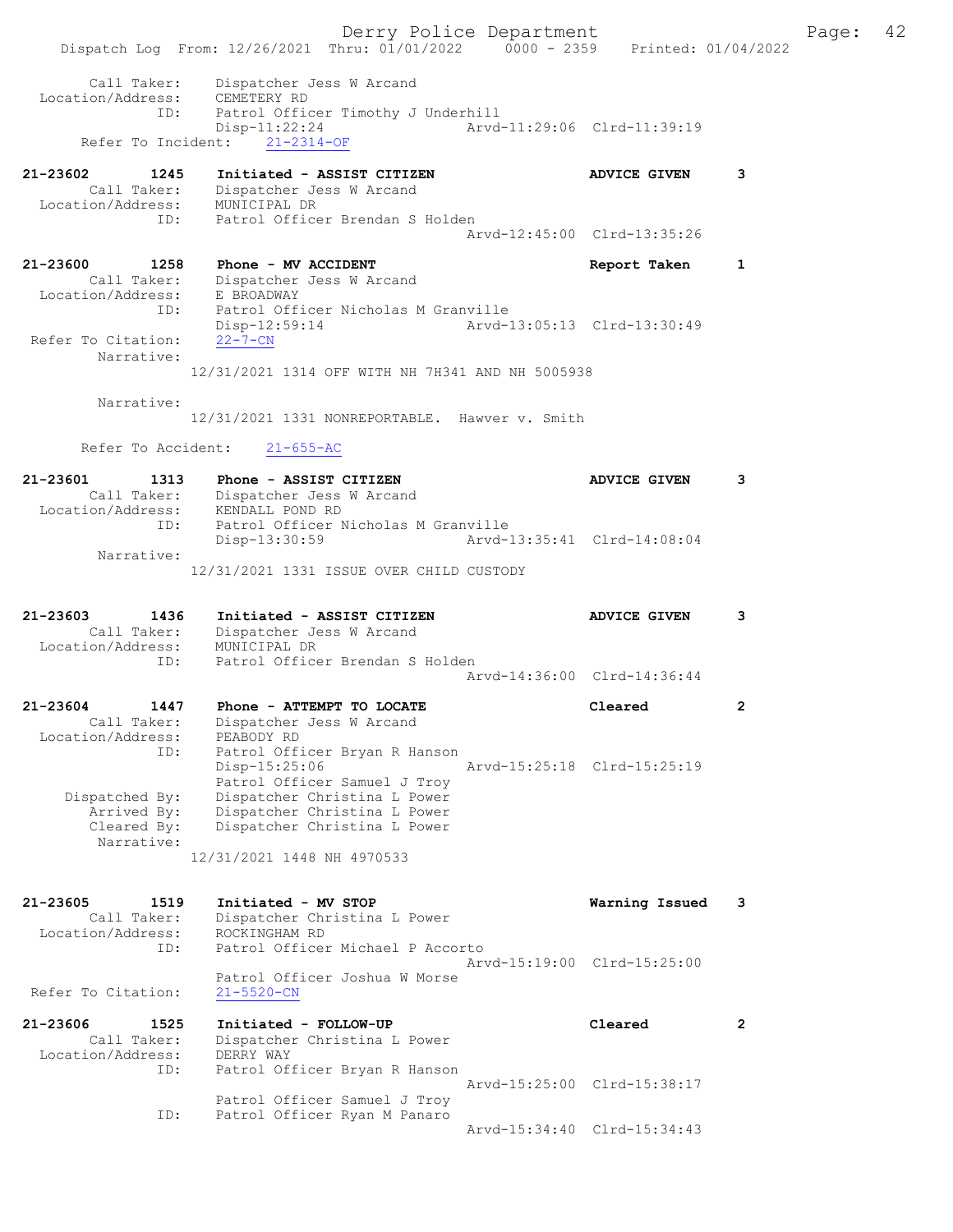|                                                             | Dispatch Log From: 12/26/2021 Thru: 01/01/2022<br>$0000 - 2359$                                                      | Printed: 01/04/2022         |   |
|-------------------------------------------------------------|----------------------------------------------------------------------------------------------------------------------|-----------------------------|---|
| 21-23607<br>1534<br>Call Taker:<br>Location/Address:<br>ID: | Initiated - SUBPOENA DELIVERY<br>Dispatcher Christina L Power<br>MUNICIPAL DR<br>Patrol Officer Ryan M Panaro        | Served                      | 1 |
|                                                             |                                                                                                                      | Arvd-15:34:00 Clrd-15:35:02 |   |
| 21-23608<br>1541<br>Call Taker:<br>Location/Address:<br>ID: | Initiated - SUBPOENA DELIVERY<br>Dispatcher Christina L Power<br>HUNTER DR<br>Patrol Officer Michael P Accorto       | Served                      | 1 |
|                                                             | Patrol Officer Joshua W Morse                                                                                        | Arvd-15:41:00 Clrd-15:47:50 |   |
| 21-23609<br>1546<br>Call Taker:<br>Location/Address:        | Initiated - MV CHECK<br>Dispatcher Christina L Power<br>CRYSTAL AVE                                                  | Vehicle checked 1           |   |
| ID:<br>Refer To Field Int:                                  | Patrol Officer Bryan R Hanson<br>Patrol Officer Samuel J Troy<br>$22 - 7 - FI$                                       | Arvd-15:46:00 Clrd-15:52:14 |   |
|                                                             |                                                                                                                      |                             |   |
| 21-23610<br>1618<br>Call Taker:<br>Location/Address:<br>ID: | Phone - DOMESTIC DISTURBANCE<br>Dispatcher Christina L Power<br>STONEGATE LN                                         | Report Taken                | 1 |
|                                                             | Patrol Officer Ryan M Panaro<br>Disp-16:19:26                                                                        | Arvd-16:22:27 Clrd-17:52:15 |   |
| ID:                                                         | Patrol Officer Bryan R Hanson<br>Disp-16:19:27                                                                       | Arvd-16:24:43 Clrd-17:52:14 |   |
| ID:                                                         | Patrol Officer Samuel J Troy<br>Patrol Officer Michael P Accorto<br>$Disp-16:23:19$<br>Patrol Officer Joshua W Morse | $Clrd-16:25:00$             |   |
| Cleared By:<br>ID:                                          | Sergeant Jared Knox<br>Sergeant James M Belanger<br>Disp-16:24:45                                                    | Arvd-16:24:46 Clrd-17:52:12 |   |
| Narrative:                                                  | bet boyfriend/girlfriend.                                                                                            |                             |   |
| Refer To Incident:                                          | 21-2315-OF                                                                                                           |                             |   |
| 21-23611<br>1809                                            | Initiated - MV STOP                                                                                                  | Warning Issued              | 3 |
| Call Taker:<br>Location/Address:<br>ID:                     | Sergeant Jared Knox<br>E BROADWAY + MT PLEASANT ST<br>Patrol Officer Michael P Accorto                               |                             |   |
| Refer To Citation:                                          | Patrol Officer Joshua W Morse<br>$21 - 5521 - CN$                                                                    | Arvd-18:09:00 Clrd-18:11:10 |   |
| 21-23612<br>1815<br>Call Taker:<br>Location/Address:<br>ID: | Phone - ERRATIC OPERATION<br>Dispatcher Christina L Power<br>ROCKINGHAM RD<br>Patrol Officer Michael P Accorto       | Vehicle checked             | 2 |
| Narrative:                                                  | Disp-18:15:55<br>Patrol Officer Joshua W Morse                                                                       | Arvd-18:20:37 Clrd-18:27:53 |   |
|                                                             | volk jetta                                                                                                           |                             |   |
| Narrative:                                                  | checking at 29 Frost                                                                                                 |                             |   |
| Narrative:                                                  | checked and no issues                                                                                                |                             |   |
| 21-23613<br>1924<br>Call Taker:<br>Location/Address:        | Initiated - MV STOP<br>Dispatcher Christina L Power<br>RT 28                                                         | Warning Issued              | 3 |
| ID:                                                         | Patrol Officer Michael P Accorto                                                                                     | Arvd-19:24:00 Clrd-19:34:36 |   |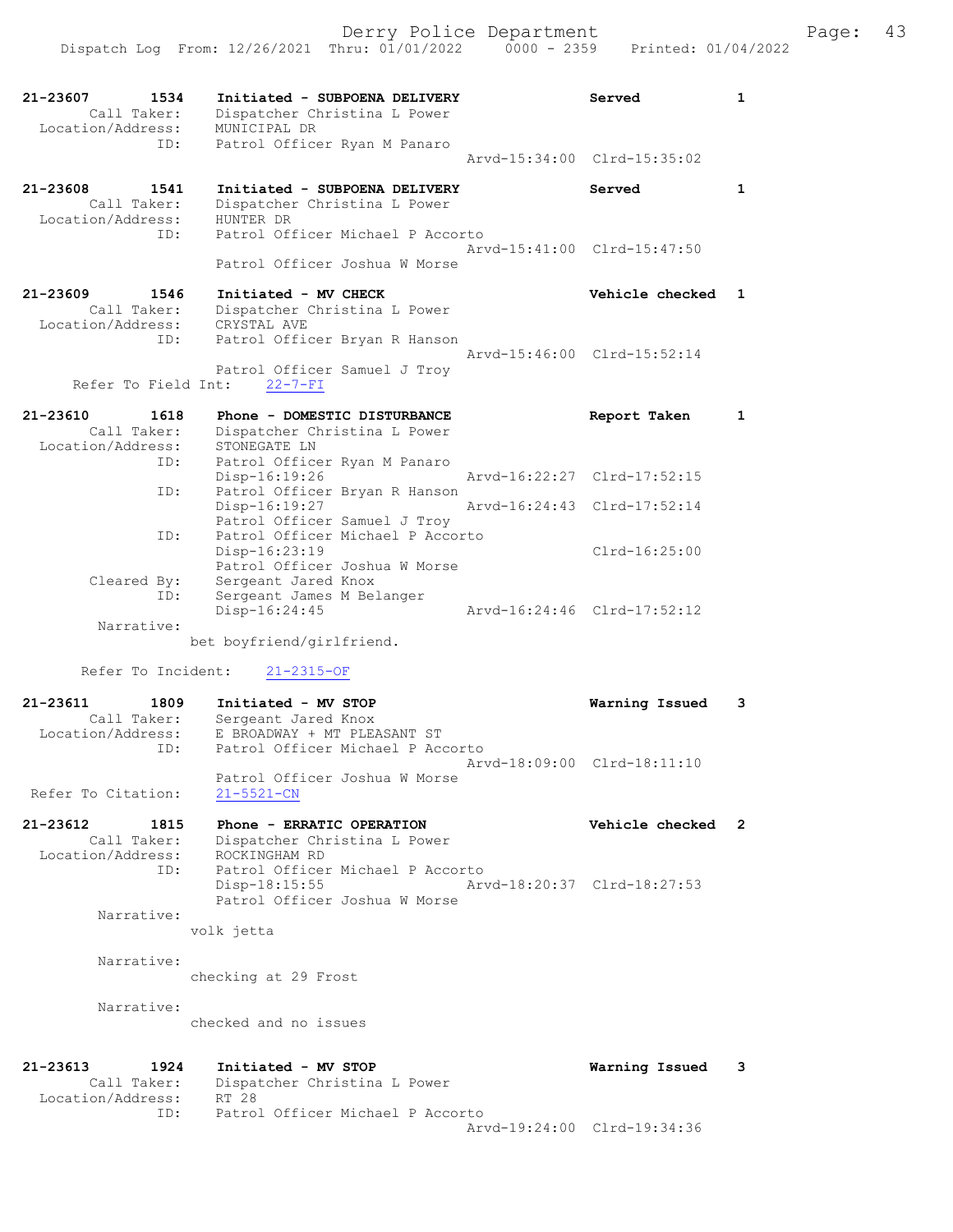Derry Police Department Fage: 44 Dispatch Log From: 12/26/2021 Thru: 01/01/2022 0000 - 2359 Printed: 01/04/2022 Patrol Officer Joshua W Morse Refer To Citation: 21-5523-CN 21-23614 1939 Initiated - MV CHECK SENT ON THEIR WAY 1 Call Taker: Dispatcher Christina L Power Location/Address: ROLLINS ST ID: Patrol Officer Michael P Accorto Arvd-19:39:00 Clrd-19:43:24 Patrol Officer Joshua W Morse 21-23615 1945 Phone - SUSPICIOUS ACTIVITY Could Not Locate 2 Call Taker: Dispatcher Christina L Power Location/Address: ROCKINGHAM RD ID: Patrol Officer Michael P Accorto<br>Disp-19:45:54 Art Disp-19:45:54 Arvd-19:50:19 Clrd-20:03:44 Patrol Officer Joshua W Morse ID: Patrol Officer Ryan M Panaro Disp-19:45:56 Arvd-19:52:01 Clrd-20:03:43 ID: Sergeant James M Belanger Disp-19:52:02 Arvd-19:52:05 Clrd-20:03:41 Dispatched By: Sergeant Jared Knox Arrived By: Sergeant Jared Knox Narrative: male outside the building. could not locate 21-23616 1955 Phone - SUSPICIOUS ACTIVITY Vehicle checked 2 Call Taker: Sergeant Jared Knox Location/Address: ADAMS POND RD ID: Patrol Officer Andrew J Teague Disp-19:58:48 Arvd-20:09:26 Clrd-20:13:53 Patrol Officer Nathan S Lavoie Arrived By: Dispatcher Christina L Power Cleared By: Dispatcher Christina L Power Narrative: white mini van unk to resident. 21-23617 2011 Initiated - MV STOP Warning Issued 3 Call Taker: Dispatcher Christina L Power Location/Address: CRYSTAL AVE ID: Sergeant James M Belanger Arvd-20:11:00 Clrd-20:16:21 ID: Patrol Officer Michael P Accorto<br>Disp-20:15:31 Arv Disp-20:15:31 Arvd-20:15:32 Clrd-20:16:18 Patrol Officer Joshua W Morse Refer To Citation: 21-5524-CN 21-23618 2026 Initiated - MV STOP Warning Issued 3

 Call Taker: Dispatcher Christina L Power Location/Address: FOLSOM RD ID: Patrol Officer Michael P Accorto Arvd-20:26:00 Clrd-20:34:29 Patrol Officer Joshua W Morse Refer To Citation: 21-5525-CN 21-23619 2034 Initiated - MV STOP Warning Issued 3

Call Taker: Dispatcher Christina L Power<br>Cion/Address: FOLSOM RD Location/Address: FOLSOM RD ID: Patrol Officer Michael P Accorto Arvd-20:34:00 Clrd-20:37:52 Patrol Officer Joshua W Morse Refer To Citation: 21-5526-CN

21-23620 2035 Phone - ABANDONED 911<br>Call Taker: Dispatcher Christina L Power<br>Location/Address: Entertainment of Call Taker: Dispatcher Christina L Power Location/Address: TSIENNETO RD ID: Patrol Officer Andrew J Teague Disp-20:36:17 Arvd-20:36:59 Clrd-20:37:01 Patrol Officer Nathan S Lavoie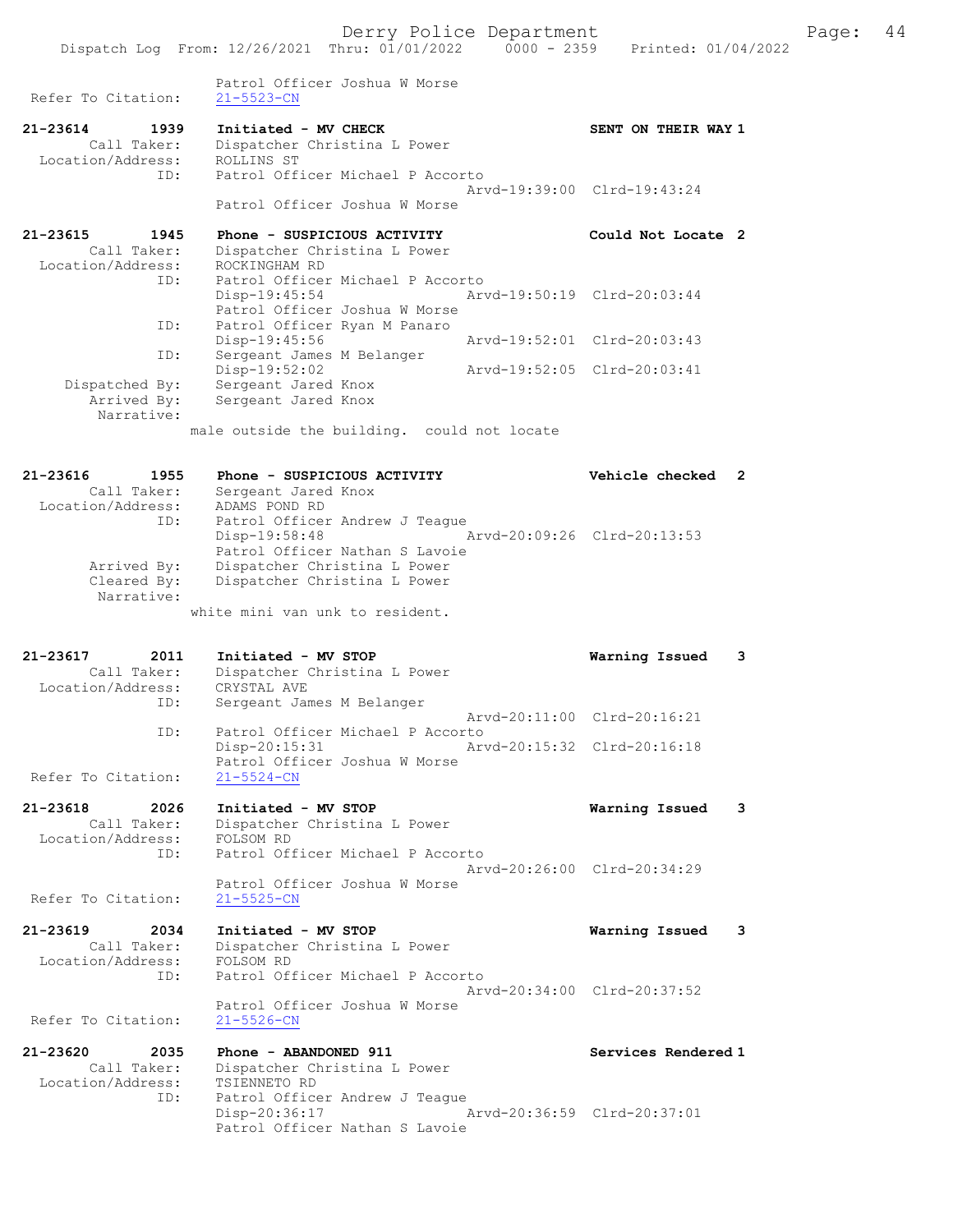Derry Police Department Fage: 45 Dispatch Log From: 12/26/2021 Thru: 01/01/2022 0000 - 2359 Printed: 01/04/2022 Narrative: 12/31/2021 2044 DFD requested Narrative: 12/31/2021 2050 DFD on scene Narrative: 12/31/2021 2110 transported to the hospital via DFD Refer To Field Int: 21-4550-FI 21-23621 2037 Phone - DISABLED MV Vehicle checked 3 Call Taker: Dispatcher Christina L Power<br>:ion/Address: SHELDON RD Location/Address: ID: Patrol Officer Michael P Accorto Disp-20:39:16 Arvd-20:47:27 Clrd-20:54:05 Patrol Officer Joshua W Morse Narrative: blk truck Narrative: owner located and will move it 21-23622 2224 Phone - ABANDONED 911 Transported to Hospital 1 Call Taker: Dispatcher Christina L Power Location/Address: PERLEY RD ID: Patrol Officer Bryan R Hanson Disp-22:26:10 Arvd-22:28:14 Clrd-22:51:39 Patrol Officer Samuel J Troy Arrived By: Sergeant Jared Knox ID: Patrol Officer Michael P Accorto<br>Disp-22:26:41 Arv Disp-22:26:41 Arvd-22:28:11 Clrd-22:31:02 Patrol Officer Joshua W Morse Arrived By: Sergeant Jared Knox Refer To Field Int: 21-4551-FI 21-23623 2230 Phone - PED CHECK TRANSPORTED 2 Call Taker: Dispatcher Christina L Power Location/Address: BYPASS 28 ID: Patrol Officer Michael P Accorto<br>Disp-22:31:11 Art Arvd-22:36:18 Clrd-22:46:58 Patrol Officer Joshua W Morse ID: Sergeant James M Belanger Disp-22:37:54 Clrd-22:46:57 Narrative: 12/31/2021 2242 courtesy transport to Pinyon Pl s/m 11066.2 Narrative: 12/31/2021 2244 e/m 11067.3 Refer To Field Int: 22-9-FI 21-23624 2321 Initiated - PROPERTY CHECK Services Rendered 2<br>Call Taker: Dispatcher Christina L Power Call Taker: Dispatcher Christina L Power Location/Address: ROLLINS ST ID: Patrol Officer Andrew R Kennedy Arvd-23:21:00 Clrd-23:21:43 21-23625 2353 Initiated - MV CHECK 21 23625 Vehicle checked 1 Call Taker: Dispatcher Christina L Power Location/Address: HAMPSTEAD RD ID: Patrol Officer Monica Ricci Arvd-23:53:00 Clrd-23:55:13 Refer To Field Int: 22-8-FI

For Date: 01/01/2022 - Saturday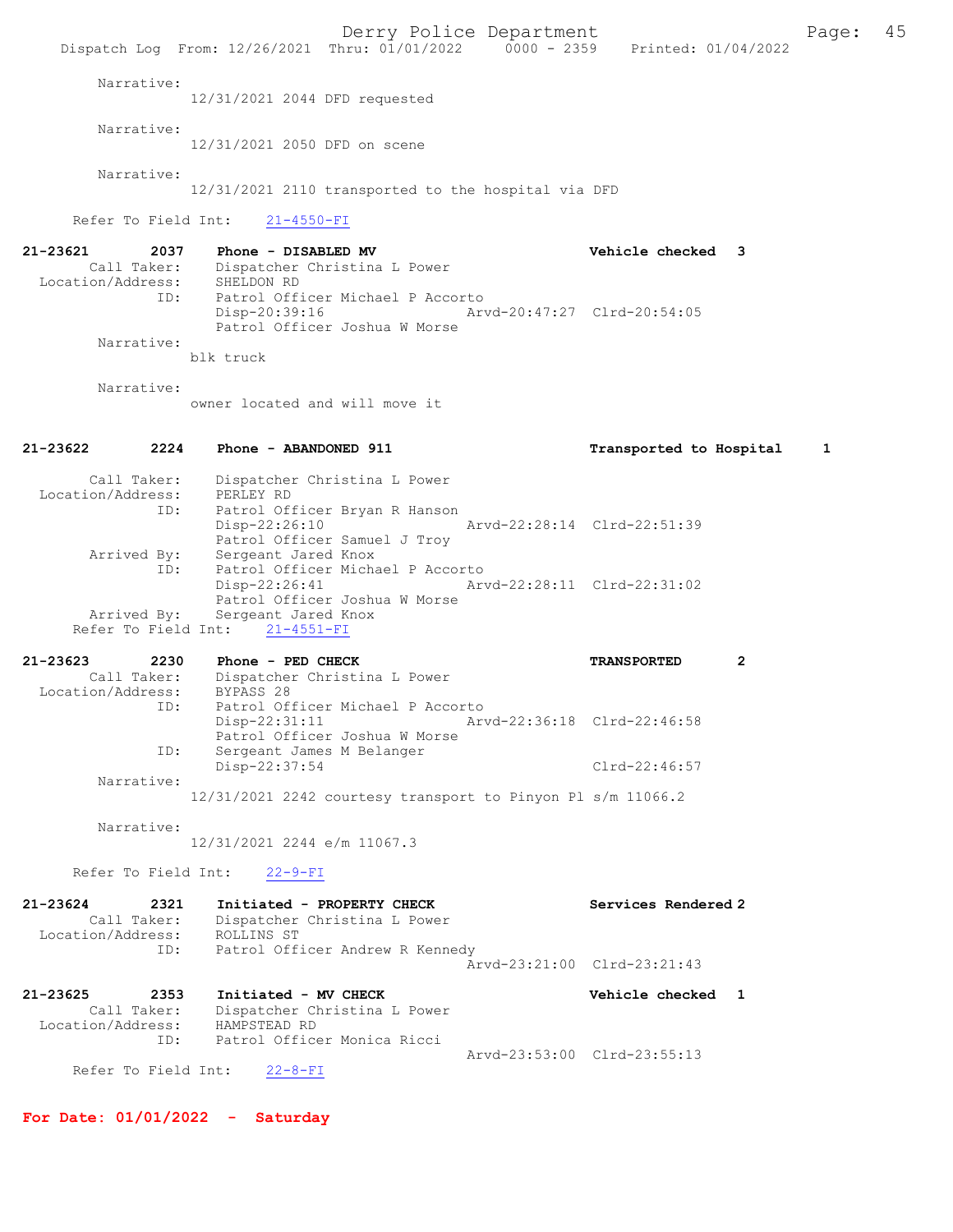Derry Police Department<br>Page: 46 (Printed: 01/04/2022 - 0000 - 2359 - Printed: 01/04/2022 Dispatch Log From:  $12/26/2021$  Thru:  $01/01/2022$  0000 - 2359 22-1 0012 Initiated - DISPERSE A GROUP SENT ON THEIR WAY 2<br>Call Taker: Dispatcher Christina L Power Dispatcher Christina L Power<br>ROLLINS ST Location/Address: ID: Patrol Officer Andrew R Kennedy Arvd-00:12:00 Clrd-00:32:30 ID: Patrol Officer Nathan S Lavoie<br>Disp-00:12:59 Disp-00:12:59 Arvd-00:14:33 Clrd-00:32:28<br>ID: Patrol Officer Michael Carnazzo Patrol Officer Michael Carnazzo<br>Disp-00:16:41 Am Disp-00:16:41 Arvd-00:16:44 Clrd-00:24:32 22-2 0027 Initiated - MV STOP Warning Issued 3 Call Taker: Dispatcher Christina L Power<br>ion/Address: MANCHESTER RD Location/Address:<br>ID: Patrol Officer Awess Abdulkadir Arvd-00:27:00 Clrd-00:41:50<br>TD: Patrol Officer Michael Carnazzo Patrol Officer Michael Carnazzo<br>Disp-00:29:43 Ar Disp-00:29:43 Arvd-00:29:46 Clrd-00:33:46 Refer To Citation:  $\frac{22-4-CN}{22-5-CN}$ Refer To Citation: 22-3 0028 Initiated - MV STOP **Warning Issued 3**<br>Call Taker: Dispatcher Christina L Power Dispatcher Christina L Power<br>E BROADWAY Location/Address:<br>ID: Patrol Officer Monica Ricci Arvd-00:28:00 Clrd-00:33:29<br>
22-1-CN Refer To Citation: 22-4 0029 Phone - NOISE COMPLAINT Quieted on Request 2 Call Taker: Sergeant Jared Knox Location/Address: [DY 1106] SILVESTRI CIR<br>TD: Patrol Officer Monica Ri Patrol Officer Monica Ricci Disp-00:33:44 Arvd-00:35:49 Clrd-00:47:08<br>Dispatched By: Dispatcher Christina L Power patched By: Dispatcher Christina L Power<br>Arrived By: Dispatcher Christina L Power Arrived By: Dispatcher Christina L Power Cleared By: Dispatcher Christina L Power ID: Patrol Officer Michael Carnazzo<br>Disp-00:33:49 A: Disp-00:33:49 Arvd-00:37:38 Clrd-00:47:07<br>Dispatched By: Dispatcher Christina L Power spatched By: Dispatcher Christina L Power<br>Arrived By: Dispatcher Christina L Power Dispatcher Christina L Power Cleared By: Dispatcher Christina L Power 22-5 0046 Initiated - MV STOP Warning Issued 3 Call Taker: Dispatcher Christina L Power<br>ion/Address: MANCHESTER RD Location/Address:<br>TD: Patrol Officer Awess Abdulkadir Arvd-00:46:00 Clrd-01:03:10<br>TD: Patrol Officer Monica Ricci Patrol Officer Monica Ricci<br>Disp-00:53:51 Disp-00:53:51 Arvd-00:53:52 Clrd-01:03:09 Refer To Citation: 22-6 0055 Initiated - MV STOP Warning Issued 3 Call Taker: Dispatcher Christina L Power<br>ion/Address: LENOX RD Location/Address: ID: Patrol Officer Andrew R Kennedy Arvd-00:55:00 Clrd-01:03:51<br>TD: Patrol Officer Nathan S Lavoie Patrol Officer Nathan S Lavoie<br>Disp-00:57:01 A Disp-00:57:01 <br>
22-3-CN<br>
22-3-CN Refer To Citation: 22-7 0121 Initiated - MV STOP Vehicle checked 3<br>Call Taker: Dispatcher Christina L Power Dispatcher Christina L Power<br>WINDHAM RD Location/Address: ID: Patrol Officer Michael Carnazzo Arvd-01:21:00 Clrd-01:22:43 22-8 0125 Phone - DRUG OVERDOSE 10 100 Pransported to Hospital 2

Call Taker: Dispatcher Christina L Power<br>.on/Address: LAWRENCE RD Location/Address: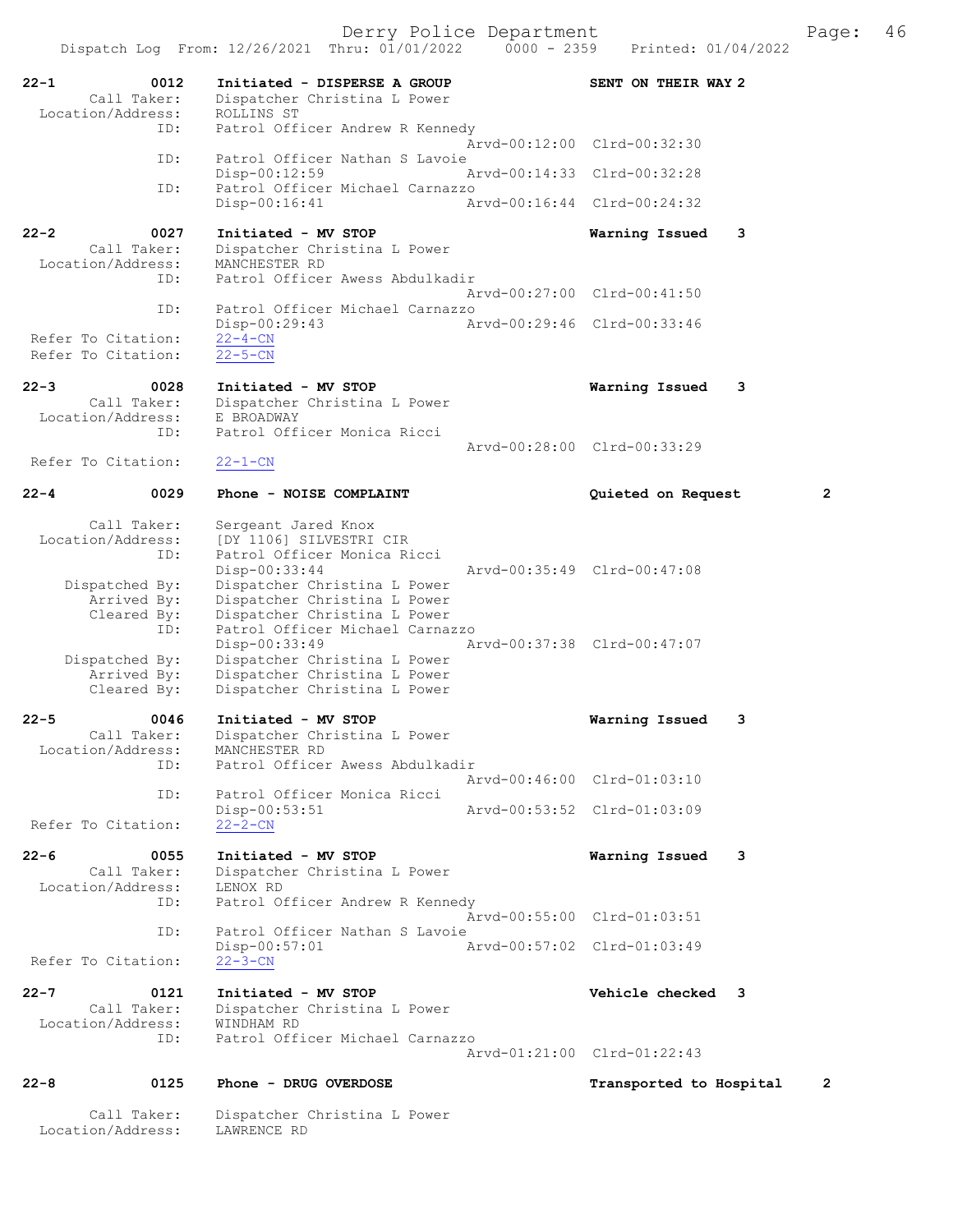Derry Police Department The Page: 47 Dispatch Log From: 12/26/2021 Thru: 01/01/2022 0000 - 2359 Printed: 01/04/2022 ID: Patrol Officer Michael Carnazzo Disp-01:26:18 Arvd-01:28:28 Clrd-01:53:24 Cleared By: Sergeant Jared Knox ID: Patrol Officer Nathan S Lavoie<br>Disp-01:26:21 A Disp-01:26:21 Arvd-01:29:04 Cleared By: Sergeant Jared Knox Arvd-01:29:04 Clrd-01:53:31 Sergeant Jared Knox Refer To Incident: 22-1-OF 22-9 0129 Phone - NOISE COMPLAINT Quieted on Request 2 Call Taker: Dispatcher Christina L Power Location/Address: SILVESTRI CIR ID: Patrol Officer Monica Ricci Disp-01:30:04 Arvd-01:31:57 Clrd-01:41:26<br>ID: Patrol Officer Andrew R Kennedy Patrol Officer Andrew R Kennedy Disp-01:30:09 Arvd-01:32:03 Clrd-01:41:28 22-10 0139 Phone - DOMESTIC DISTURBANCE Matter Mediated 1 Call Taker: Dispatcher Christina L Power Dispatcher Christina L Power<br>N MAIN ST<br>District Location/Address: ID: Patrol Officer Monica Ricci Disp-01:41:40 Arvd-01:42:53 Clrd-01:57:27<br>Cleared By: Patrol Officer Kevin L Davies Patrol Officer Kevin L Davies ID: Patrol Officer Andrew R Kennedy<br>Disp-01:41:44 A Disp-01:41:44 Arvd-01:42:54 Cleared By: Patrol Officer Kevin L Davies Patrol Officer Kevin L Davies Refer To Field Int: 22-1-FI 22-11 0241 Radio - MV STOP Warning Issued 3 Call Taker: Patrol Officer Kevin L Davies<br>ion/Address: FORDWAY ST Location/Address:<br>ID: Patrol Officer Andrew R Kennedy<br>Disp-02:41:32 Ar Disp-02:41:32 Arvd-02:41:33 Clrd-02:49:35<br>ID: Patrol Officer Michael Carnazzo ID: Patrol Officer Michael Carnazzo Disp-02:43:34 Arvd-02:43:36 Clrd-02:49:32 Refer To Citation: 22-12 0259 Phone - DOMESTIC DISTURBANCE Arrest(s) Made 1 Call Taker: Sergeant Jared Knox Location/Address: ess: ROCKINGHAM RD<br>ID: Patrol Officer Michael Carnazzo<br>Disp-03:00:34 Ar Disp-03:00:34 Arvd-03:02:06 Clrd-03:54:17 Arrived By: Patrol Officer Kevin L Davies ID: Patrol Officer Andrew R Kennedy Disp-03:00:37 Arvd-03:06:14 Clrd-07:05:18 Arrived By: Patrol Officer Kevin L Davies Cleared By: Dispatcher Jess W Arcand Narrative: 01/01/2022 0326 234 reporting one in custody for 3 counts of assault Narrative: 01/01/2022 0332 335 transporting one adult female s/m: 19450.3 Narrative: 01/01/2022 0348 335 off at headquarters e/m: 19454.5 Narrative: 01/01/2022 0349 B/C Mencis notified and responding Narrative: 01/01/2022 0422 subject identified as: Cynthia Gillis 02/23/1979 111B Cambridge St Lawrence, MA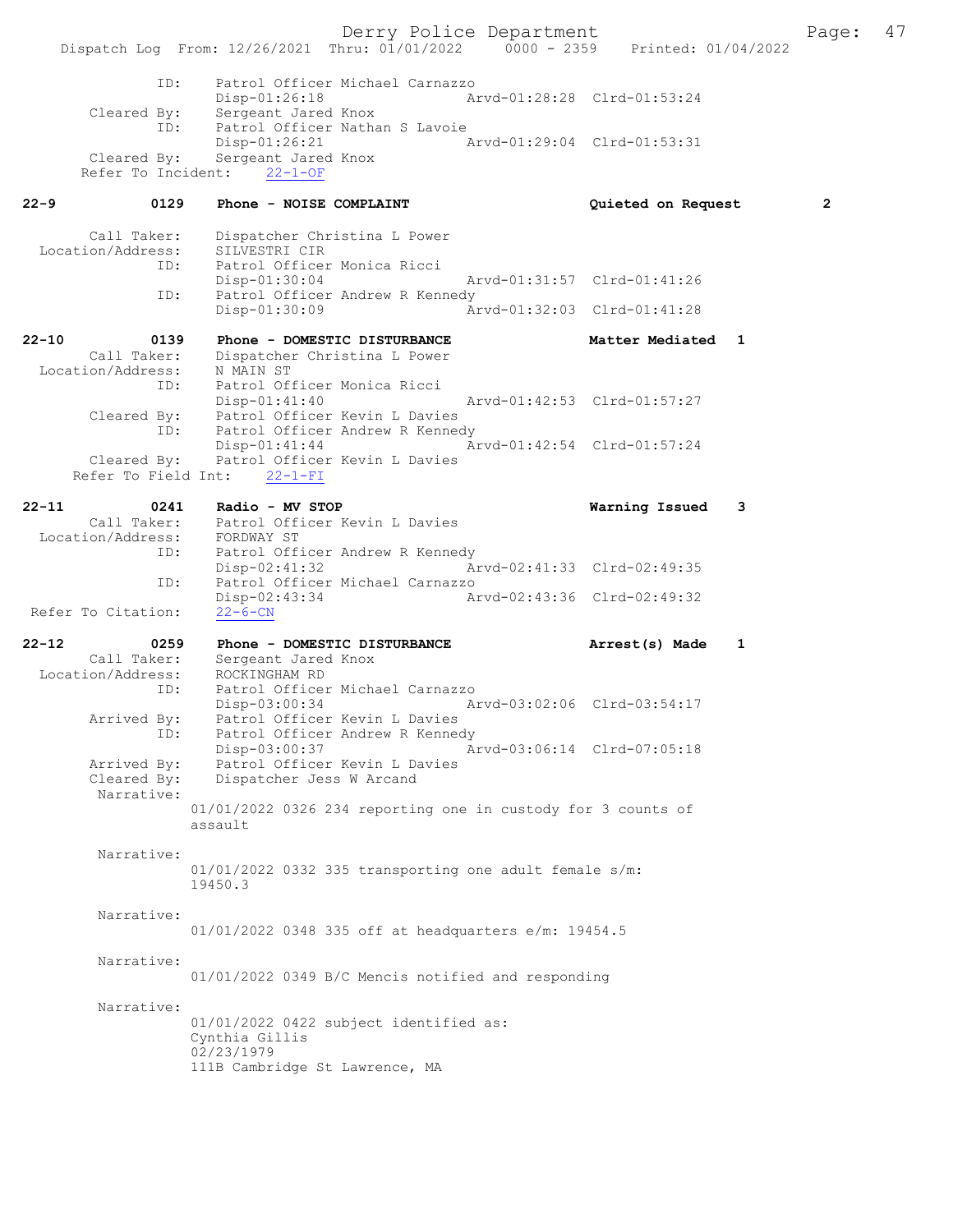Derry Police Department Fage: 48 Dispatch Log From: 12/26/2021 Thru: 01/01/2022 0000 - 2359 Printed: 01/04/2022 Narrative: 01/01/2022 0518 subject released on \$1,000 PR per B/C Mencis with CBPO in place Narrative: 01/01/2022 0530 subject placed into protective custody at this time Narrative: 01/01/2022 0534 335 transporting subject to RHOC s/m: 19454.6 Narrative: 01/01/2022 0612 335 off at the jail e/m: 19476.3 Narrative: 01/01/2022 0638 CLEAR BRENTWOOD. SUBJECT RELEASED TO RC HOC Refer To Arrest: 22-1-AR 22-13 0449 Phone - ASSIST OTHER AGENCY Assistance Rendered 3 Call Taker: Patrol Officer Kevin L Davies Location: LONDONDERRY-79 SOUTH RD ID: Patrol Officer Michael Carnazzo Disp-04:50:32 Arvd-04:50:34 Clrd-05:10:48<br>TD: Patrol Officer Awess Abdulkadir ID: Patrol Officer Awess Abdulkadir Disp-04:50:37 Narrative: 01/01/2022 0514 mutual aid in londonderry, assistance rendered Refer To Incident: 22-2-OF 22-14 0541 Radio - Loose Dog Complaint Could Not Locate 2 Call Taker: Patrol Officer Kevin L Davies Location/Address: FORDWAY ST ID: Patrol Officer Monica Ricci Disp-05:42:28 Arvd-05:42:31 Clrd-05:43:10 22-15 0551 Phone - Loose Dog Complaint Could Not Locate 2 Call Taker: Patrol Officer Kevin L Davies Location/Address: KENDALL POND RD + FORDWAY ST Ess. ALNUALL FUND KD + FORDWAY ST<br>ID: Patrol Officer Monica Ricci<br>Disp-05:52:05 Disp-05:52:05 Arvd-05:52:07 Clrd-05:54:50 22-16 0919 Initiated - FOLLOW-UP Not Served 2 Call Taker: Dispatcher Jess W Arcand Location/Address: DORIS ST ID: Patrol Officer Michael P Accorto Arvd-09:19:00 Clrd-09:23:51 22-17 1037 Initiated - SUBPOENA DELIVERY Served 1 Call Taker: Dispatcher Jess W Arcand<br>ion/Address: OLESEN RD Location/Address: ID: Patrol Officer Michael P Accorto Arvd-10:37:00 Clrd-10:42:55 22-18 1051 Initiated - SUBPOENA DELIVERY Not Served 1 Call Taker: Dispatcher Jess W Arcand<br>ion/Address: RICHARDSON DR Location/Address: ID: Patrol Officer Michael P Accorto Arvd-10:51:00 Clrd-10:56:31 22-19 1056 Initiated - SUBPOENA DELIVERY Served 1 Call Taker: Dispatcher Jess W Arcand Location/Address: KRISTIN DR ID: Patrol Officer Michael P Accorto Arvd-10:56:00 Clrd-10:59:44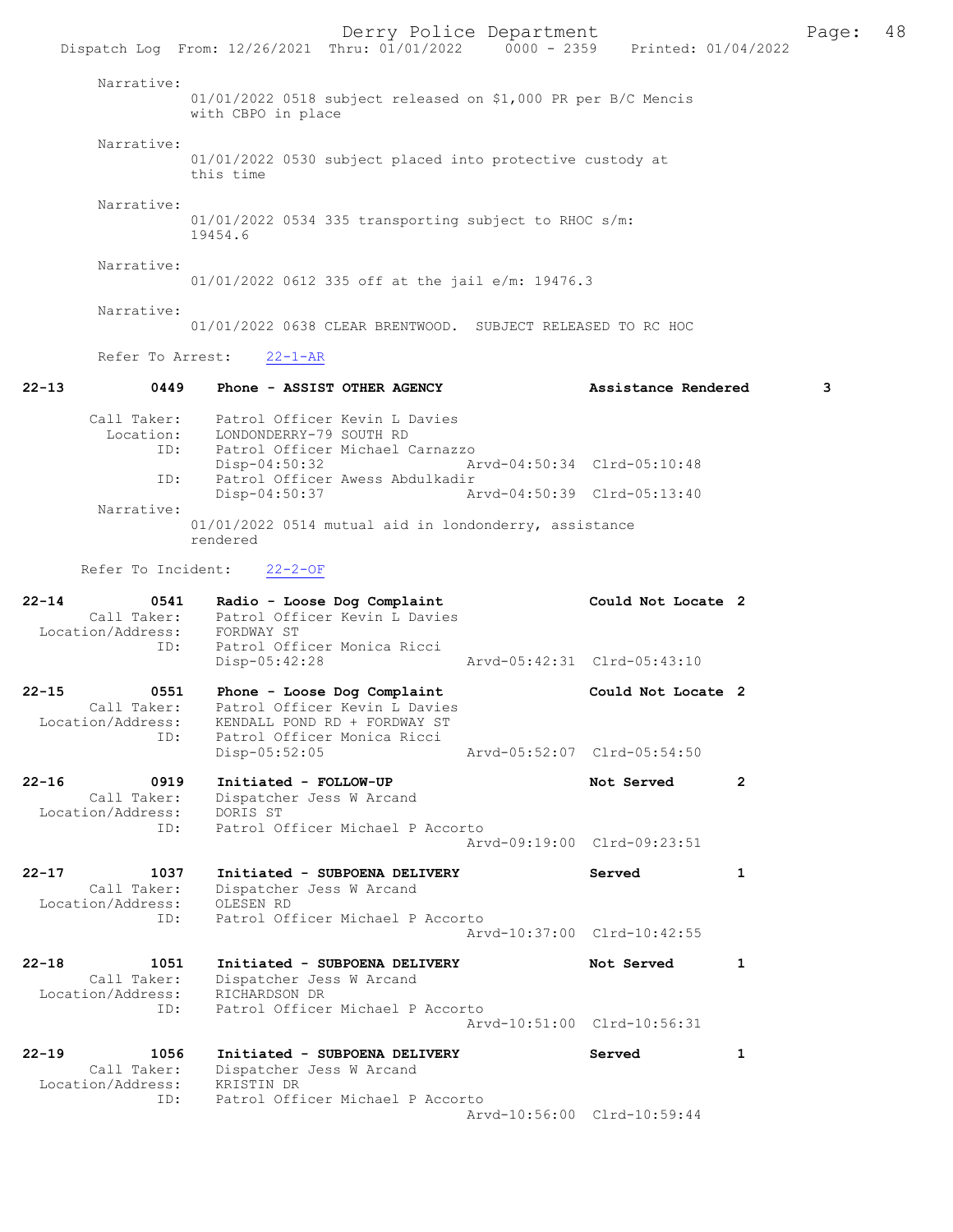| 22-20<br>1310     | Phone - SUSPICIOUS ACTIVITY         | Services Rendered 2         |
|-------------------|-------------------------------------|-----------------------------|
| Call Taker:       | Dispatcher Jess W Arcand            |                             |
| Location/Address: | DERRYFTELD RD                       |                             |
| ID:               | Patrol Officer Nicholas M Granville |                             |
|                   | Disp-13:10:57                       | Arvd-13:19:55 Clrd-13:40:30 |
| TD:               | Patrol Officer Michael P Accorto    |                             |

 Disp-13:25:33 Arvd-13:25:34 Clrd-13:40:32 Narrative:

01/01/2022 1310 SUSPICIOUS CAR IN THE AREA

# 22-21 1338 Phone - WELFARE CHECK Transported to Hospital 2

| Call Taker:       | Dispatcher Jess W Arcand                                    |
|-------------------|-------------------------------------------------------------|
| Location/Address: | CRYSTAL AVE                                                 |
| ID:               | Patrol Officer Tyler S Daniel                               |
|                   | Disp-13:38:51<br>Arvd-13:40:28 Clrd-14:29:10                |
| ID:               | Patrol Officer Blake A Martineau                            |
|                   | Arvd-13:41:10 Clrd-14:06:06<br>Disp-13:38:55                |
| Narrative:        |                                                             |
|                   | 01/01/2022 1405 ONE IN CUSTODY FOR IEA. TRANSPORTING ONE TO |
|                   | PMC SM 45791.5                                              |

Narrative:

01/01/2022 1409 OFF AT PMC EM 45792.7

Refer To Arrest: 22-2-AR

| $22 - 22$<br>1348                  | 911 - WELFARE CHECK                  |                             | Services Rendered 2         |              |
|------------------------------------|--------------------------------------|-----------------------------|-----------------------------|--------------|
| Call Taker:                        | Dispatcher Jess W Arcand             |                             |                             |              |
| Location/Address: ENGLISH RANGE RD |                                      |                             |                             |              |
|                                    | ID: Patrol Officer Michael P Accorto |                             |                             |              |
|                                    | Disp-13:52:03                        | Arvd-14:05:14 Clrd-14:13:21 |                             |              |
| ID:                                | Patrol Officer Nicholas M Granville  |                             |                             |              |
|                                    | Disp-13:52:06                        | Aryd-14:05:11 Clrd-14:13:08 |                             |              |
| ID:                                | Sergeant Seth Plumer                 |                             |                             |              |
|                                    | $Disp-14:05:18$                      |                             | Arvd-14:05:21 Clrd-14:13:03 |              |
| Refer To Field Int: 22-22-FI       |                                      |                             |                             |              |
| $22 - 23$<br>1355                  | Phone - ASSIST CITIZEN               |                             | ADVICE GIVEN                | 3            |
| Call Taker:                        | Dispatcher Jess W Arcand             |                             |                             |              |
| Location/Address: DERRY WAY        |                                      |                             |                             |              |
| ID:                                | Patrol Officer Blake A Martineau     |                             |                             |              |
|                                    | Disp-14:06:09                        |                             |                             |              |
| $22 - 24$<br>1510                  | Phone - DISTURBANCE                  |                             | <b>ADVICE GIVEN</b>         | $\mathbf{1}$ |
| Call Taker:                        | Dispatcher Christina L Power         |                             |                             |              |
| Location/Address:                  | LINLEW DR                            |                             |                             |              |
| ID:                                | Patrol Officer Bryan R Hanson        |                             |                             |              |
|                                    | $Disp-15:14:58$                      |                             | Arvd-15:33:42 Clrd-16:04:58 |              |
|                                    | Patrol Officer Samuel J Troy         |                             |                             |              |
| Dispatched By:                     | Sergeant Jared Knox                  |                             |                             |              |
| ID:                                | Sergeant Seth Plumer                 |                             |                             |              |
|                                    | Disp-15:33:45                        |                             | Arvd-15:33:47 Clrd-16:04:54 |              |
| Narrative:                         |                                      |                             |                             |              |

between roomates

Refer To Field Int: 22-23-FI

| $22 - 25$ | 1545              | Initiated - FOLLOW-UP           | Report Taken                |  |
|-----------|-------------------|---------------------------------|-----------------------------|--|
|           | Call Taker:       | Dispatcher Christina L Power    |                             |  |
|           | Location/Address: | MUNICIPAL DR                    |                             |  |
|           | TD:               | Patrol Officer Michael Carnazzo |                             |  |
|           |                   |                                 | Arvd-15:45:00 Clrd-16:55:26 |  |
|           |                   | $\sim$ $\sim$ $\sim$ $\sim$     |                             |  |

# Refer To Incident: 22-3-OF

| $22 - 26$<br>1656 | Phone - KEEP THE PEACE          | Services Rendered 2 |
|-------------------|---------------------------------|---------------------|
| Call Taker:       | Dispatcher Christina L Power    |                     |
| Location/Address: | ROCKINGHAM RD                   |                     |
| TD:               | Patrol Officer Michael Carnazzo |                     |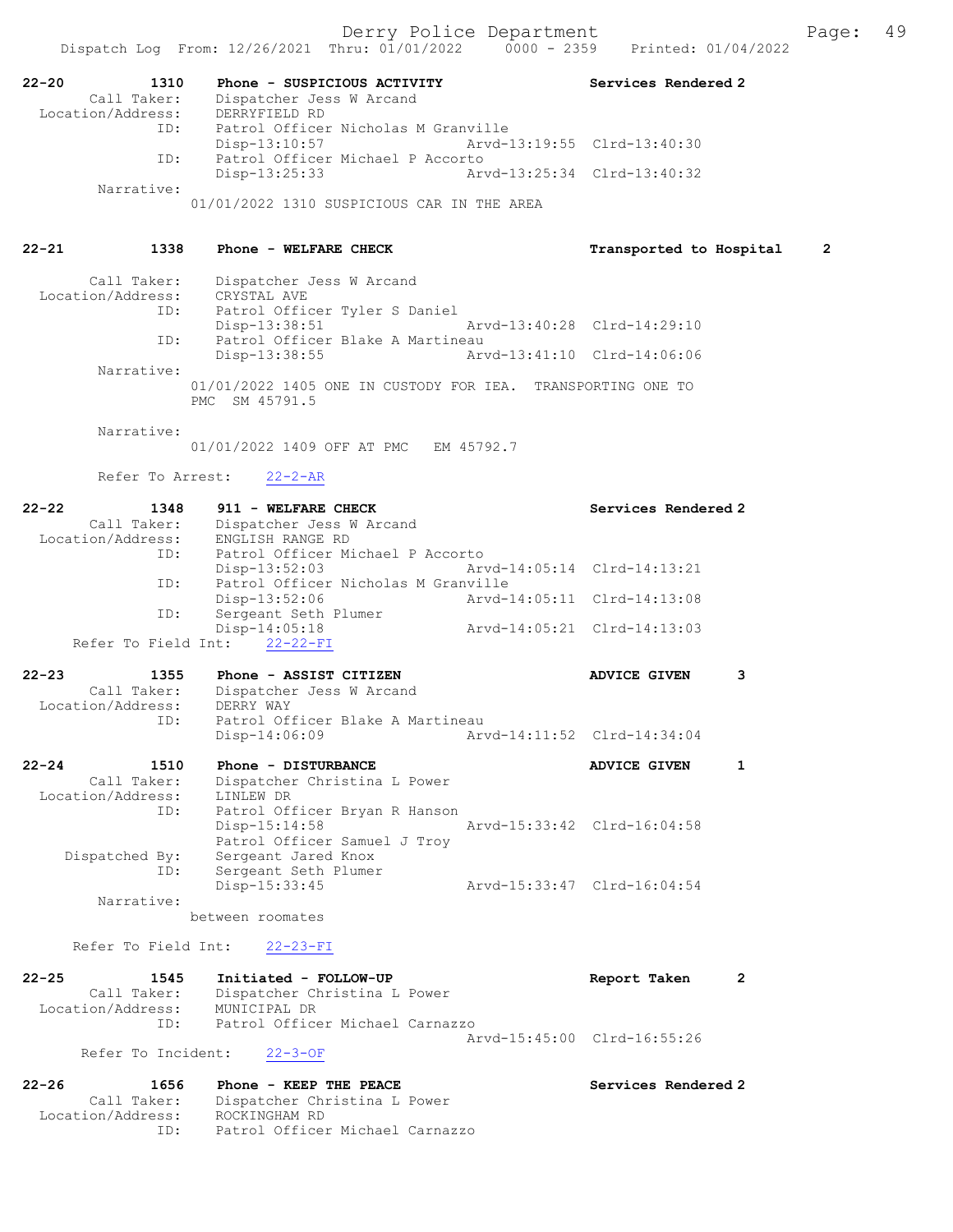Derry Police Department Page: 50 Dispatch Log From: 12/26/2021 Thru: 01/01/2022 Disp-16:58:33 Arvd-17:03:58 Clrd-17:58:01 ID: Patrol Officer Casey J Noyes<br>Disp-17:04:36 Disp-17:04:36 Arvd-17:04:37 Clrd-17:28:24 22-27 1741 Phone - MV CHECK Vehicle checked 1 Call Taker: Dispatcher Christina L Power<br>ion/Address: CRYSTAL AVE Location/Address:<br>ID: Patrol Officer Bryan R Hanson<br>Disp-17:42:07 Disp-17:42:07 Arvd-17:51:07 Clrd-17:55:08 Patrol Officer Samuel J Troy Narrative: blk camry 22-28 1755 Initiated - DISABLED MV Cleared 3<br>Call Taker: Dispatcher Christina L Power Dispatcher Christina L Power Location/Address: TSIENNETO RD<br>ID: Sergeant Seth Sergeant Seth Plumer Arvd-17:55:00 Clrd-18:28:18 22-29 1755 Phone - JUVENILE OFFENSES<br>Call Taker: Dispatcher Christina L Power Dispatcher Christina L Power<br>MANCHESTER RD Location/Address: ID: Patrol Officer Bryan R Hanson<br>Disp-17:56:35 Disp-17:56:35 Arvd-17:57:58 Clrd-18:14:37 Patrol Officer Samuel J Troy ID: Patrol Officer Scott M Beegan Disp-18:28:52 Arvd-18:33:34 Clrd-19:16:51 Sergeant Seth Plumer<br>Disp-18:30:21 Disp-18:30:21 Arvd-18:30:24 Clrd-18:31:13<br>ID: Sergeant Seth Plumer Sergeant Seth Plumer Arvd-18:31:14 Clrd-18:31:17 ID: Patrol Officer Michael Carnazzo Disp-19:05:31 Arvd-19:05:32 Clrd-20:17:37 ID: Patrol Officer Bryan R Hanson<br>Disp-19:05:46 Disp-19:05:46 Arvd-19:05:48 Clrd-20:54:40 Patrol Officer Samuel J Troy ID: Sergeant Seth Plumer<br>Disp-19:20:00 Disp-19:20:00 Arvd-19:20:01 Clrd-19:25:41 Narrative: older male squirting water out of his mv, white sedan Narrative: 01/01/2022 1845 also checked E Broadway Narrative: 01/01/2022 1955 one juvenile released to a parent Narrative: 01/01/2022 2015 juvenile released to parent Narrative: 01/01/2022 2041 two juveniles released to parents Narrative: 01/01/2022 2043 juvenile released to parent Refer To Arrest:  $\frac{22-3-AR}{22-4-AR}$ Refer To Arrest:  $\frac{22-4-AR}{22-5-AR}$ Refer To Arrest:  $\frac{22-5-AR}{22-6-AR}$ Refer To Arrest:  $\frac{22-6-AR}{22-7-AR}$ Refer To Arrest: 22-30 1814 Initiated - WELFARE CHECK Report Taken 2 Call Taker: Dispatcher Christina L Power Location/Address: ASHLEIGH DR ID: Patrol Officer Bryan R Hanson Arvd-18:14:00 Clrd-18:30:14 Patrol Officer Samuel J Troy Refer To Incident: 22-4-OF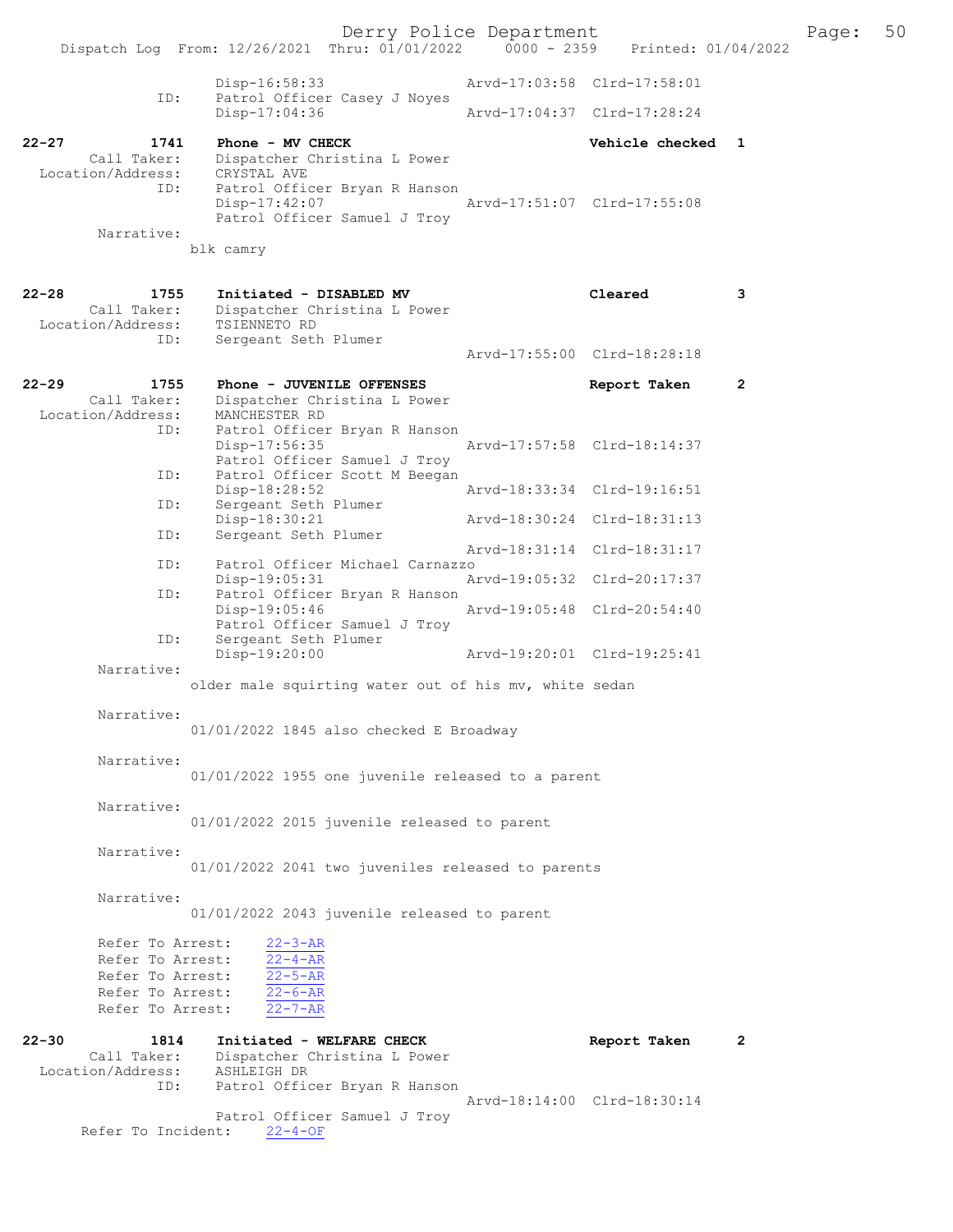| $22 - 31$<br>1831          | Initiated - ERRATIC OPERATION                                | Services Rendered 2          |
|----------------------------|--------------------------------------------------------------|------------------------------|
| Call Taker:                | Dispatcher Christina L Power                                 |                              |
| Location/Address:          | ASHLEIGH DR                                                  |                              |
| ID:                        | Sergeant Seth Plumer                                         |                              |
|                            |                                                              | Arvd-18:31:00 Clrd-19:05:11  |
| ID:                        | Patrol Officer Bryan R Hanson<br>Disp-18:38:39               | Arvd-18:38:40 Clrd-19:05:18  |
|                            | Patrol Officer Samuel J Troy                                 |                              |
| ID:                        | Patrol Officer Michael Carnazzo                              |                              |
|                            | Disp-18:54:47                                                | Arvd-18:54:49 Clrd-19:05:17  |
| Refer To Field Int:        | $22 - 5 - FI$                                                |                              |
| $22 - 32$<br>1853          | Phone - WELFARE CHECK                                        | 2<br>Transported to Hospital |
| Call Taker:                | Patrol Officer Robert Corwin                                 |                              |
| Location/Address:          | MAPLE ST                                                     |                              |
| ID:                        | Patrol Officer Andrew J Teague<br>Disp-18:55:57              | Arvd-19:07:04 Clrd-19:56:34  |
|                            | Patrol Officer Nathan S Lavoie                               |                              |
| Arrived By:                | Dispatcher Christina L Power                                 |                              |
| Cleared By:                | Dispatcher Christina L Power                                 |                              |
| ID:                        | Sergeant Seth Plumer                                         |                              |
| Dispatched By:             | Disp-19:25:48<br>Dispatcher Christina L Power                | Arvd-19:29:35 Clrd-19:56:36  |
| Arrived By:                | Dispatcher Christina L Power                                 |                              |
| Cleared By:                | Dispatcher Christina L Power                                 |                              |
| Narrative:                 |                                                              |                              |
|                            | 01/01/2022 1938 DFD requested and on scene                   |                              |
| Narrative:                 | 01/01/2022 1956 transported to the hospital by DFD           |                              |
|                            |                                                              |                              |
| Refer To Incident:         | $22 - 5 - OF$                                                |                              |
| Refer To Arrest:           | $22 - 8 - AR$                                                |                              |
|                            |                                                              |                              |
| $22 - 33$<br>1900          | Phone - WELFARE CHECK                                        | Could Not Locate 2           |
| Call Taker:                | Dispatcher Christina L Power                                 |                              |
| Location/Address:          | DERRYFIELD RD                                                |                              |
| ID:                        | Patrol Officer Casey J Noyes                                 | Arvd-19:10:07 Clrd-19:37:51  |
| ID:                        | Disp-19:05:38<br>Patrol Officer Scott M Beegan               |                              |
|                            | Disp-19:17:02                                                | Arvd-19:17:06 Clrd-19:37:48  |
| Narrative:                 |                                                              |                              |
|                            | speaking to a family member                                  |                              |
| Narrative:                 |                                                              |                              |
|                            | no longer resides.                                           |                              |
|                            |                                                              |                              |
| $22 - 34$<br>2012          | Phone - SUSPICIOUS ACTIVITY                                  | Services Rendered 2          |
| Call Taker:                | Patrol Officer Robert Corwin                                 |                              |
| Location/Address:          | STONEGATE LN                                                 |                              |
| ID:                        | Patrol Officer Scott M Beegan                                |                              |
|                            | Disp-20:14:40                                                | Arvd-20:17:27 Clrd-20:39:39  |
| Dispatched By:             | Dispatcher Christina L Power                                 |                              |
| Arrived By:<br>Cleared By: | Dispatcher Christina L Power<br>Dispatcher Christina L Power |                              |
| ID:                        | Patrol Officer Andrew J Teaque                               |                              |
|                            | Disp-20:14:59                                                | Arvd-20:28:00 Clrd-20:39:41  |
|                            | Patrol Officer Nathan S Lavoie                               |                              |
| Dispatched By:             | Dispatcher Christina L Power                                 |                              |
| Arrived By:<br>Cleared By: | Dispatcher Christina L Power<br>Dispatcher Christina L Power |                              |
| ID:                        | Sergeant Seth Plumer                                         |                              |
|                            | Disp-20:27:59                                                | Arvd-20:28:00 Clrd-20:39:37  |
| Dispatched By:             | Dispatcher Christina L Power                                 |                              |
| Arrived By:<br>Cleared By: | Dispatcher Christina L Power<br>Dispatcher Christina L Power |                              |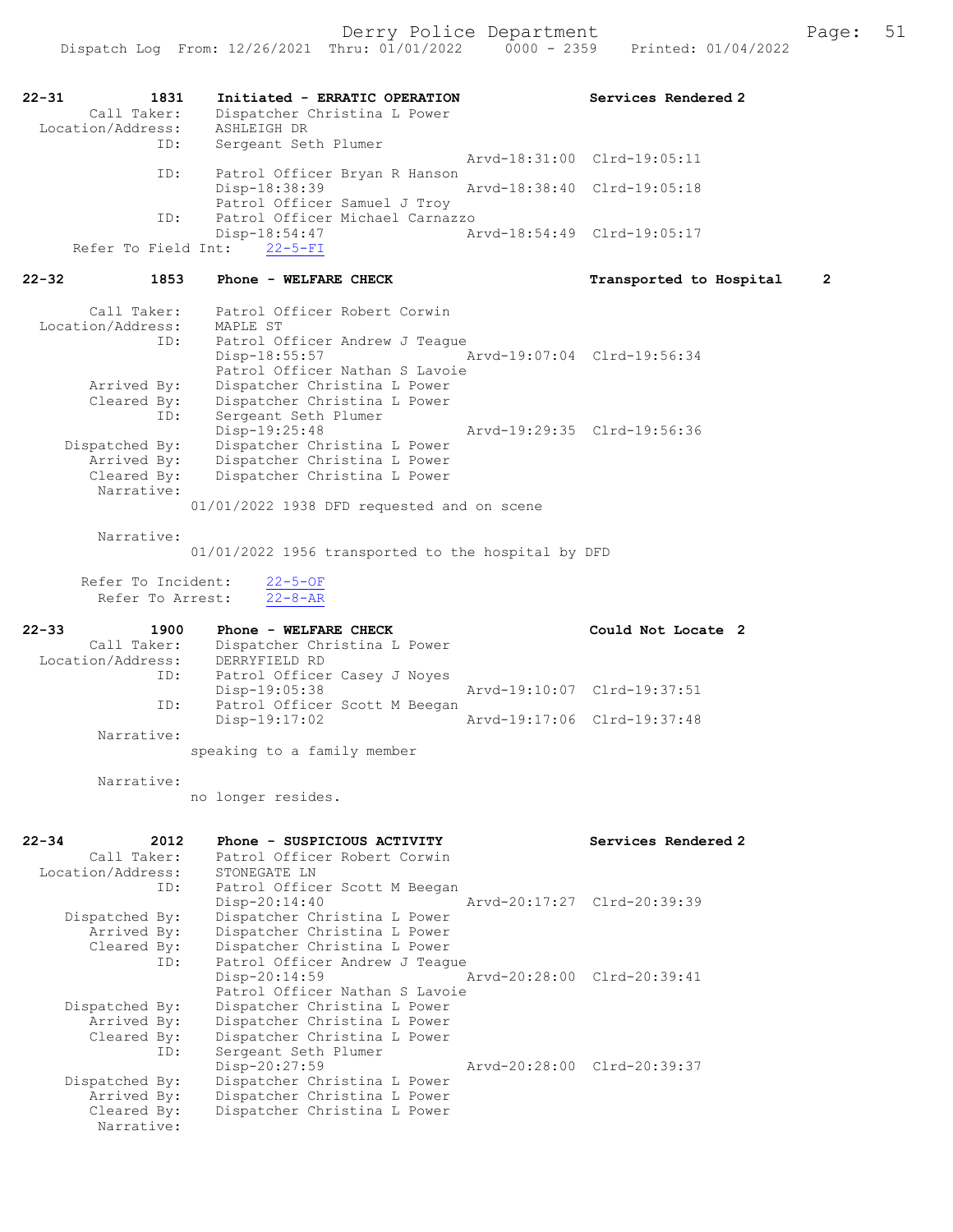Loud Thud

Narrative:

contact made and no issues.

Refer To Field Int: 22-6-FI

| Call Taker:<br>Dispatcher Christina L Power<br>Location/Address:<br>ASHLEIGH DR<br>Patrol Officer Bryan R Hanson<br>ID:<br>Disp-20:58:56<br>Arvd-20:58:58 Clrd-20:59:08<br>Patrol Officer Samuel J Troy<br>Refer To Incident:<br>$22 - 6 - OF$<br>2102<br>Phone - SUSPICIOUS ACTIVITY<br>Services Rendered 2<br>Call Taker:<br>Dispatcher Christina L Power<br>Location/Address:<br>WINDHAM DEPOT RD<br>Patrol Officer Casey J Noyes<br>ID:<br>Arvd-21:10:06 Clrd-21:23:47<br>Disp-21:03:27<br>Patrol Officer Scott M Beegan<br>ID:<br>$Disp-21:03:33$<br>Arvd-21:10:14 Clrd-21:23:45<br>Narrative:<br>checked and no issues<br>2309<br>Phone - NOISE COMPLAINT<br>Could Not Locate 2<br>Call Taker:<br>Dispatcher Jonathon S Pickering<br>Location/Address:<br>ELA AVE<br>Patrol Officer Andrew R Kennedy<br>ID:<br>Disp-23:13:08<br>Arvd-23:18:03 Clrd-23:22:22<br>Patrol Officer Robert Corwin<br>Cleared By:<br>Patrol Officer Scott M Beegan<br>ID:<br>Disp-23:13:09<br>Arvd-23:19:19 Clrd-23:22:23<br>Patrol Officer Robert Corwin<br>Cleared By:<br>Narrative:<br>01/01/2022 2313 loud music/party<br>2325<br>Could Not Locate 2<br>Phone - SUSPICIOUS ACTIVITY<br>Call Taker:<br>Dispatcher Jonathon S Pickering<br>Location/Address:<br>FOLSOM RD<br>Patrol Officer Monica Ricci<br>ID:<br>Disp-23:25:49<br>Arvd-23:27:42 Clrd-23:38:43<br>Patrol Officer Scott M Beegan<br>ID:<br>Arvd-23:27:09 Clrd-23:38:42<br>$Disp-23:25:51$<br>Narrative:<br>$01/01/2022$ 2327 male and female in the parking lot,<br>suspicious activity<br>2331<br>Initiated - PED CHECK<br>Services Rendered 2<br>Call Taker:<br>Dispatcher Jonathon S Pickering<br>Location/Address:<br>MANCHESTER RD + LINLEW DR<br>Patrol Officer Jack Stafford<br>ID:<br>Arvd-23:31:00 Clrd-23:32:30<br>Narrative:<br>01/01/2022 2332 checked, no issues<br>2336<br>Initiated - MV CHECK<br>Vehicle checked<br>1<br>Call Taker:<br>Dispatcher Jonathon S Pickering<br>Location/Address:<br>A ST<br>Patrol Officer Jack Stafford<br>ID:<br>Arvd-23:36:00 Clrd-23:38:36<br>Initiated - FOUND/LOST PROPERTY<br>2338<br>Services Rendered 3<br>Call Taker:<br>Dispatcher Jonathon S Pickering | $22 - 35$<br>2058 | Phone - ASSAULT |                   |
|-----------------------------------------------------------------------------------------------------------------------------------------------------------------------------------------------------------------------------------------------------------------------------------------------------------------------------------------------------------------------------------------------------------------------------------------------------------------------------------------------------------------------------------------------------------------------------------------------------------------------------------------------------------------------------------------------------------------------------------------------------------------------------------------------------------------------------------------------------------------------------------------------------------------------------------------------------------------------------------------------------------------------------------------------------------------------------------------------------------------------------------------------------------------------------------------------------------------------------------------------------------------------------------------------------------------------------------------------------------------------------------------------------------------------------------------------------------------------------------------------------------------------------------------------------------------------------------------------------------------------------------------------------------------------------------------------------------------------------------------------------------------------------------------------------------------------------------------------------------------------------------------------------------------------------------------------------------------------------------------------------------------------------------------------------------------------------------------------------------------------------------------------------------------|-------------------|-----------------|-------------------|
|                                                                                                                                                                                                                                                                                                                                                                                                                                                                                                                                                                                                                                                                                                                                                                                                                                                                                                                                                                                                                                                                                                                                                                                                                                                                                                                                                                                                                                                                                                                                                                                                                                                                                                                                                                                                                                                                                                                                                                                                                                                                                                                                                                 |                   |                 | Report Taken<br>1 |
|                                                                                                                                                                                                                                                                                                                                                                                                                                                                                                                                                                                                                                                                                                                                                                                                                                                                                                                                                                                                                                                                                                                                                                                                                                                                                                                                                                                                                                                                                                                                                                                                                                                                                                                                                                                                                                                                                                                                                                                                                                                                                                                                                                 |                   |                 |                   |
|                                                                                                                                                                                                                                                                                                                                                                                                                                                                                                                                                                                                                                                                                                                                                                                                                                                                                                                                                                                                                                                                                                                                                                                                                                                                                                                                                                                                                                                                                                                                                                                                                                                                                                                                                                                                                                                                                                                                                                                                                                                                                                                                                                 |                   |                 |                   |
|                                                                                                                                                                                                                                                                                                                                                                                                                                                                                                                                                                                                                                                                                                                                                                                                                                                                                                                                                                                                                                                                                                                                                                                                                                                                                                                                                                                                                                                                                                                                                                                                                                                                                                                                                                                                                                                                                                                                                                                                                                                                                                                                                                 |                   |                 |                   |
|                                                                                                                                                                                                                                                                                                                                                                                                                                                                                                                                                                                                                                                                                                                                                                                                                                                                                                                                                                                                                                                                                                                                                                                                                                                                                                                                                                                                                                                                                                                                                                                                                                                                                                                                                                                                                                                                                                                                                                                                                                                                                                                                                                 |                   |                 |                   |
|                                                                                                                                                                                                                                                                                                                                                                                                                                                                                                                                                                                                                                                                                                                                                                                                                                                                                                                                                                                                                                                                                                                                                                                                                                                                                                                                                                                                                                                                                                                                                                                                                                                                                                                                                                                                                                                                                                                                                                                                                                                                                                                                                                 | $22 - 36$         |                 |                   |
|                                                                                                                                                                                                                                                                                                                                                                                                                                                                                                                                                                                                                                                                                                                                                                                                                                                                                                                                                                                                                                                                                                                                                                                                                                                                                                                                                                                                                                                                                                                                                                                                                                                                                                                                                                                                                                                                                                                                                                                                                                                                                                                                                                 |                   |                 |                   |
|                                                                                                                                                                                                                                                                                                                                                                                                                                                                                                                                                                                                                                                                                                                                                                                                                                                                                                                                                                                                                                                                                                                                                                                                                                                                                                                                                                                                                                                                                                                                                                                                                                                                                                                                                                                                                                                                                                                                                                                                                                                                                                                                                                 |                   |                 |                   |
|                                                                                                                                                                                                                                                                                                                                                                                                                                                                                                                                                                                                                                                                                                                                                                                                                                                                                                                                                                                                                                                                                                                                                                                                                                                                                                                                                                                                                                                                                                                                                                                                                                                                                                                                                                                                                                                                                                                                                                                                                                                                                                                                                                 |                   |                 |                   |
|                                                                                                                                                                                                                                                                                                                                                                                                                                                                                                                                                                                                                                                                                                                                                                                                                                                                                                                                                                                                                                                                                                                                                                                                                                                                                                                                                                                                                                                                                                                                                                                                                                                                                                                                                                                                                                                                                                                                                                                                                                                                                                                                                                 |                   |                 |                   |
|                                                                                                                                                                                                                                                                                                                                                                                                                                                                                                                                                                                                                                                                                                                                                                                                                                                                                                                                                                                                                                                                                                                                                                                                                                                                                                                                                                                                                                                                                                                                                                                                                                                                                                                                                                                                                                                                                                                                                                                                                                                                                                                                                                 |                   |                 |                   |
|                                                                                                                                                                                                                                                                                                                                                                                                                                                                                                                                                                                                                                                                                                                                                                                                                                                                                                                                                                                                                                                                                                                                                                                                                                                                                                                                                                                                                                                                                                                                                                                                                                                                                                                                                                                                                                                                                                                                                                                                                                                                                                                                                                 |                   |                 |                   |
|                                                                                                                                                                                                                                                                                                                                                                                                                                                                                                                                                                                                                                                                                                                                                                                                                                                                                                                                                                                                                                                                                                                                                                                                                                                                                                                                                                                                                                                                                                                                                                                                                                                                                                                                                                                                                                                                                                                                                                                                                                                                                                                                                                 | $22 - 37$         |                 |                   |
|                                                                                                                                                                                                                                                                                                                                                                                                                                                                                                                                                                                                                                                                                                                                                                                                                                                                                                                                                                                                                                                                                                                                                                                                                                                                                                                                                                                                                                                                                                                                                                                                                                                                                                                                                                                                                                                                                                                                                                                                                                                                                                                                                                 |                   |                 |                   |
|                                                                                                                                                                                                                                                                                                                                                                                                                                                                                                                                                                                                                                                                                                                                                                                                                                                                                                                                                                                                                                                                                                                                                                                                                                                                                                                                                                                                                                                                                                                                                                                                                                                                                                                                                                                                                                                                                                                                                                                                                                                                                                                                                                 |                   |                 |                   |
|                                                                                                                                                                                                                                                                                                                                                                                                                                                                                                                                                                                                                                                                                                                                                                                                                                                                                                                                                                                                                                                                                                                                                                                                                                                                                                                                                                                                                                                                                                                                                                                                                                                                                                                                                                                                                                                                                                                                                                                                                                                                                                                                                                 |                   |                 |                   |
|                                                                                                                                                                                                                                                                                                                                                                                                                                                                                                                                                                                                                                                                                                                                                                                                                                                                                                                                                                                                                                                                                                                                                                                                                                                                                                                                                                                                                                                                                                                                                                                                                                                                                                                                                                                                                                                                                                                                                                                                                                                                                                                                                                 |                   |                 |                   |
|                                                                                                                                                                                                                                                                                                                                                                                                                                                                                                                                                                                                                                                                                                                                                                                                                                                                                                                                                                                                                                                                                                                                                                                                                                                                                                                                                                                                                                                                                                                                                                                                                                                                                                                                                                                                                                                                                                                                                                                                                                                                                                                                                                 |                   |                 |                   |
|                                                                                                                                                                                                                                                                                                                                                                                                                                                                                                                                                                                                                                                                                                                                                                                                                                                                                                                                                                                                                                                                                                                                                                                                                                                                                                                                                                                                                                                                                                                                                                                                                                                                                                                                                                                                                                                                                                                                                                                                                                                                                                                                                                 |                   |                 |                   |
|                                                                                                                                                                                                                                                                                                                                                                                                                                                                                                                                                                                                                                                                                                                                                                                                                                                                                                                                                                                                                                                                                                                                                                                                                                                                                                                                                                                                                                                                                                                                                                                                                                                                                                                                                                                                                                                                                                                                                                                                                                                                                                                                                                 |                   |                 |                   |
|                                                                                                                                                                                                                                                                                                                                                                                                                                                                                                                                                                                                                                                                                                                                                                                                                                                                                                                                                                                                                                                                                                                                                                                                                                                                                                                                                                                                                                                                                                                                                                                                                                                                                                                                                                                                                                                                                                                                                                                                                                                                                                                                                                 |                   |                 |                   |
|                                                                                                                                                                                                                                                                                                                                                                                                                                                                                                                                                                                                                                                                                                                                                                                                                                                                                                                                                                                                                                                                                                                                                                                                                                                                                                                                                                                                                                                                                                                                                                                                                                                                                                                                                                                                                                                                                                                                                                                                                                                                                                                                                                 | $22 - 38$         |                 |                   |
|                                                                                                                                                                                                                                                                                                                                                                                                                                                                                                                                                                                                                                                                                                                                                                                                                                                                                                                                                                                                                                                                                                                                                                                                                                                                                                                                                                                                                                                                                                                                                                                                                                                                                                                                                                                                                                                                                                                                                                                                                                                                                                                                                                 |                   |                 |                   |
|                                                                                                                                                                                                                                                                                                                                                                                                                                                                                                                                                                                                                                                                                                                                                                                                                                                                                                                                                                                                                                                                                                                                                                                                                                                                                                                                                                                                                                                                                                                                                                                                                                                                                                                                                                                                                                                                                                                                                                                                                                                                                                                                                                 |                   |                 |                   |
|                                                                                                                                                                                                                                                                                                                                                                                                                                                                                                                                                                                                                                                                                                                                                                                                                                                                                                                                                                                                                                                                                                                                                                                                                                                                                                                                                                                                                                                                                                                                                                                                                                                                                                                                                                                                                                                                                                                                                                                                                                                                                                                                                                 |                   |                 |                   |
|                                                                                                                                                                                                                                                                                                                                                                                                                                                                                                                                                                                                                                                                                                                                                                                                                                                                                                                                                                                                                                                                                                                                                                                                                                                                                                                                                                                                                                                                                                                                                                                                                                                                                                                                                                                                                                                                                                                                                                                                                                                                                                                                                                 |                   |                 |                   |
|                                                                                                                                                                                                                                                                                                                                                                                                                                                                                                                                                                                                                                                                                                                                                                                                                                                                                                                                                                                                                                                                                                                                                                                                                                                                                                                                                                                                                                                                                                                                                                                                                                                                                                                                                                                                                                                                                                                                                                                                                                                                                                                                                                 |                   |                 |                   |
|                                                                                                                                                                                                                                                                                                                                                                                                                                                                                                                                                                                                                                                                                                                                                                                                                                                                                                                                                                                                                                                                                                                                                                                                                                                                                                                                                                                                                                                                                                                                                                                                                                                                                                                                                                                                                                                                                                                                                                                                                                                                                                                                                                 |                   |                 |                   |
|                                                                                                                                                                                                                                                                                                                                                                                                                                                                                                                                                                                                                                                                                                                                                                                                                                                                                                                                                                                                                                                                                                                                                                                                                                                                                                                                                                                                                                                                                                                                                                                                                                                                                                                                                                                                                                                                                                                                                                                                                                                                                                                                                                 |                   |                 |                   |
|                                                                                                                                                                                                                                                                                                                                                                                                                                                                                                                                                                                                                                                                                                                                                                                                                                                                                                                                                                                                                                                                                                                                                                                                                                                                                                                                                                                                                                                                                                                                                                                                                                                                                                                                                                                                                                                                                                                                                                                                                                                                                                                                                                 | 22-39             |                 |                   |
|                                                                                                                                                                                                                                                                                                                                                                                                                                                                                                                                                                                                                                                                                                                                                                                                                                                                                                                                                                                                                                                                                                                                                                                                                                                                                                                                                                                                                                                                                                                                                                                                                                                                                                                                                                                                                                                                                                                                                                                                                                                                                                                                                                 |                   |                 |                   |
|                                                                                                                                                                                                                                                                                                                                                                                                                                                                                                                                                                                                                                                                                                                                                                                                                                                                                                                                                                                                                                                                                                                                                                                                                                                                                                                                                                                                                                                                                                                                                                                                                                                                                                                                                                                                                                                                                                                                                                                                                                                                                                                                                                 |                   |                 |                   |
|                                                                                                                                                                                                                                                                                                                                                                                                                                                                                                                                                                                                                                                                                                                                                                                                                                                                                                                                                                                                                                                                                                                                                                                                                                                                                                                                                                                                                                                                                                                                                                                                                                                                                                                                                                                                                                                                                                                                                                                                                                                                                                                                                                 |                   |                 |                   |
|                                                                                                                                                                                                                                                                                                                                                                                                                                                                                                                                                                                                                                                                                                                                                                                                                                                                                                                                                                                                                                                                                                                                                                                                                                                                                                                                                                                                                                                                                                                                                                                                                                                                                                                                                                                                                                                                                                                                                                                                                                                                                                                                                                 |                   |                 |                   |
|                                                                                                                                                                                                                                                                                                                                                                                                                                                                                                                                                                                                                                                                                                                                                                                                                                                                                                                                                                                                                                                                                                                                                                                                                                                                                                                                                                                                                                                                                                                                                                                                                                                                                                                                                                                                                                                                                                                                                                                                                                                                                                                                                                 |                   |                 |                   |
|                                                                                                                                                                                                                                                                                                                                                                                                                                                                                                                                                                                                                                                                                                                                                                                                                                                                                                                                                                                                                                                                                                                                                                                                                                                                                                                                                                                                                                                                                                                                                                                                                                                                                                                                                                                                                                                                                                                                                                                                                                                                                                                                                                 | $22 - 40$         |                 |                   |
|                                                                                                                                                                                                                                                                                                                                                                                                                                                                                                                                                                                                                                                                                                                                                                                                                                                                                                                                                                                                                                                                                                                                                                                                                                                                                                                                                                                                                                                                                                                                                                                                                                                                                                                                                                                                                                                                                                                                                                                                                                                                                                                                                                 |                   |                 |                   |
|                                                                                                                                                                                                                                                                                                                                                                                                                                                                                                                                                                                                                                                                                                                                                                                                                                                                                                                                                                                                                                                                                                                                                                                                                                                                                                                                                                                                                                                                                                                                                                                                                                                                                                                                                                                                                                                                                                                                                                                                                                                                                                                                                                 |                   |                 |                   |
|                                                                                                                                                                                                                                                                                                                                                                                                                                                                                                                                                                                                                                                                                                                                                                                                                                                                                                                                                                                                                                                                                                                                                                                                                                                                                                                                                                                                                                                                                                                                                                                                                                                                                                                                                                                                                                                                                                                                                                                                                                                                                                                                                                 |                   |                 |                   |
|                                                                                                                                                                                                                                                                                                                                                                                                                                                                                                                                                                                                                                                                                                                                                                                                                                                                                                                                                                                                                                                                                                                                                                                                                                                                                                                                                                                                                                                                                                                                                                                                                                                                                                                                                                                                                                                                                                                                                                                                                                                                                                                                                                 | $22 - 41$         |                 |                   |
| Location/Address:<br>[DY 2] MUNICIPAL DR                                                                                                                                                                                                                                                                                                                                                                                                                                                                                                                                                                                                                                                                                                                                                                                                                                                                                                                                                                                                                                                                                                                                                                                                                                                                                                                                                                                                                                                                                                                                                                                                                                                                                                                                                                                                                                                                                                                                                                                                                                                                                                                        |                   |                 |                   |

ID: Patrol Officer Michael Carnazzo